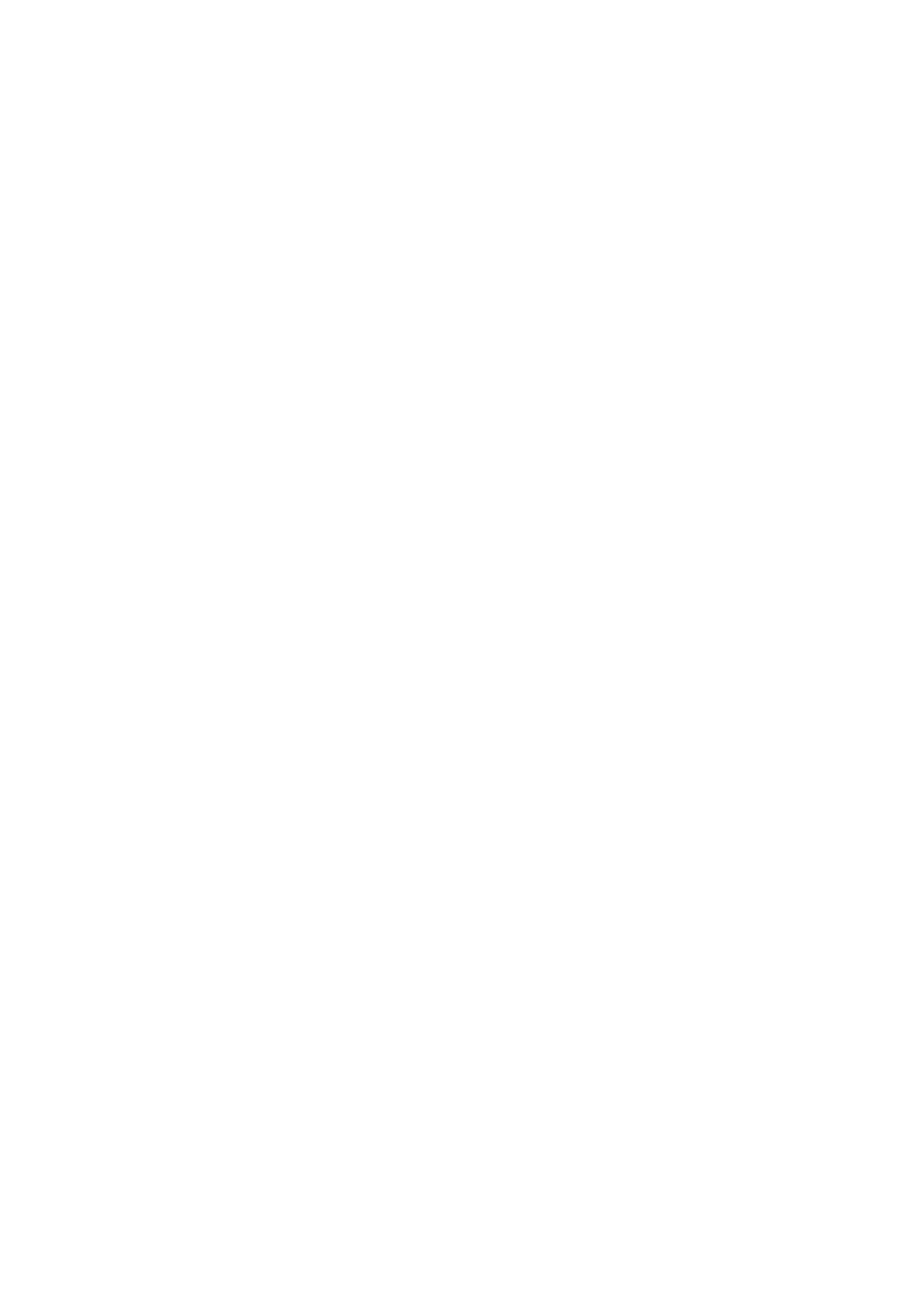# **CONTENTS**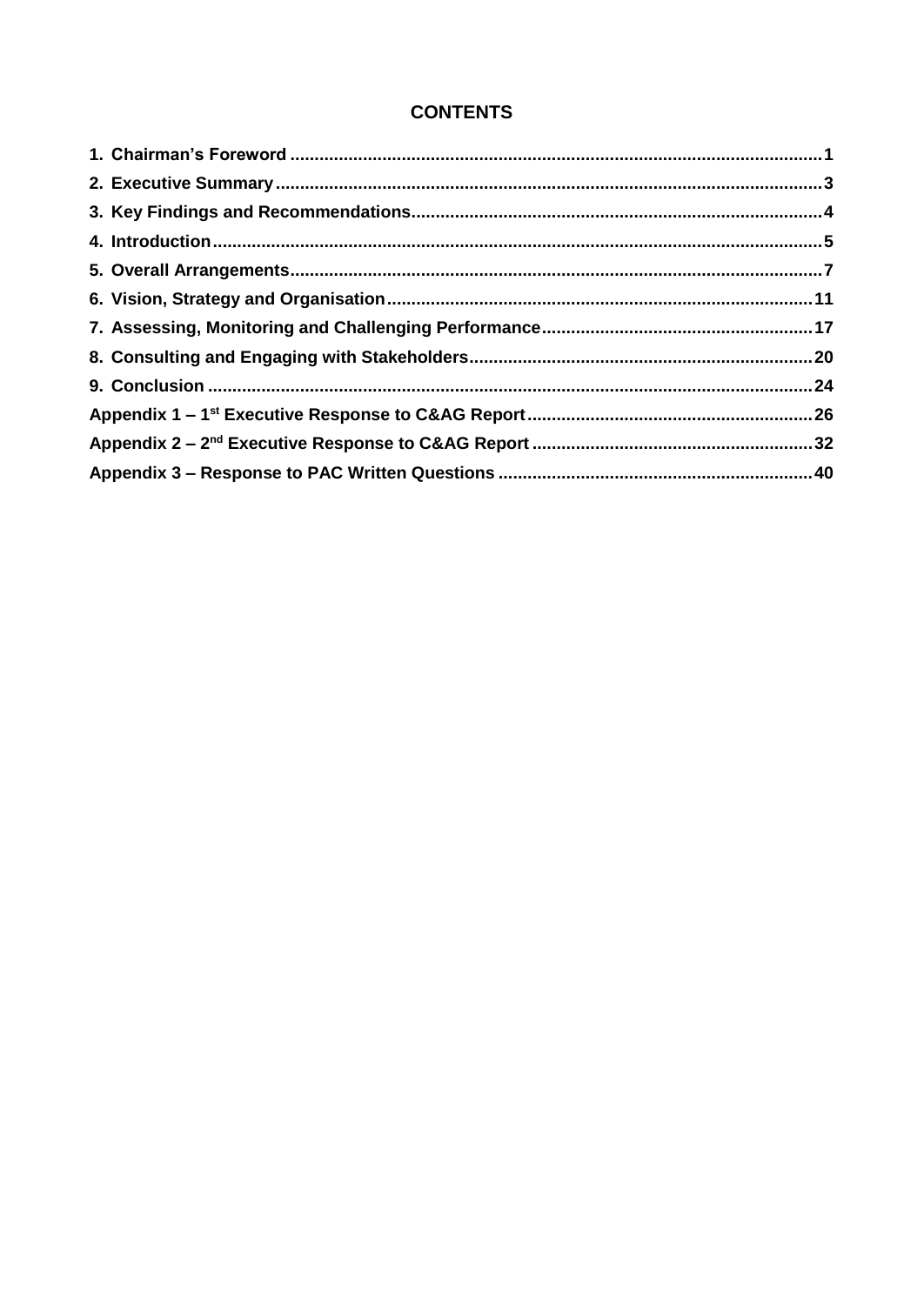# <span id="page-3-0"></span>**1. Chairman's Foreword**

- 1.1 The Public Accounts Committee (PAC) is concerned with holding the Executive to account and ensuring taxpayers' money is spent wisely and for its allocated purpose. When the Comptroller and Auditor General (C&AG) presents a report containing recommendations to the States Assembly, part of the PAC's role is to follow up on those recommendations and request an Executive Response from the Chief Executive and/or the Accountable Officer of the relevant department. The response should include which recommendations are accepted, which rejected and why, with a clear plan of action as to how and when the accepted recommendations will be implemented.
- 1.2 The PAC requested an Executive Response from the Director General of Growth, Housing and Environment (GHE) following the publication in June 2018 of the C&AG's Report on Operational Land and Buildings. The initial response was over a month late and incomplete, and the Committee requested a further response before its public hearings in October 2018. The Public Accounts Committee notes that, following the disappointing response, the Chief Executive has appointed his Chief of Staff to oversee all Executive Responses to PAC and C&AG reviews.
- 1.3 However, considerable time has elapsed since the C&AG's report and the many assurances of improved coordination and delivery by GHE on matters of property management. It is disappointing to learn that it will take at least six months before an up to date plan is in place and that there was no timescale in place for implementing the C&AG's recommendations. The foundation for better management of property by the States was laid around ten years ago so it is disappointing to find that the development of a strategic plan is still in its nascent stage.
- 1.5 There is pressure on the public purse and more attention should be given to releasing some of the unnecessary property assets that the States holds, but this is not easy to work out in the absence of a comprehensive strategy plan for all States property. It is not assisted by the fact that some States Departments often regard property as a 'free good' and have been profligate in their use of it. It also appears that Jersey Property Holdings (JPH) has not been supported in access to resources in order to develop any detailed plans.
- 1.6 The strategy plan and asset management group for property are extremely important. The Director of JPH spoke of undertaking bilateral discussions with departments. However, there are other main agencies dealing with States property, including Ports of Jersey, Andium Homes and the Development Company (SoJDC). The plan and the asset management group would ideally cover the coordination of all property holding bodies within the States to ensure that decisions are congruent with overall States Policy.
- 1.7 Measures have been instituted to prevent any conflict of interest in the reconfigured departments. Unfortunately the Committee only learned of these after the hearing but it will question the efficacy of these measures in its follow-up hearing, with particular reference to non-compliance with statutory requirements.
- 1.8 The Committee is concerned to note that the Chief Executive has undertaken to lease a building in Broad Street for States' workers, although it appears they will not move in for several months. The Committee hopes that this is not another example of bad property management and a waste of taxpayers' money. It will be following up on this report with a public hearing in July 2019 with the Director General of GHE and it will raise this issue and others at its quarterly meetings with the Chief Executive.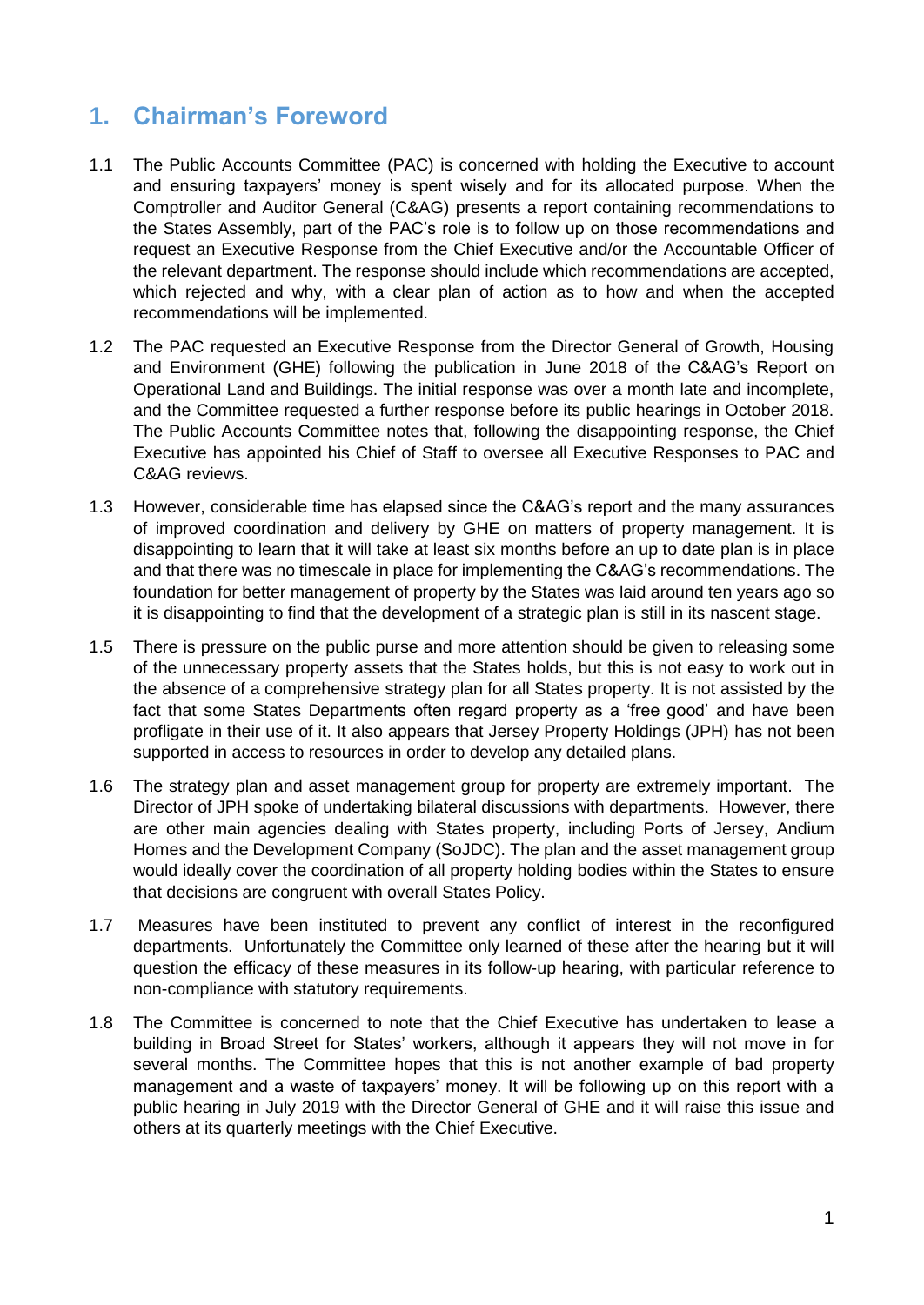1.9 I thank the Committee members for their invaluable contributions to this report and our indefatigable officer for her skilful organisation.

Dann

**Senator Sarah Ferguson, Chairman, Public Accounts Committee**

# **PAC Members (States of Jersey) PAC Members (independently appointed)**

Connétable John Le Bailly Ms Moz Scott Deputy Rowland Huelin Mr Tim Rogers<br>Deputy Carina Alves Mr Adrian Lane Deputy Carina Alves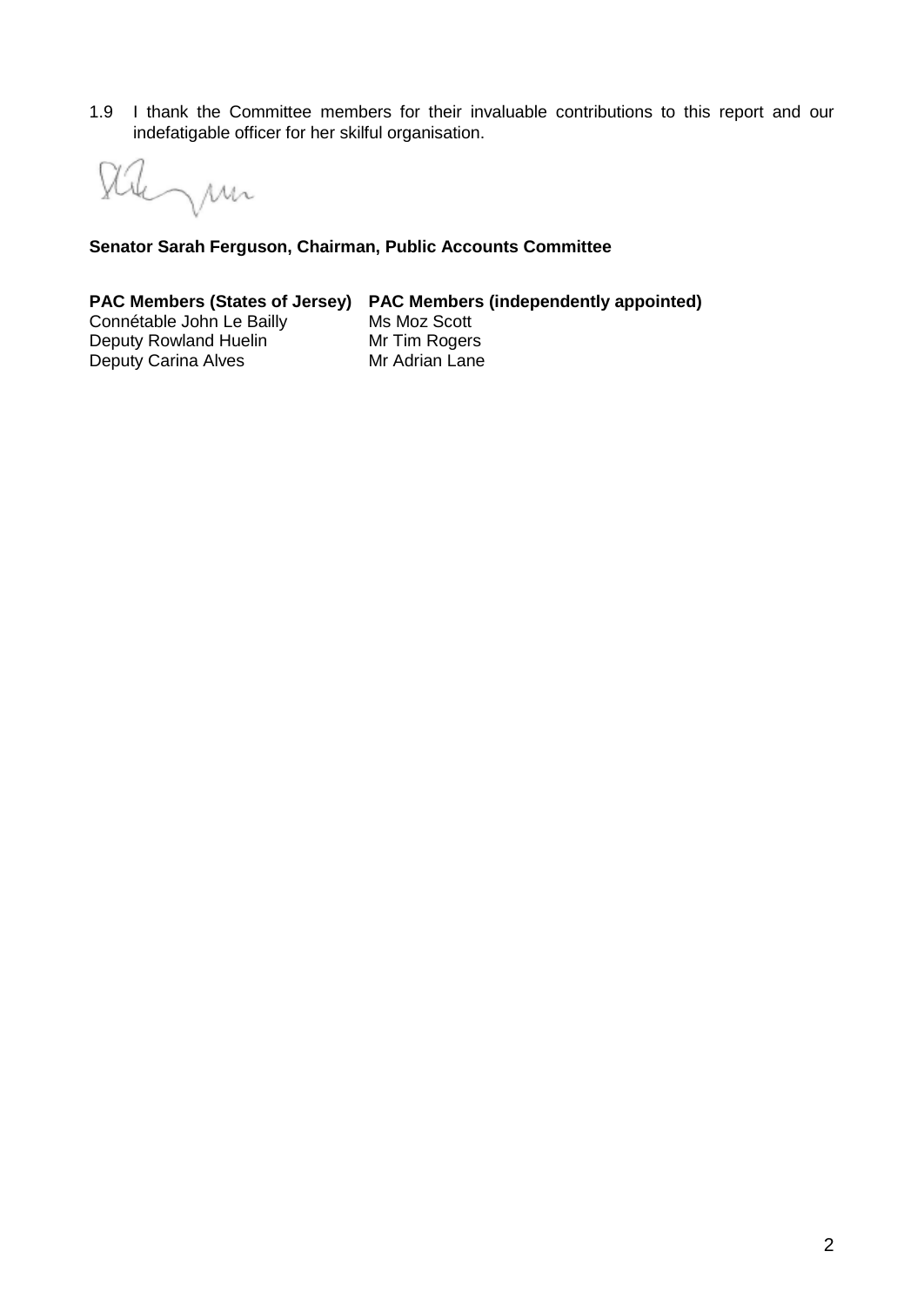# <span id="page-5-0"></span>**2. Executive Summary**

- 2.1 The Public Accounts Committee decided to undertake a review into Estate Management following the [C&AG's Report](https://www.jerseyauditoffice.je/wp-content/uploads/2018/06/Report-Operational-Land-and-Buildings-21.06.2018.pdf) on Operational Land and Buildings, which made several recommendations about managing the States portfolio of over 500 operational properties valued at over £1 billion.
- 2.2 The PAC held a public hearing with the Director General of GHE and the Director of JPH, to ascertain what their plans were for the estate and asked several follow-up questions. The PAC explored the extent to which the recommendations of the C&AG had been implemented in a wide-ranging discussion referencing the many properties under States ownership.
- 2.3 The PAC is disappointed to note, that despite one of the key objectives in establishing JPH being to form a corporate asset management group to oversee the acquisition/disposal and rationale for managing the estate, this has still not happened. There is still no joined-up thinking or strategy in place for managing and developing the estate and JPH and its parent department of GHE face further challenges in recruiting, funding and developing its role.
- 2.4 The Director General advised that the ultimate aim was to reduce the number of buildings in the portfolio, thereby reducing the cost of maintenance to the remaining buildings and costs overall. However, he has been looking to the implementation of the new Target Operating Model (TOM) before taking such action while also waiting for the post recently vacated by the Director of JPH (also known as Director of Special Projects) to be filled in the absence of a formal succession plan.
- 2.5 Without a written and States-wide strategy in place, and without clear direction for the Director-General, it will be hard to foresee which buildings need to be disposed of, maintained, demolished or utilised as part of a clear and cohesive management plan. In view of the size and value of the property portfolio, this delay is likely to create substantial costs to the taxpayer and it is difficult to see matters improving in the near future.
- 2.6 Notwithstanding the Director of JPH advising the PAC that he had suffered from a lack of strategic direction, he notified the PAC that he had engaged in 'bilateral' discussions with departments about their individual property needs. The Committee strongly recommends that a co-ordinated strategy should be in place at the earliest opportunity, where competing interests are resolved and an Island-wide rationale for the retention, maintenance, disposal or utilisation of States-owned property is adhered to.
- 2.7 The annual maintenance budget for JPH is almost £12 million, but the Committee noted that there is a backlog of maintenance work to be carried out, which could bring the real cost to around £20 million, although it is difficult to put an exact figure on the total cost, when there is no medium, or long-term plan for rationalising the use of the buildings.
- 2.8 The Committee urges the Director General and relevant Ministers to progress the implementation of the C&AG's recommendations without delay, to establish a Corporate Asset Management Group and to develop an agreed strategy as soon as possible, working with stakeholders and corporate management. It looks forward to meeting with the Director General and the successor to the Director of JPH, at a public hearing in July 2019, to determine what progress has been made.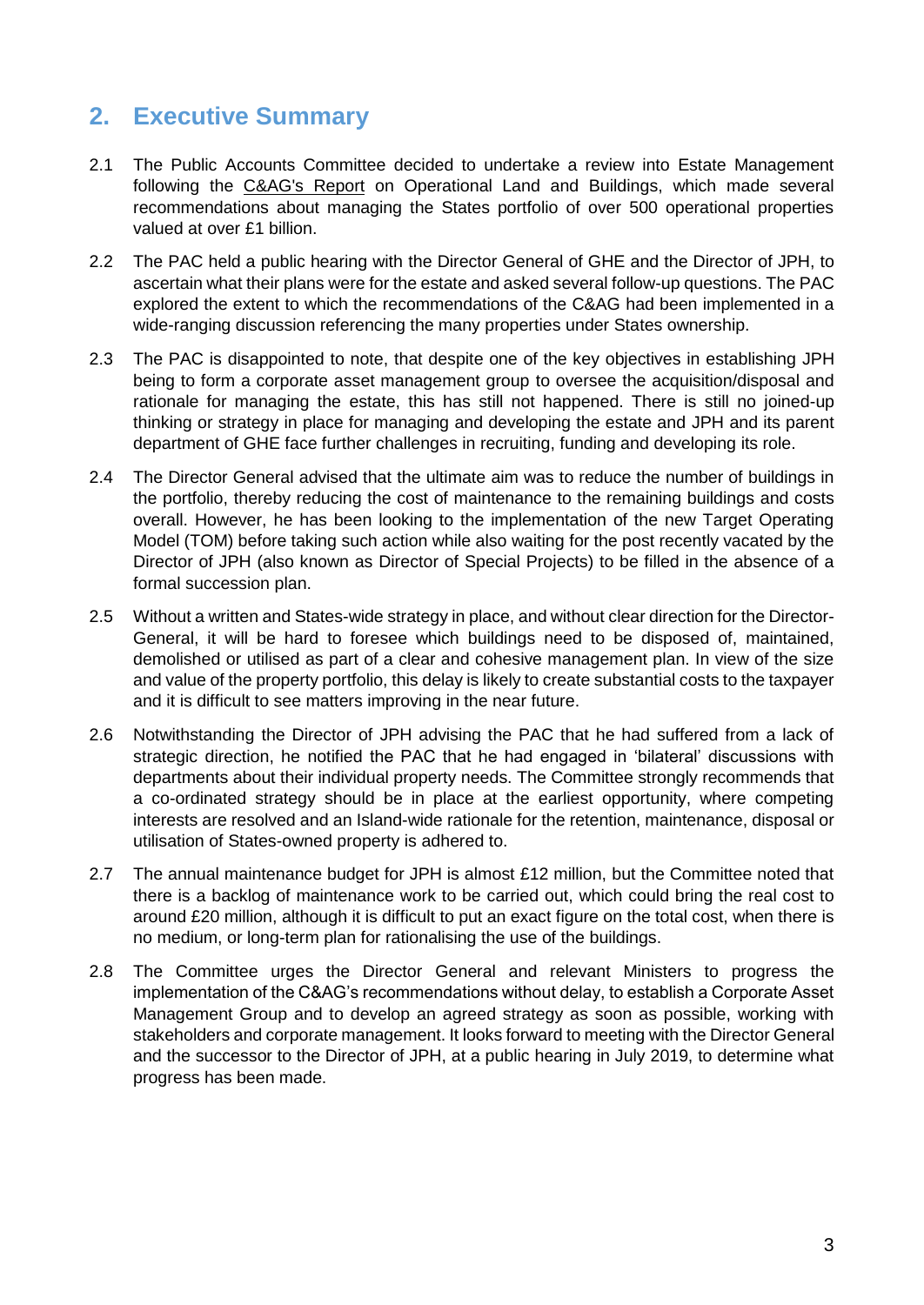# <span id="page-6-0"></span>**3. Key Findings and Recommendations**

#### **1. Finding: Recent responses to C&AG recommendations did not contain commitments to implementation with firm dates or deliverables.**

Recommendation: The Director General should make a much clearer commitment to what would be actioned, by whom, and with clear deadlines. The establishment of a Corporate Asset Management Group and recruitment of a replacement Director of JPH should be prioritised.

#### **2. Finding: No Key Performance Indicators (KPIs) had been identified**

Recommendation: KPIs should be identified and reported by the department, or at corporate level, indicating the benefits or improvements that arise from the progress and completion of the actions. Actions should be prioritised and where those actions fell short of what was originally envisaged, explanation of the factor(s) that hindered progress and steps taken to address the identified failings, should be provided.

#### **3. Finding: There was specific reference to a TOM (target operating model), but with no agreement on how its implementation would progress a meaningful plan of action.**

Recommendation: Clarify the ownership, responsibility and delivery of TOM, specifically how it will deliver the aims, objectives and goals of JPH.

#### **4. Finding: JPH cannot demonstrate ongoing improvements in building performance and efficiency, including the condition and suitability of buildings.**

Recommendation: A joined-up approach and written strategy which incorporates acquisition/disposal/utilisation/maintenance should be developed as a priority.

#### **5. Finding: 'Bilateral discussions' with individual departments are not good substitutes for comprehensive overarching corporate discussions which would consider competing needs and timetables of all departments in relation to their property requirements.**

Recommendation: The Director General should engage in a comprehensive discussion with stakeholders at the earliest opportunity to gauge "buy-in" to an informed strategy.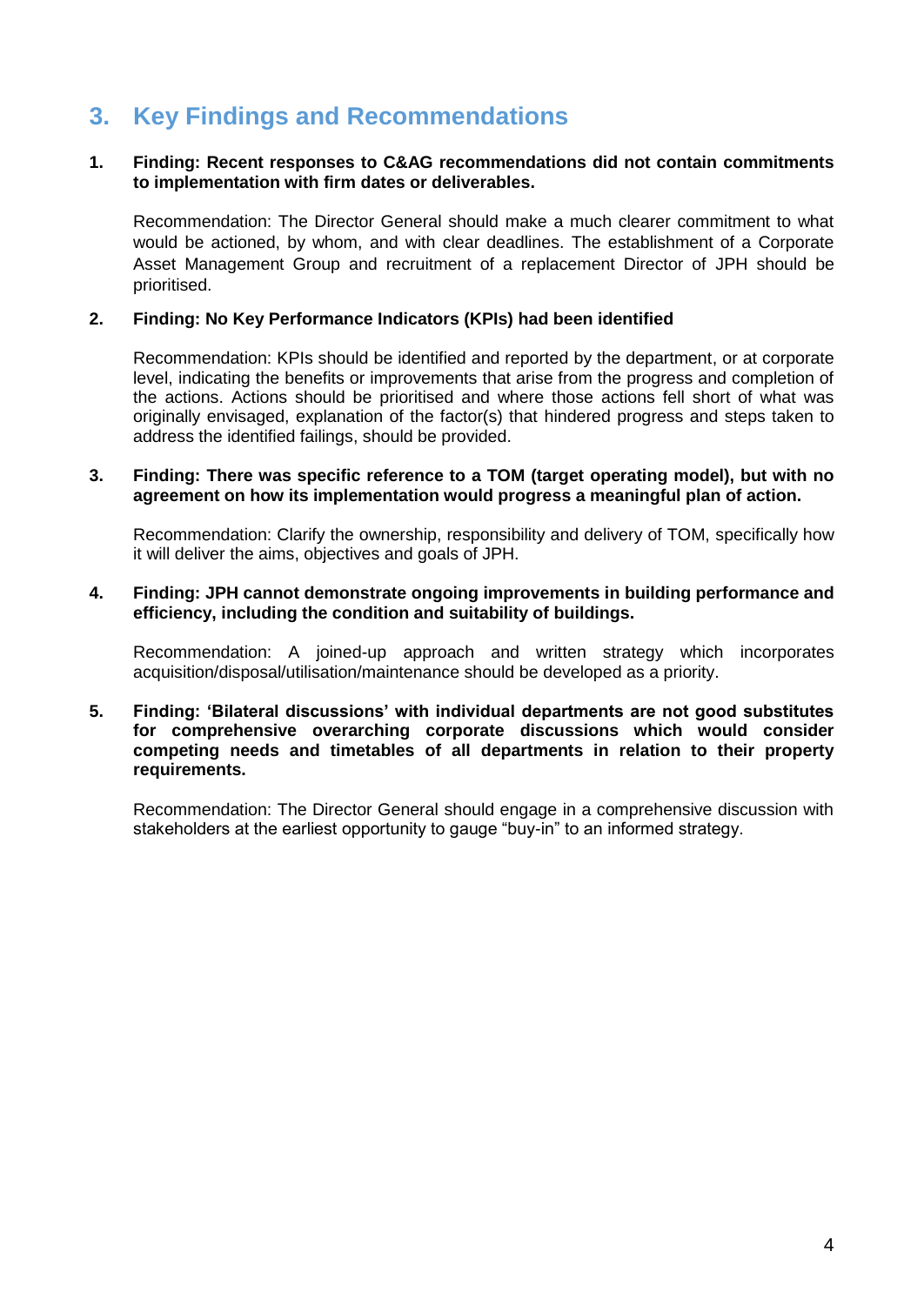# <span id="page-7-0"></span>**4. Introduction**

# **Terms of Reference for Estate Management Review**

- 4.1 Efficient and effective management of operational land and buildings is a key means of securing value for money in delivery of public services. Most operational land and buildings are managed by JPH. The States has a portfolio of over 500 operational properties valued at over £1 billion and an annual maintenance budget for JPH alone of almost £12 million. The C&AG published a [Report on Operational Land and Buildings](https://www.jerseyauditoffice.je/wp-content/uploads/2018/06/Report-Operational-Land-and-Buildings-21.06.2018.pdf) in June 2018, which concluded that many of the objectives set for JPH since its inception in 2005 had not been secured. The C&AG made 25 recommendations, including:
	- establish a comprehensive property strategy;
	- establish a corporate group to lead strategic asset management;
	- set a timetable for completion of a rolling programme of property reviews;
- 4.2 When deciding to undertake a review, the PAC took into consideration the significance and scale of the JPH property portfolio and the number of important issues highlighted in recommendations made by the C&AG.

# **Objectives of this PAC Review**

- 4.3 The Public Accounts Committee agreed to review key aspects of Estate Management and the resulting report to the States should maintain the accountability of States Departments to deliver value for money in respect of the ongoing estate management programme. It has relied on relevant written submissions, before and after public hearings, from States officers and public hearings with the Chief Executive, JPH Officers and the Director General of GHE. The Committee agreed to focus on four main areas:
	- **1. Overall arrangements** (including the organisation, skills and capacity of the States' strategic property function)
	- **2. Vision, strategy and organisation** (including plans to develop a comprehensive property strategy linked to corporate objectives, maintain deteriorating buildings and consider sales of non-necessary buildings/land)
	- **3. Assessing, monitoring and challenging performance** (including using a comprehensive asset management system for all States property assets)
	- **4. Consulting and engaging with stakeholders** (including plans to develop a robust process for consultation with community and stakeholder groups as part of all property proposals)
- 4.4 The review does **not** extend to property held by Andium Homes, Ports of Jersey and the States of Jersey Development Company (SoJDC). The PAC is aware that the C&AG is undertaking a separate review of SoJDC.

# **Executive Responses to the C&AG Report**

4.5 On receipt of a late, unsatisfactory and incomplete Executive Response to the C&AG's Report on Operational Land and Buildings, the Committee advised<sup>1</sup> the Director General of GHE that

 $\overline{a}$ <sup>1</sup> Letter to Director JPH, Director General Growth, Housing Environment and Chief Executive, dated 11<sup>th</sup> October 2018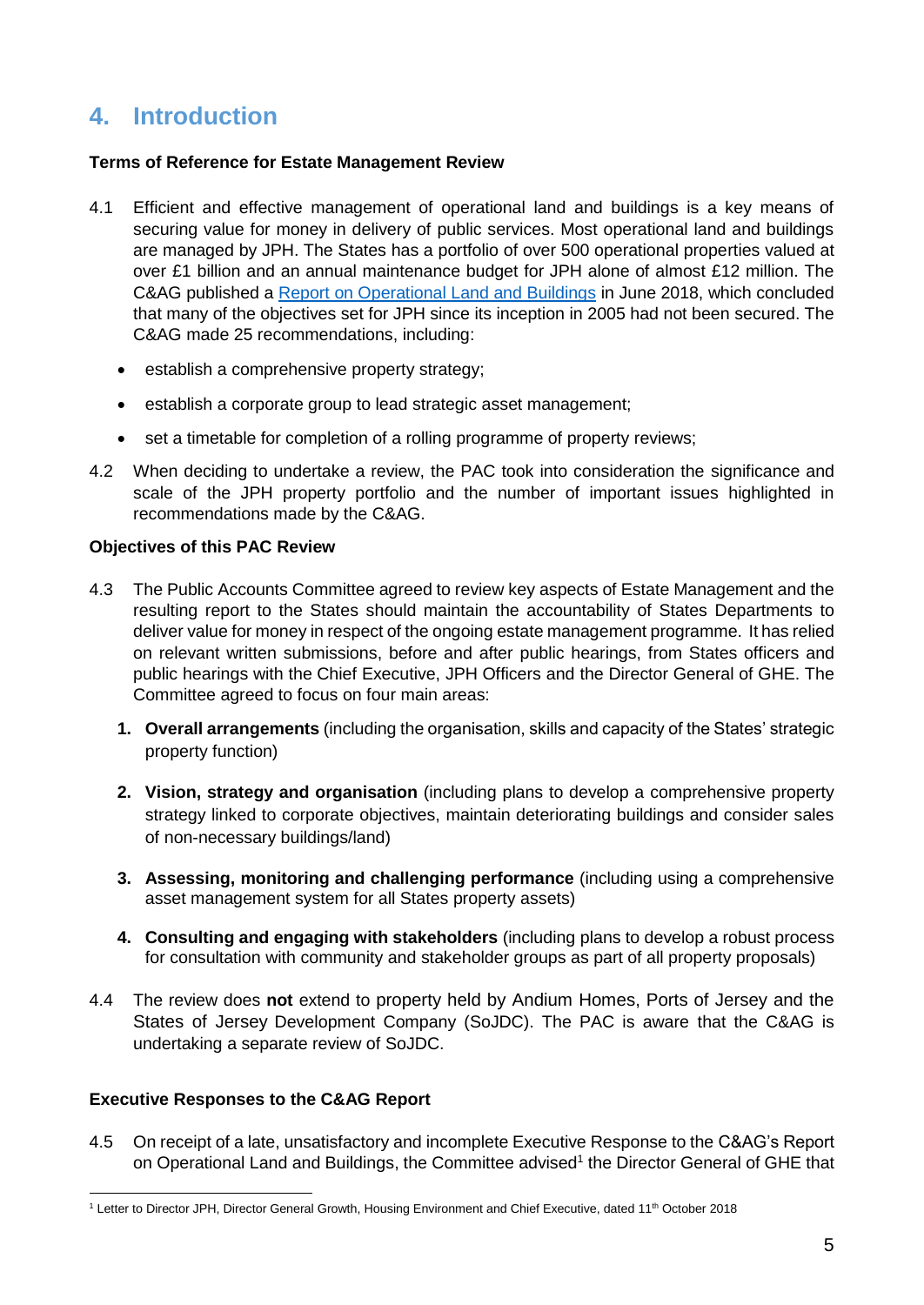in addition to expecting more timely and detailed Executive Responses in future, it would be helpful to receive a spreadsheet or similar document used to catalogue the C&AG recommendations and progress on their implementation. It noted an assurance from the Director General of GHE that it would receive a 'more comprehensive report expanding on the history and milestones which have shaped the management of land and property for the States of Jersey', prior to the public hearing of 22 October 2018.

- 4.6 It received a second Executive Response shortly before the public hearing of 22 October 2018, but was dismayed to note that it was still incomplete, albeit with a longer introduction. The action plans for implementation on most of the recommendations were marked 'TBA,' denoting 'to be advised'. Both Executive Responses received are at Appendices 1 and 2 of this report.
- 4.7 The Committee agreed to delay the presentation of the Executive Response to the States, but mindful that the department had had ample time to respond, agreed that it should insist that the department provide a fulsome response by Thursday 18th October 2018, to give the members time to consider questions for the public hearing.

# **Public Hearing and Written Questions**

- 4.8 The PAC held a public hearing on 22 October 2018 with the Director General GHE and the Director, JPH. The link to the full transcript is **[here.](https://statesassembly.gov.je/scrutinyreviewtranscripts/2018/transcript%20-%20estate%20management%20-%20jersey%20property%20holdings%20-%2022%20october%202018.pdf)**
- 4.9 Following the hearing, the Committee sought points of clarification and the Director General submitted a letter with responses to those points on 14 December 2018. The full questions and responses are at Appendix 3.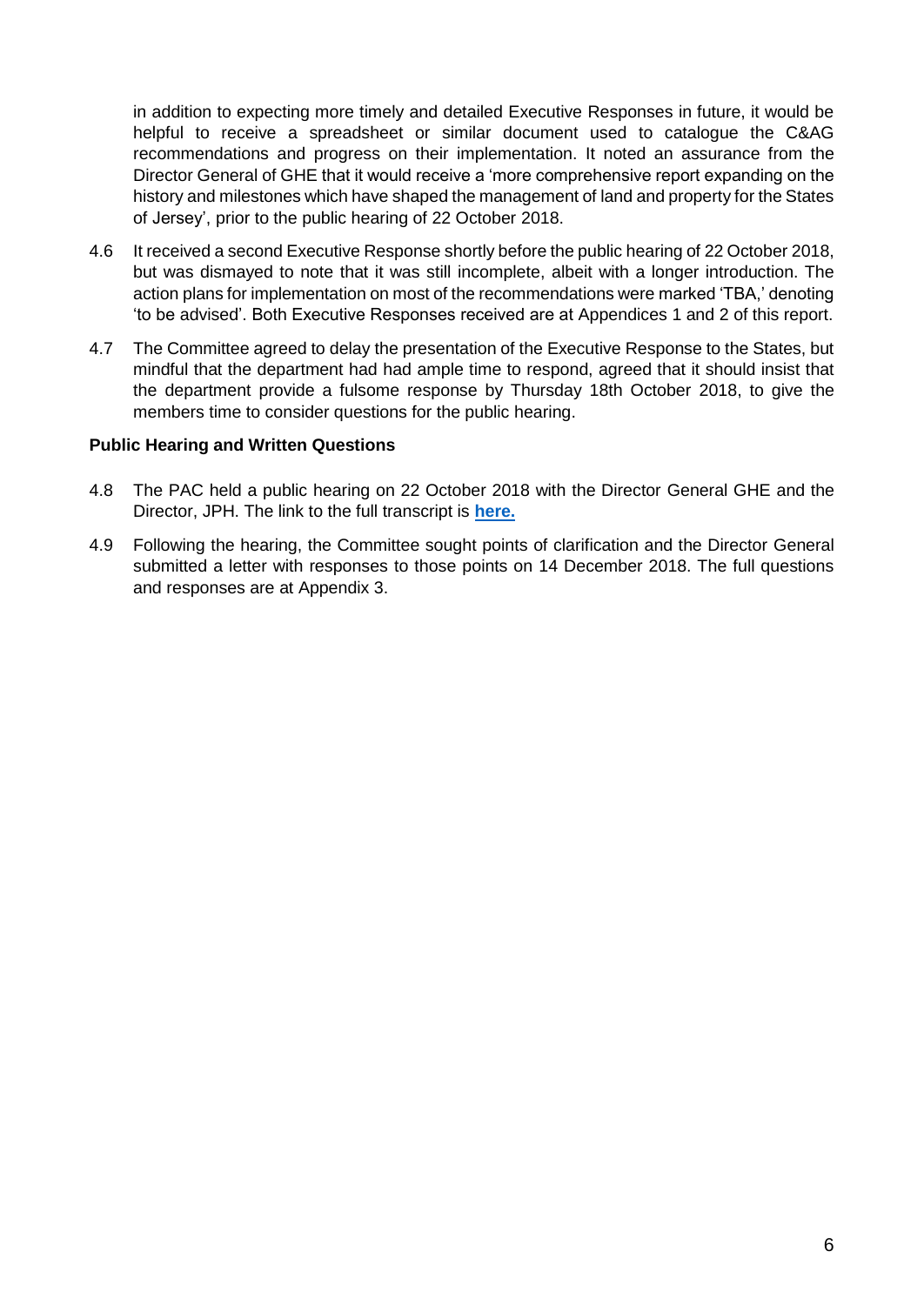# <span id="page-9-0"></span>**5. Overall Arrangements**

# **Background**

5.1 JPH was established in 2005 to provide a single point of accountability for property. Its main objectives were to develop a property strategy, progress a phased programme of rationalisation and consolidation of the property (including releasing property that was no longer needed) and evaluate whether to recommend a transfer of surplus property to the States of Jersey Development Company. It was also charged with maintaining land in line with requirements of the Island Plan. The Director General of GHE had outlined the movement of JPH over time:

*'Since its inception, JPH had been within the Treasury Department, then the Department of the Chief Executive, returning to Treasury prior to being incorporated into the Department for Infrastructure. The property function now forms part of Growth Housing and Environment (GHE). This will enable the property function to be delivered alongside the overarching responsibilities of GHE and provide a platform to take a strategic, rather than a departmental, view of responsibilities for managing and delivering the property requirements of the States.' 2*

# **Transfer of Responsibility**

- 5.2 In 2015, JPH became part of the newly established Department for Infrastructure (formerly Department of Transport and Technical Services) with a view to maximising the potential synergies related to planning, project management and maintenance across all infrastructure assets. The Corporate Services Scrutiny Panel (CSSP) reviewed the rationale for the transfer and highlighted the absence of a feasibility study, business case and merger plan supporting the change<sup>3</sup> in its [Comments Paper, December 2015.](https://statesassembly.gov.je/assemblypropositions/2015/p.46-2015com.pdf)
- 5.3 The expert advisers to CSSP, Concerto, told the Panel that its analysts were expecting to see 'a lot more rigour and subsequent analyses*'.* It perceived the transfer to be a missed opportunity for change and believed more could have been done to use the transfer as a catalyst for public sector reform. Concerto explained that post-election 2018, there would need to be strong Ministerial leadership and the integrated Department would need to be reorganised and stable by then. The CSSP noted that the transfer had apparently been instigated without an actual vision plan and listed benefits and risks of the proposed transfer:

Benefits of the transfer:

- Project managers were deemed a "scarce commodity". Bringing them together in 2 Departments would give Jersey greater strength and depth allowing flexibility for people to have more varied careers as they move from topic to topic.
- The transfer as proposed is to a Minister who has had previous experience with JPH.

Non-benefits of the transfer

- No business case has been brought forward for the transfer.
- No joined up transition plan for the transfer, potentially leading to missed synergies.
- The Island's assets would be moved without any appraisal undertaken.
- Transfer seems to be proposed on a "follow the man" strategy rather than best for reform.

 $\overline{a}$  $2$  From the 2<sup>nd</sup> Executive Response to C&AG Report on Operational Land and Buildings, 19 October 2018

<sup>&</sup>lt;sup>3</sup> Link to[: Comments Paper by CSSP, December 2015](https://statesassembly.gov.je/assemblypropositions/2015/p.46-2015com.pdf)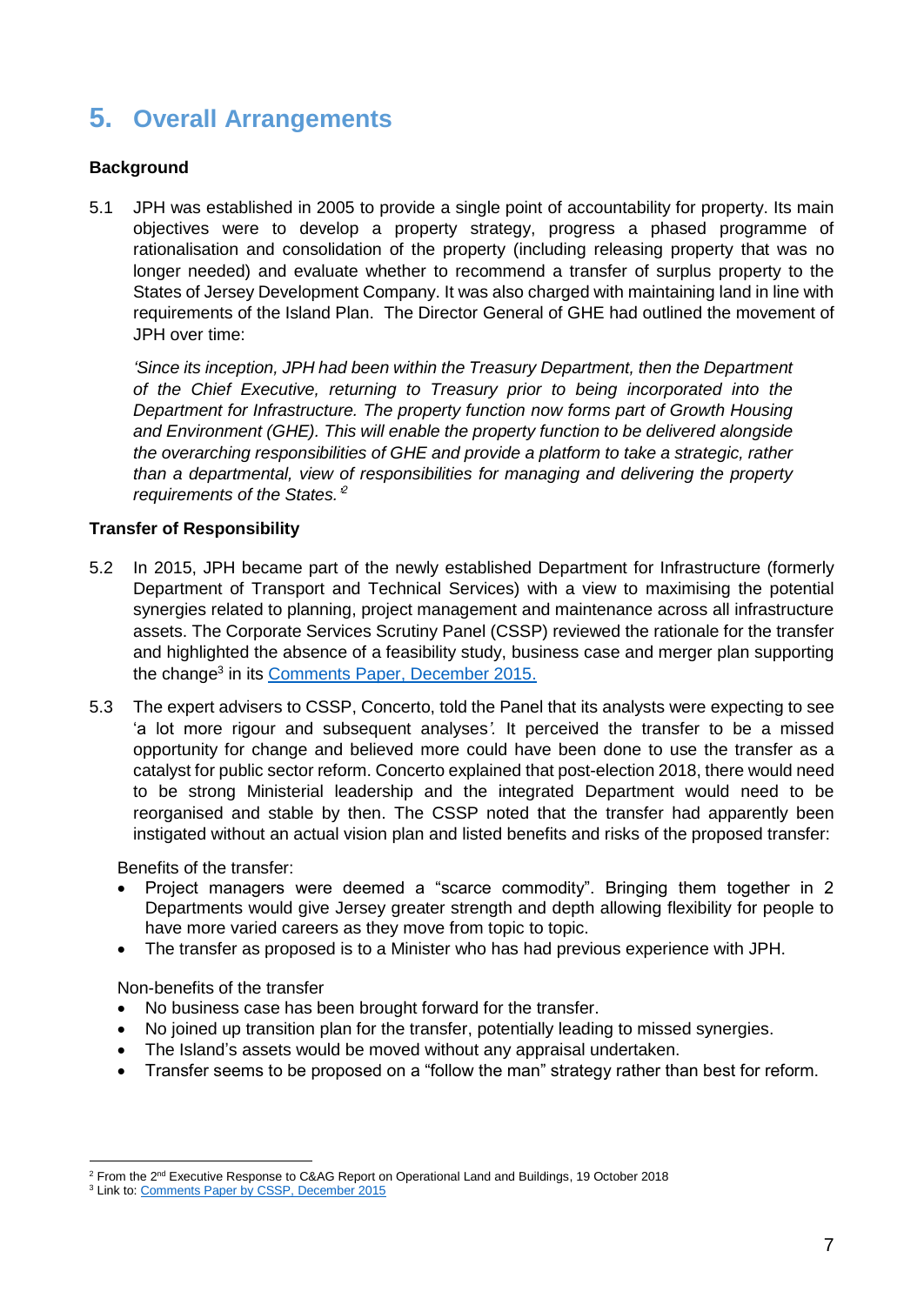# **Failure to establish a Corporate Asset Management Group**

5.4 The PAC questioned the Director JPH and the Director General of GHE about what progress had been made in establishing a Corporate Asset Management Group with clear membership, remit and engagement with departments. It was surprised to hear that although they had accepted the C&AG's recommendations, they had not 'moved forward' on a plan, and were still trying to find the 'right structure' to do that:

*"To bring it all together and to set up a governance, that is going to be at least 6 months. There is a lot of work to do there …" 4*

- 5.5 When asked whether there was a plan on how to progress, the Director General of GHE admitted there was not, that even the terms of reference for such a plan had not been established; that there was no formal group set up to discuss how the group might be formed and that it might take at least six months to set up such a group.
- 5.6 The Director, JPH advised that in the absence of such a group, the way to communicate comprehensive objectives for the management of land and buildings across the States was by way of bilateral conversations with departments which are significant property users.

*" … So, for example, we meet regularly monthly with senior officers and with politicians where appropriate … in the Education Department, for example … That estate by area is about 50 per cent of the States' overall property portfolio, so it is a very important area … there is not a corporate organisational structure that holds property decisions in an arrangement which reports into executive and political corporate structures other than into the Council of Ministers." <sup>5</sup>*

5.7 The Committee noted that the States Property function (JPH) had developed and implemented plans at a department level. The Director General argued that JPH has worked to provide improved facilities for Police, Prison, Court Services, Health and Social Care, Sport and Recreation and many other departmental functions.

# **Lack of robust property review process**

- 5.8 The C&AG, in her report, advised that best practice involves a formal, robust process for review of the existing property portfolio with a work programme that covered all land and buildings, engaged with the user department and led to formal reporting and agreed actions.
- 5.9 However, JPH had failed to undertake a formal programme to review all property assets over a defined period. It did plan six reviews in 2017, of which one was completed. Four were (at the time of this report) still in progress and one had not started.

# **Lack of formal property acquisition process**

5.10 The C&AG also outlined best practice to establish clear processes for acquiring and disposing of property assets. The Financial Directions in place do not cover the different routes to dispose of property nor a way to decide which approach is best. In practice, most surplus property identified for disposal is marketed via local agents. JPH has responsibility for several properties throughout the Island, but the Committee has not been able to determine which strategy documents those which are still in use and those which are redundant.

 $\overline{a}$ 

<sup>4</sup> Director General, Growth, Housing and Environment at PAC public hearing 22 October 2018

<sup>5</sup> Director JPH (Ray Foster), PAC public hearing 22 October 2018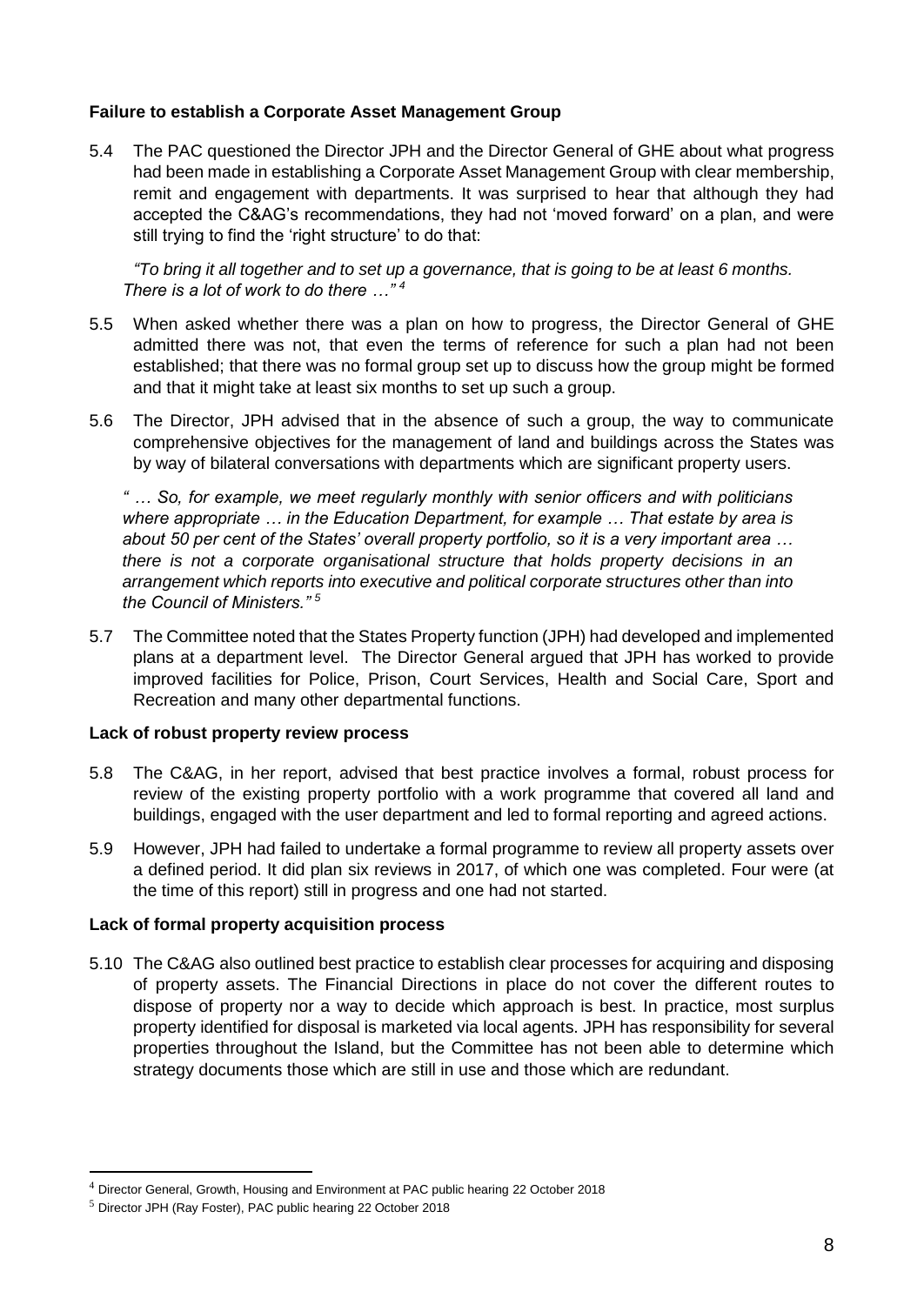# **Lack of corporate objectives or rationale**

5.11 When asked how the States manages property in line with its corporate objectives, the Director General of GHE agreed that drawing 'all properties together' was needed.<sup>6</sup> He advised that JPH was still in a transition period although the vast majority of properties was under its administration. The Director JPH listed a few exceptions such as Philip Le Feuvre House, car parks and the Energy from Waste plant. He also told the Committee that the SoJDC had taken on a lot of property when it had been established, for example the Jersey College for Girls building which was developed to deliver mixed commercial and social affordable housing. He did not offer a clear rationale, or explanation, for how it was decided that the building was surplus to requirements other than that the Education Committee, or any other body of the States, did not want the site for educational purposes.

# **Asset Management System**

5.12 In his follow up written answers on this topic, the Director General accepted that there is no established live link between the States Enterprise Resource planning, or any other reporting systems, 'although there is a bi-directional daily link with JD Edwards.' The Committee notes that the JD Edwards system has long been considered outdated and costly to maintain. The Committee was concerned to note that although all of Property Maintenance's Asset portfolio exists within Concerto at Site & Block (Building) level, this did not include area and space information (i.e. rooms). The management of lease agreements was still held on another system although it was hoped this would be transferred by Quarter 2 of 2019. However, he accepted that wider adoption of Concerto to manage assets across all States departments is yet to be approved and that resources for other departments to use it had not been allocated.

# **PAC Findings and Recommendations**

- 5.13 JPH has been under the direction of different departments, but the PAC did not see that as a reasonable excuse for delaying the development of a comprehensive strategy. In 2015, the CSSP cautioned against transferring JPH to another department without a strategic plan and yet the potential risks were not heeded.
- 5.14 Following the public hearing with the Director General of GHE and the Director JPH (who had announced his imminent departure), the Committee wrote follow up questions. It asked the Director General of GHE whether it was satisfactory that there was no plan to deal with the findings and recommendations of the C&AG report. The Director General responded that the C&AG report was drafted during a restructuring of the States to produce a new Target Operating Model (TOM). That work has yet to complete and so is unable to address the shortfalls of the silo mentality identified in the original C&AG report. He emphasised that the new model for operation is a priority for the States and the GHE department follows that priority. The Committee was extremely disappointed to note that there was a lack of urgency around developing a plan to move forward and that at the time of writing this report, no timescale had been set for the necessary work.
- 5.15 The PAC was concerned to note that recent responses to C&AG recommendations did not contain commitments to implementation with firm dates, or deliverables.
- 5.16 The Committee urges the Director General of GHE to clarify the ownership, responsibility and delivery of TOM, specifically how it will deliver aims, objectives and goals of JPH.

 $\overline{a}$ <sup>6</sup> Director General, John Rogers, PAC public hearing 22 October 2018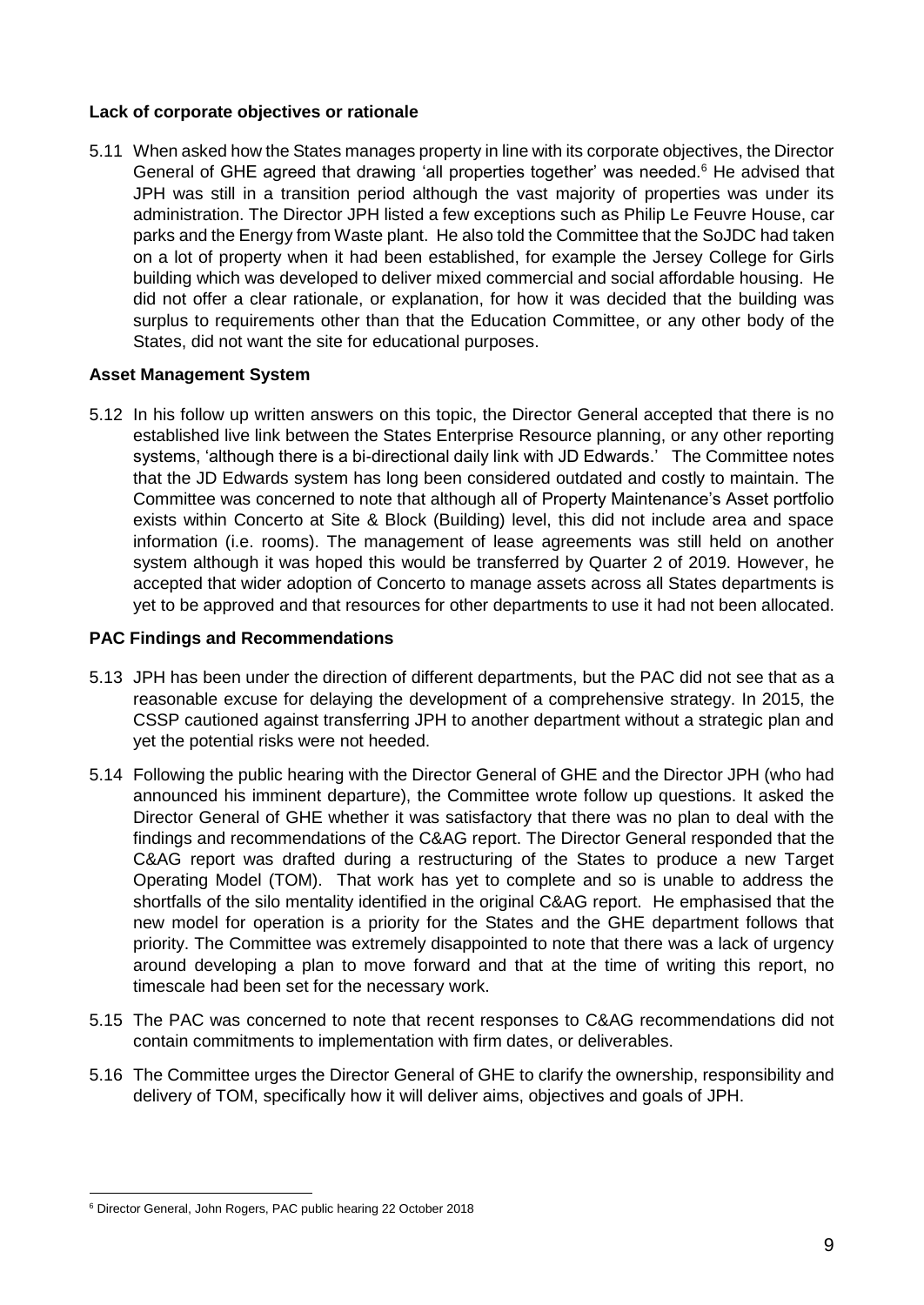- 5.17 Further, the Committee agreed that KPIs should be identified and reported by the department or at corporate level, indicating the benefits, or improvements, that arise from the progress and completion of the actions. Additionally, actions should be prioritised and where those actions fell short of what was originally envisaged, explanation of the factor(s) that hindered progress and steps taken to address the identified failings should be provided
- 5.18 It is hoped that the findings and recommendations made in this report will assist the Department in producing a cohesive and co-ordinated strategy for the Island's public estate management.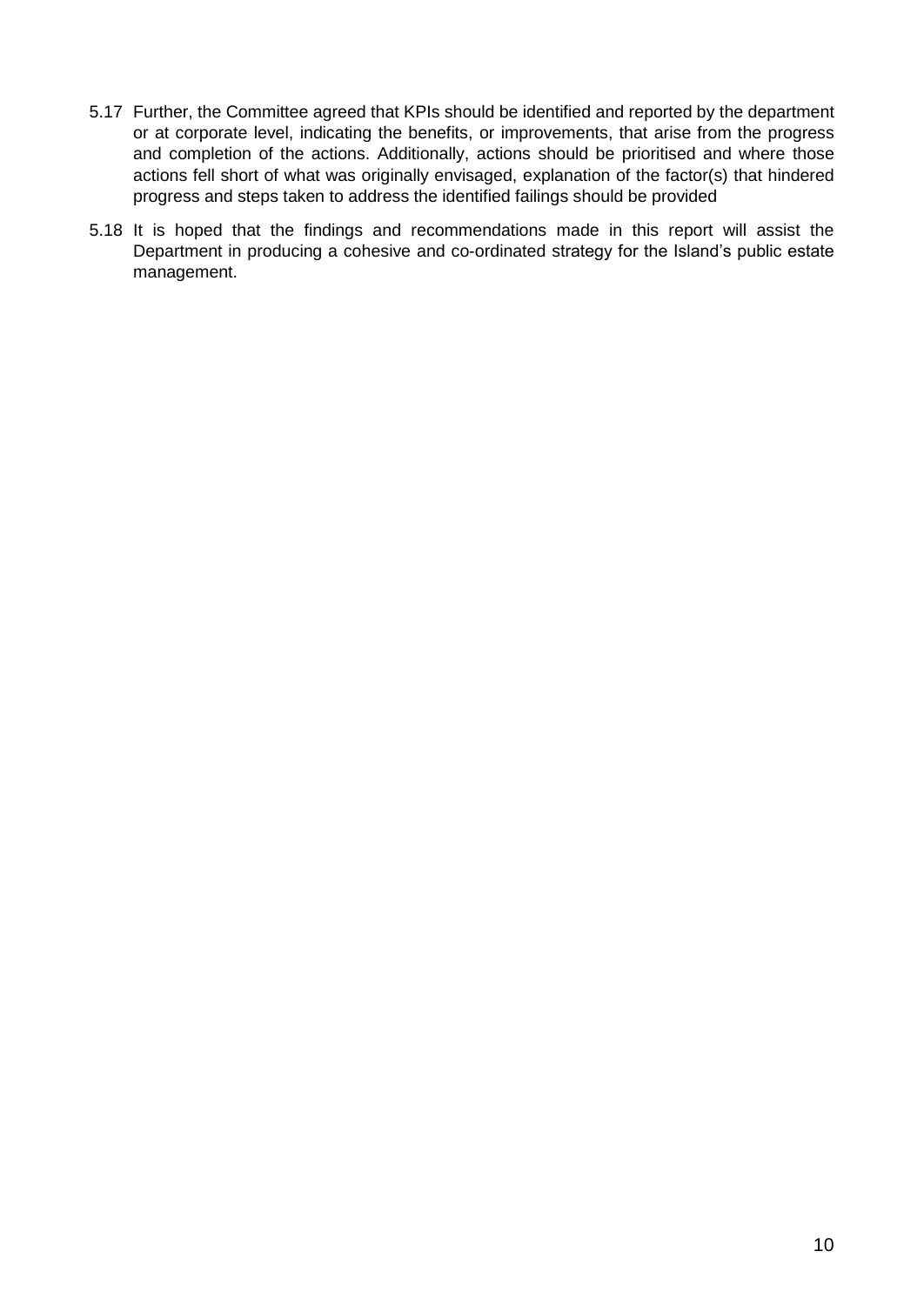# <span id="page-13-0"></span>**6. Vision, Strategy and Organisation**

# **Lack of Long-Term Vision**

6.1 The Committee received the following explanation (as part of an Executive Response) from the Director General of GHE regarding why JPH had not successfully delivered a long term property plan:

*'… that plan needs to be rooted in a wider strategic planning context that is both stable and certain. This requires a long term view not only of the estate itself, but of the property requirement aligned to future business need. Throughout the lifespan of JPH, medium term planning processes have failed to deliver a set of corporate priorities and associated funding streams. Five year plans approved by the States Assembly have inevitably changed on an annual basis; not marginally, but fundamentally, to adapt to new departmental priorities and external pressures'. 7*

- 6.2 The Committee agrees with the C&AG that there is a need to link an effective property strategy with corporate objectives and plans. Despite JPH acknowledging the need to develop a strategy, there is no concrete plan or timetable for its development. The Committee is disappointed to note that this means there is still no mechanism to plan expenditure on capital and infrastructure over the long term and consider carefully the appropriate sources of funding for major projects, including borrowing.<sup>8</sup>
- 6.3 In the Executive Response, the Director General of GHE had advised that the way to a longterm strategy was:

*'… planning for the delivery and management of assets that have a life in excess of 50 years needs to be set within a direction of travel that has the necessary mandate to flow from one government to another. The most recent experience of the Future Hospital project is a clear example of the property function being unable to rely on the mandate provided by the States, which compromises the effectiveness of delivery.'*

# **Target Operating Model (TOM)**

6.4 As part of the summary of the (second) Executive Response to the C&AG's report, regarding the overall arrangements, vision and strategy, (recommendations 1-10), the TOM was described as:

'*an involved and complex process, which will see change throughout the organisation both in the way in operates functionally and how it deals with its internal and external customers and stakeholders. At its heart, the need to bring together previously disparate business activities that functioned in very different ways*.'

6.5 The Director General of GHE characterised it as a new term that the States has developed over the last 12 months, to mean:

*" … the reorganisation of the States of Jersey and its function in terms of how the civil service is set up and how (it will do) business in the future."<sup>9</sup>*

6.6 In an Executive Response to the C&AG's recommendations, the Director General of GHE accepted that an Action Plan that contains SMART targets needs to be developed with rigour to ensure that progress is made. He envisaged the TOM driving that as it became embedded

 $\overline{a}$ 

 $^7$  2<sup>nd</sup> Executive Response to the C&AG's Report on Operational Land and Buildings 19 October 2018

 $8$  Asset and property references in States Strategic Plan 2015-18

<sup>9</sup> Director General, Growth, Housing and Environment at PAC public hearing 22 October 2018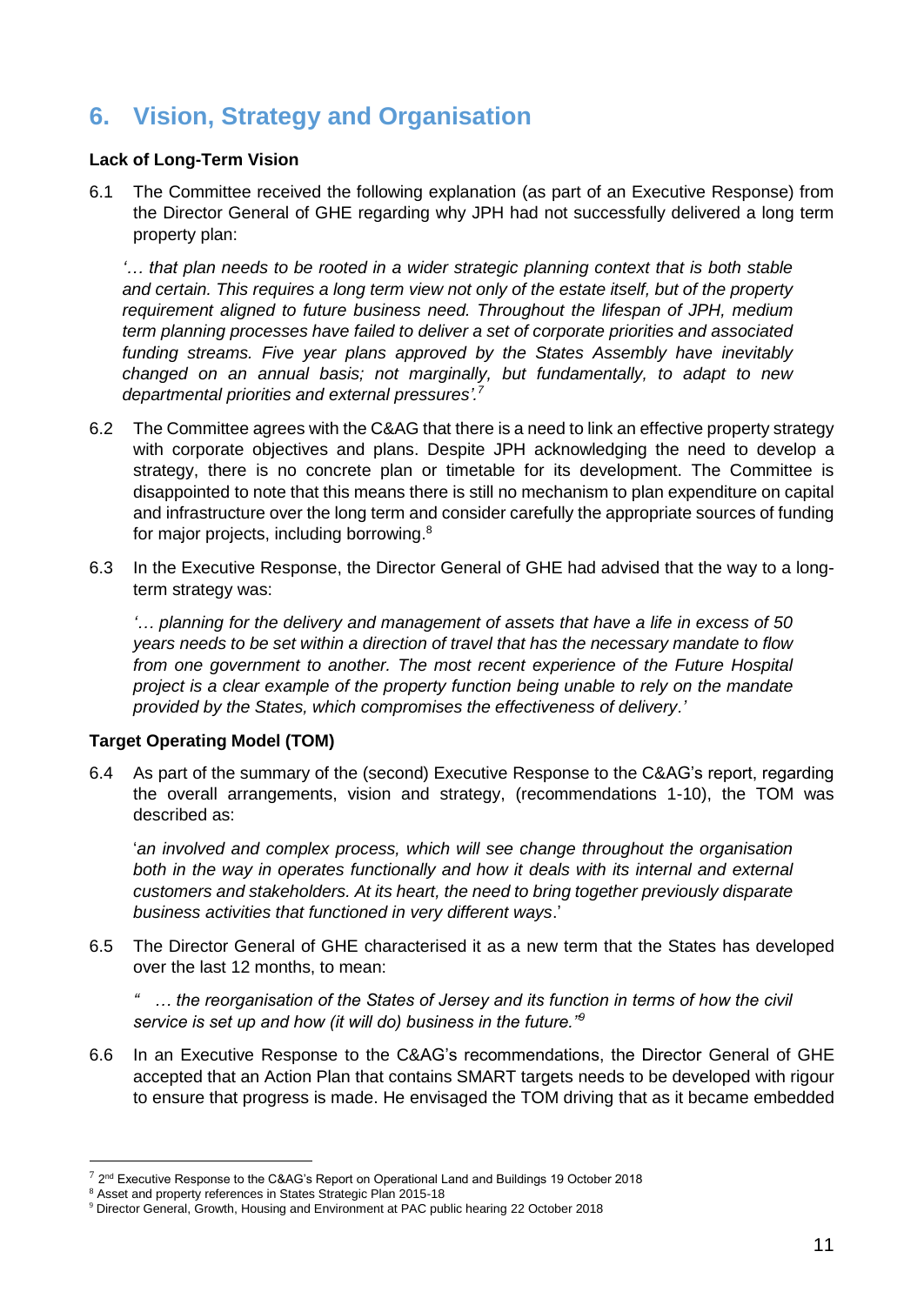across the organisation. He also agreed that the action plan would be shared with the Committee.

6.7 When asked why there was so much confidence in the TOM being able to facilitate the types of changes needed, when those changes had not been possible in the last 14 years, the Director General of GHE advised that the linkage between planning, property, asset management, and infrastructure is all in one place. He said there was now an opportunity for a step change in reinvestment:

*" … We are going to set the framework. We are going to set the ambition … I will use my best endeavours to try and promote that and win that argument, but there is that political essence which needs to be the final bit which enables that to happen."* 

6.8 When pressed by the Committee in the public hearing, the Director General of GHE agreed that a business plan would be more easily achievable if the Island Plan was revised to suit strategic requirements. He argued that the Island Plan should be a more co-ordinated document:

*" … I think we now have an opportunity with the new structure and the new operating model to make it a far bigger and more ambitious piece of work, which then underpins the Government plan and underpins the long-term strategy for our Island."<sup>10</sup>*

# **Rolling Property Reviews**

 $\overline{a}$ 

- 6.9 The PAC concurs with the C&AG's report that effective management of property is dependent on comprehensive and reliable information on property, including:
	- a comprehensive property database providing information on matters such as location, age, construction, condition, fitness for purpose, maintenance requirements and expenditure, accessibility, valuation and energy efficiency;
	- clear arrangements for the maintenance of the database;
	- procedures to ensure that the database is promptly, accurately and completely updated; and
	- sharing of property information with partner organisations.
- 6.10 In his Executive Response to the Committee, the Director General of GHE advised that the integrated asset management system (Concerto) will provide a management tool for delivering property and other infrastructure projects. The system will import core data from legacy systems. The Director JPH advised that the software platform and mechanism would make reporting and monitoring easier and better. However, the rolling out reviews were still taking place at a departmental level, for example the Prison and Fort Regent. He advised that he had not managed to join the discrete reviews together although he understood that:

*" … if we move into a more strategic view of how we use our estate, then we can plan our reviews in a much more ordered manner and we can get better value out of them."* 

6.11 The C&AG had warned that there were limited arrangements in place to enhance data accuracy and that the use of the system was not mandatory across the States. Space utilisation and occupancy data was not included and the data which was collected for the Office Management Project has not been maintained. The Committee also noted that details of all maintenance expenditure on operational land and buildings across the States was not routinely kept or used to inform effective management of the estate.

 $^{10}$  Director General, Growth, Housing and Environment at PAC public hearing 22 October 2018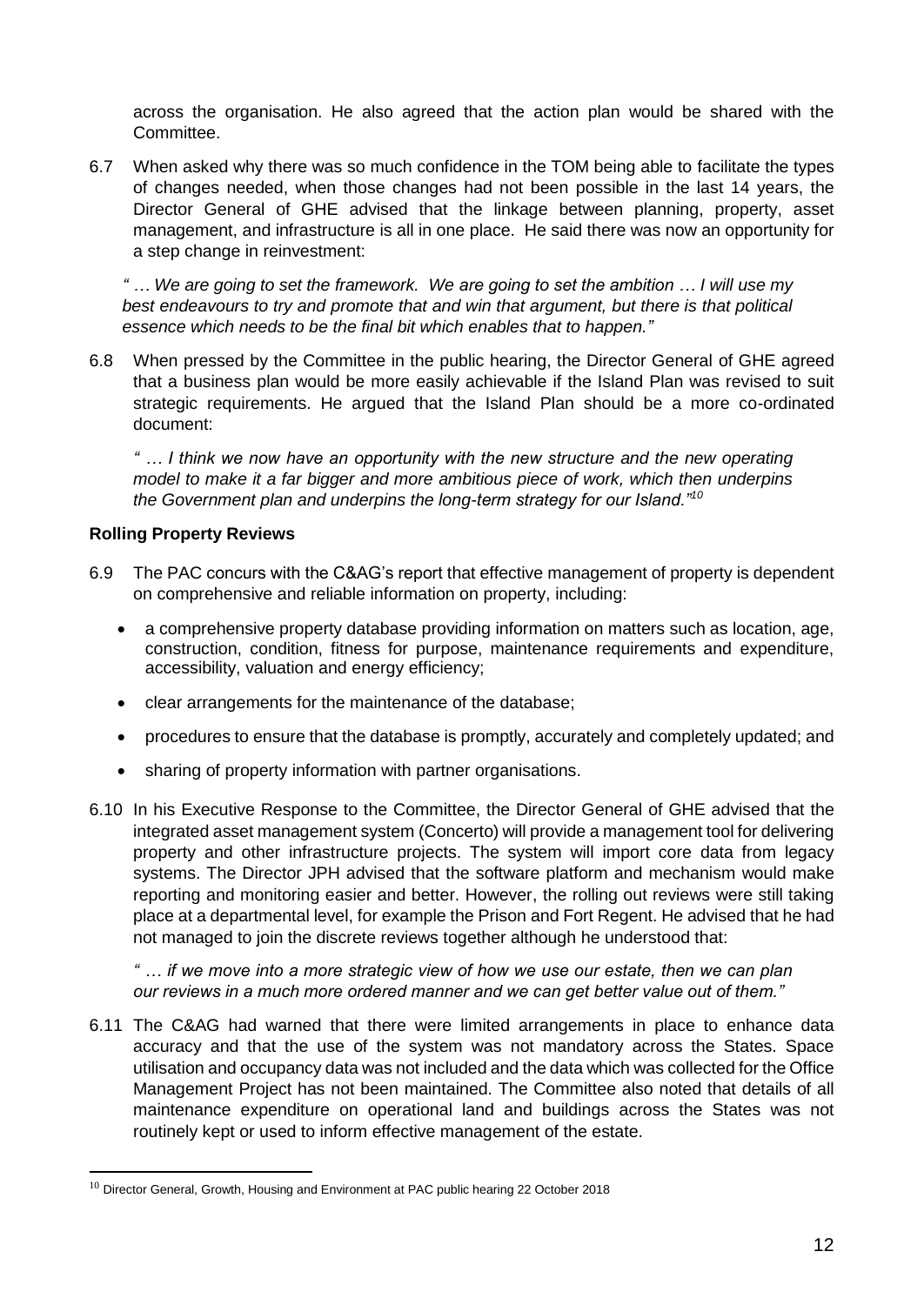# **IT Systems**

6.12 When quizzed by the Committee about the integration of systems, the Director General of GHE agreed that having one system throughout the States would be ideal but because of the diversity of undertakings of the States, this was not possible and so specialised systems were necessary:

*" … There is a real fundamental discussion about I.T. in terms of making sure the systems are fit for that transference of data and that management. Concerto is a modern system that can transfer its data and interface with JD Edwards currently but also any other bigger management system."*

6.13 The Committee questioned the Director General of GHE on the gaps within the IT strategy and asked if additional budget had been allocated to 'future-proof' efficient digital working.<sup>11</sup> The Director General replied that Concerto programme had been rolled out across all the asset management process. The mobility and communications of all States employees was subject to a bid, led by the Chief Operating Officer and the I.T. strategy. He advised that rationalisation measures also included 'working from home' and 'working closer to customers and their clients'. The Director JPH assured the Committee that the governance structure for the office modernisation project includes the new I.T. director, and there was a willingness to move forward.

# **Condition surveys**

 $\overline{a}$ 

6.14 The last major condition survey of buildings managed by JPH was carried out in 2011 (excluding 2014's HSSD non-hospital property transfer). Maintenance budgets are therefore in practice rolled forward from year to year. JPH management accepts that up to date information on the condition of buildings is required. The Director General submitted that surveys are planned across the portfolio for 2019, including compliance with statutory requirements, such as the Discrimination Law and its subordinate regulations and suitability for delivery of services. The outcome is likely to see a requirement for significant investment in public buildings to bring them into a condition that is 'fit for purpose', reflecting the legacy of decades of structural under-investment. He admitted that the condition and input was supposed to be completed between April and June 2018, but had been pushed back to 2019.<sup>12</sup>

# **DDA (Disability Discrimination Law) compliance**

6.15 The Director JPH told the Committee that the department had "held back" on completing condition surveys until the Discrimination Law requirements had been added. He advised that because the department had not been involved in the proposition stage of the law, there had been little understanding of what the full financial implications would be to the public – and they could be significant:

*"So there is another area of not just joining up the property requirements of different departments … but also some of the other aims and aspirations of government … we do not want to set a law and then not be able to comply with it … I would expect the disability discrimination requirements to run into a 7-figure sum, possibly £10 million plus".*

<sup>&</sup>lt;sup>11</sup> Director General, Growth, Housing and Environment at PAC public hearing 22 October 2018

<sup>&</sup>lt;sup>12</sup> Director General, Growth, Housing and Environment at PAC public hearing 22 October 2018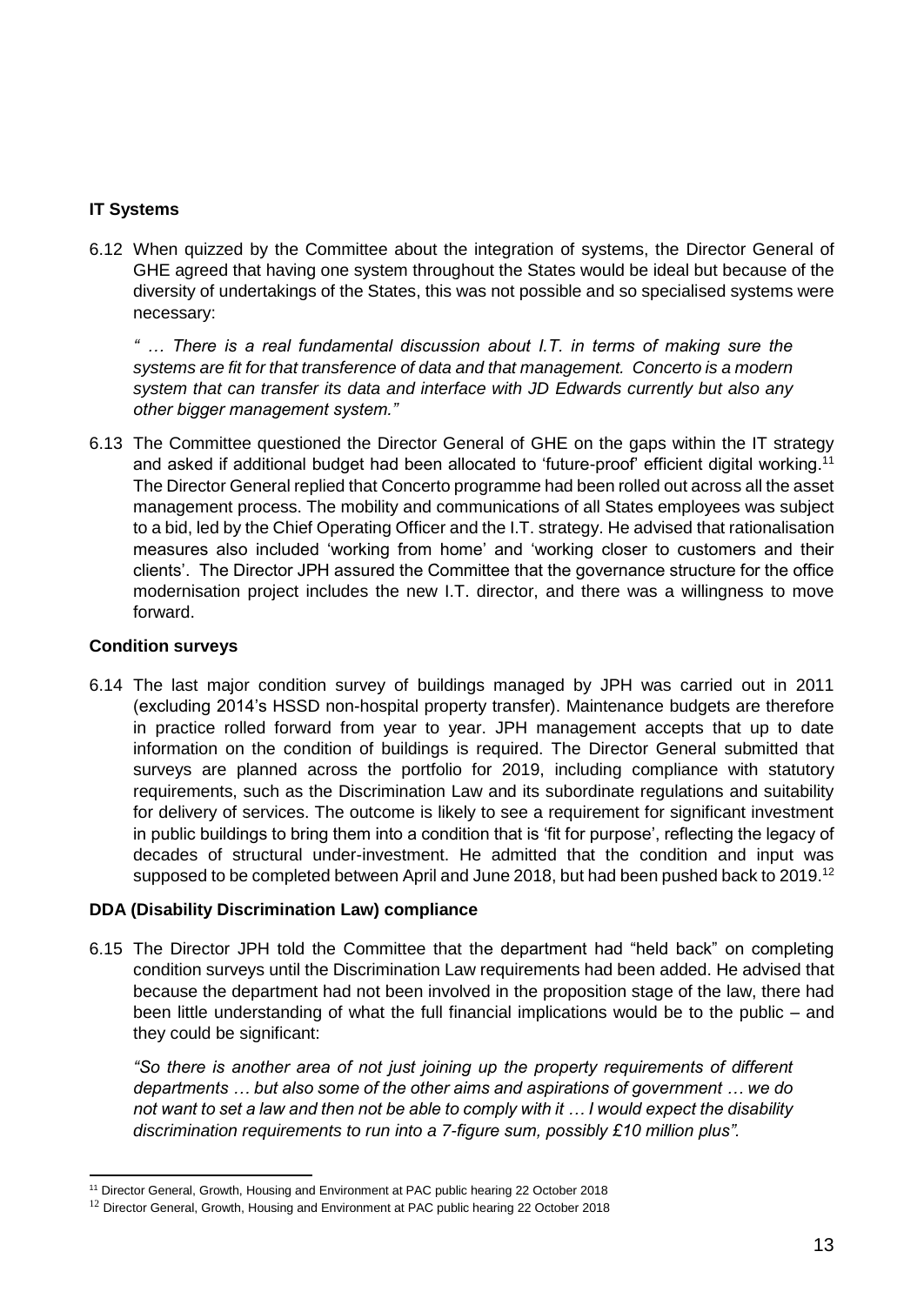#### **Backlog maintenance**

- 6.16 The Director, JPH, advised that in terms of backlog maintenance, the sum would be factored into the MTFP, although the wider asset framework would preclude the improvement to buildings that were not kept.
- 6.17 The Director, JPH was confident that once the data was captured, reports would be worked up to integrate with the business case development within the States Treasury and Exchequer function:

*" … So we will be working hand in hand with those particularly for keep, lease out, buy, sell decisions. The States has redundant assets and we have identified some of them and we have disposed of a number over the years. … We need to ensure that we do not simply have a: "Is it operationally useful, yes/no?" and a binary decision to dispose."* 

# **Rationalising Office Space**

- 6.18 Proposals for rationalisation of the main States departments such as those in Cyril Le Marquand House and Philip Le Feuvre House, have been made since 2001. In 2009, a detailed analysis concluded that the office accommodation was disparate, inefficient and, in many cases, no longer fit for purpose, but the subsequent business case was not adopted. In 2013 a thorough review of office accommodation confirmed that the existing estate was inefficiently used with space per employee far more than the public sector average in the UK (UK average = 9.3 square metres, Jersey average = 16.0 square metres).
- 6.19 The States' Strategic Plan for 2015-2018 included specific reference to rationalising office accommodation. In late 2016, a revised strategic case for a single main office building was adopted. Despite the obvious benefits outlined such as cost savings and alignment with the Strategic Plan, funding was not agreed and the project stalled.
- 6.20 The Director General of GHE told the Committee that 'best practice metrics in terms of space per employee' was an issue, and that office space had been used inefficiently over the last 30 years. He advised that, as part of the new office strategy, better ways of working and achieving a more efficient 'footprint', were key, plus 'recycling' some of the buildings left over from the rationalisation programme. He cited Maritime House as a model for the new ratios and layout.
- 6.21 The Director, JPH, said he expected an efficient office ratio to be approximately 8 to 10 square metres, or 80 to 100 square feet, per person, although on average, currently it was around 150 square feet per person, between 30 and 50 per cent more than it could be. He added that the Broad Street building, acquired recently, will be based on a ratio of 7.5:10, so for 10 staff there would be 7.5 workstations on average. The replacement 'end state' building will not be delivered for another 3 to 4 years. He advised that with the strategic group in place leading project governance, "huge strides" had been made.

# **Strategy in written form**

6.22 Subsequent to the JPH 2017 business plan remaining in draft form throughout that year, the Committee noted that discussions for the 2018 business plan did not commence until February 2018. The Committee wanted to probe whether there had been consultation with stakeholders and a setting out of priorities and desired outcomes. It was also concerned to note that a Corporate Property Board had not been established, despite this being a central objective from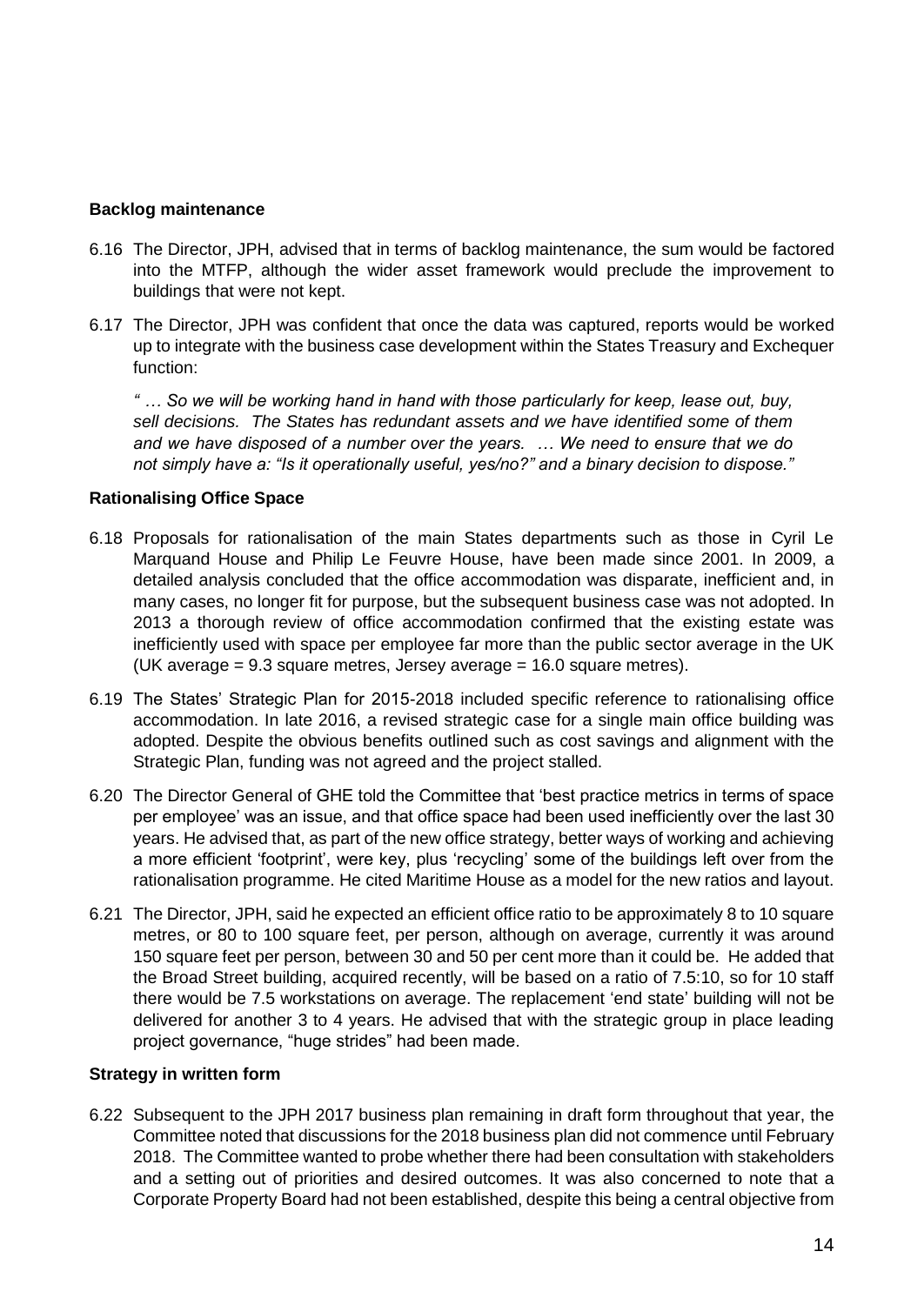2005 at the inception of JPH. The Committee cannot envisage how overarching strategies for the corporate portfolio can be advanced if asset management is undertaken on a piecemeal basis.

6.23 The Director JPH told the Committee that an outline business case had been approved by the Council of Ministers, but was still in draft form because some of the details had to be finalised, particularly the funding source. He added that it was not 'reflective of the current aspirations (of the Chief Executive) under the current operating model' so it needs to be reviewed. He added it would be ready within the next few months.

# **Competing Capital Investment**

- 6.24 When asked who would be responsible for producing the clear criteria for which competing capital investment would be compared, the Director General of GHE replied that a new process for dealing with capital and revenue bids was currently being developed in parallel with Treasury and Exchequer and the Chief Minister's Department. He said his responsibility under GHE was to lead on the property elements of those bids. The Director JPH concurred and added that business case development and production has scope for improvement. One project could be £450 million and others a few hundred thousand pounds, but the principles of good business case development across all of those elements needed to be embedded. He warned against taking a complex process to apply it across straightforward decisions. However, he also said he did not have a clear understanding of how relative priorities sit across the organisation, for example how to decide if a new school is more or less important than a new sewage works.
- 6.25 He advised that since his appointment as Director to JPH in 2006, the department had not made the necessary improvements to become a high-performing organisation as it was effectively a management organisation.<sup>13</sup> :

*" … We do not have people who are particularly the doers. We have a small team of architects and mechanical, electrical and project managers, but they have specialist knowledge about public buildings so they are a very valuable asset. Could we do more with those resources? I am sure we could … Are those resources targeted to long-term planning and strategic management? Not nearly enough is the short answer. Do they get diverted to reactive activities? Yes, they do. Can we plan better in the future? Yes, of course, we can."*

# **PAC Findings and Recommendation**

- 6.26 The Committee asked a series of follow up questions to the Director General after the public hearing to better understand the plans being set in motion. The Director General advised, as late as December 2018, that the terms of reference for any strategy planning would be 'early 2019'.
- 6.27 The Committee was also frustrated by answers which seemed vague and non-committal, not bound by any measurable outputs, such as the ones below:

| <b>Question 3</b>                                                                    |
|--------------------------------------------------------------------------------------|
| 3. Please clarify whether the responsibilities for management of property assets are |
| to change under TOM?                                                                 |
| A: Bilateral basis means that both the JPH and other States departments can have     |
| obligations and liability for the same properties. 'Significant Property users' are  |
| Education and Health. To a lesser extent there are a number of agencies such as      |

 $\overline{a}$ <sup>13</sup> Director, Property Holdings at PAC public hearing 22 October 2018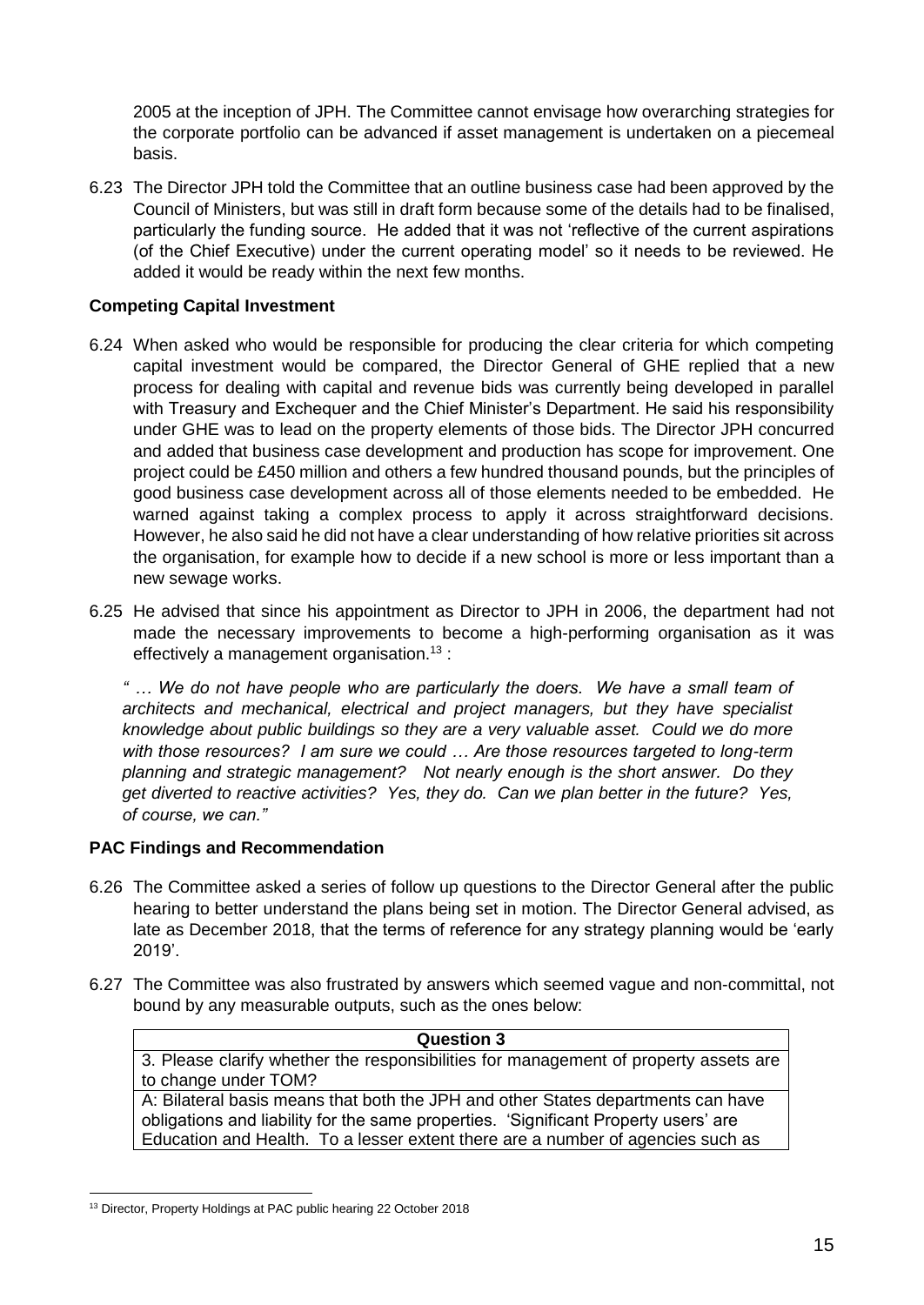the Jersey Overseas Aid Commission who operate from States Premises. Some responsibilities will change under the TOM.

#### **Question 4**

4. What measures are being taken to ensure that the bilateral discussions do not prejudice the future necessary projects of other Departments?

A: The new departmental structure, with additional resources in areas where there are gaps, driven by clarity of vision provided by the restructured corporate team and the new government, will improve coordination of the management of property assets and reduce the tendency for unilateral action, but it does require those structures to coalesce.

- 6.28 The PAC agreed, that as there was specific reference to a TOM, it would be useful to have a definition of how its implementation would progress a meaningful plan of action. It cannot understand why the formation of an overall management strategy should be delayed by awaiting the new TOM.
- 6.29 A major concern of the Committee is the financial consequence of the lack of direction, strategy and organisation. The Committee is dismayed that JPH has incurred costs by not planning ahead, for example proper costings of future-proofing buildings, making current stock compliant with expected legislation, and maintaining building stock to appropriate levels of repair. The Director General of GHE advised that the JPH Director's imminent departure was also 'a real challenge' in terms of how and when the department could plan. When pressed, he accepted it would be between six months and a year before a strategy was in place. The Committee considers this to be an unacceptable lack of foresight or planning for a multi-million pound portfolio across the Island. The lack of succession planning only adds to the lack of management and overall inefficiencies. Property is investment and management of this valuable portfolio has been haphazard. The Committee urges the Director General of GHE to assist a Corporate Asset Group to set clear priorities.
- 6.30 The Committee looked forward to the public hearing in July 2019 to assess whether meaningful progress had been made.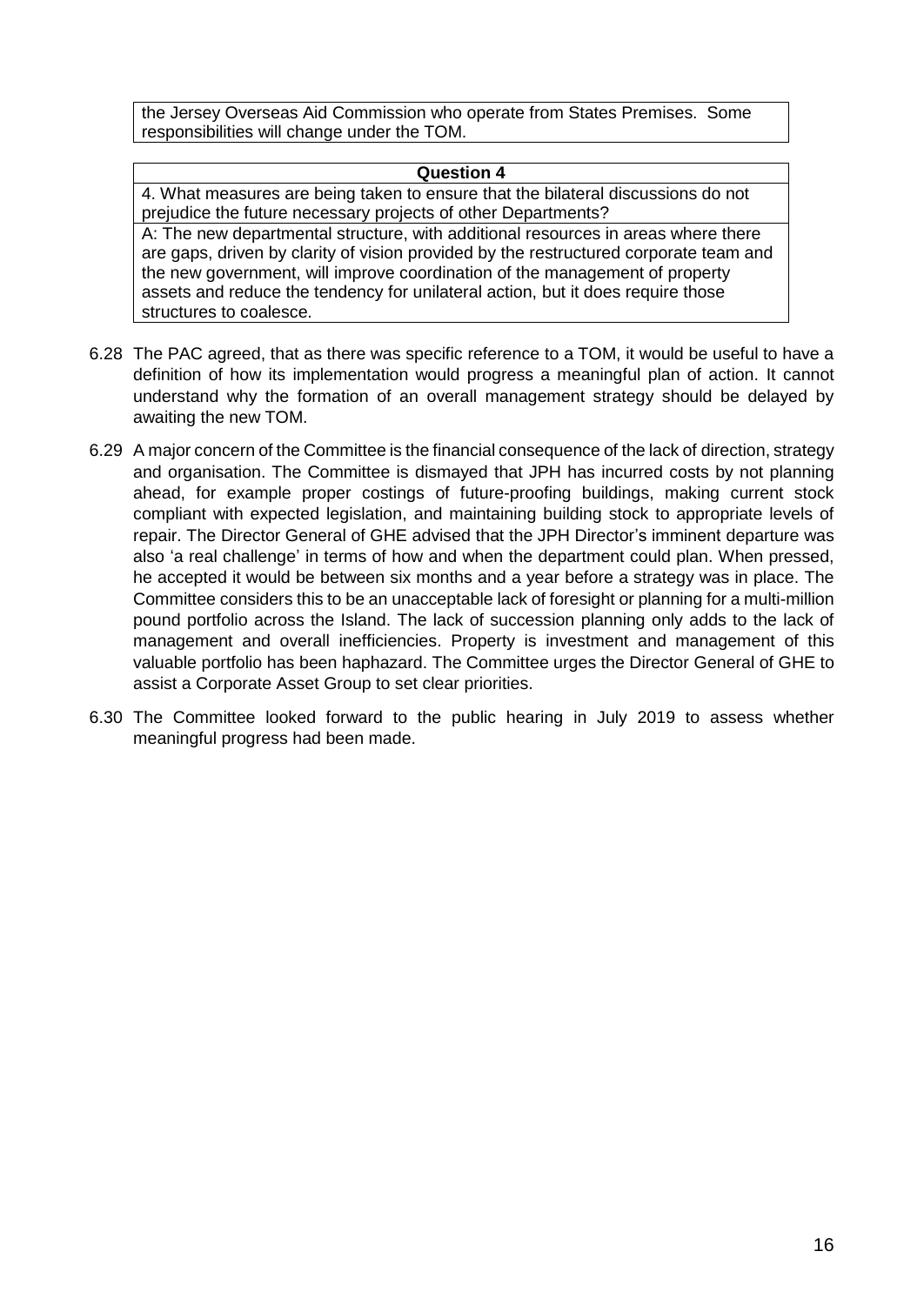# <span id="page-19-0"></span>**7. Assessing, Monitoring and Challenging Performance**

- 7.1 The Committee concurs with the C&AG report which notes clear ways to assess, monitor and challenge performance. It stipulates that the effective management of land and buildings involves managing the performance of the estate against outcomes, developed in the context of strategic objectives and reflecting both financial and non-financial considerations.
- 7.2 The Committee notes that JPH (along with many other departments) does not have the benefit of effective and embedded arrangements for performance management, including the collation and use of KPIs) The Director General of GHE was asked<sup>14</sup> how senior officers of the JPH were tasked and recruited to achieve the four objectives of the JPH at the time it was established and what prevented management from achieving three of these objectives over the past ten years. He responded that the JPH was established incrementally over a period of time, migrating property functions from a variety of departments:

*'… Objectives have been difficult to achieve, because although the team was established, a silo mentality was sustained elsewhere, and separate departments such as education and health maintained anachronistic and independent approaches to their own estate. These lessons will be addressed in the new Operating Model.'*

# **Concerto (Asset Management System) and KPIs**

7.3 In his Executive Response to the Committee, the Director General of GHE advised that the integrated asset management system (Concerto) will provide a platform to capture key data to enable SMART KPIs (key performance indicators) to be developed that measure usage and activity in addition to the existing 'hard' building data. When asked (in the public hearing) what he was hoping to achieve from the management reporting and how it would link into the KPIs, he responded:

*"… it is going to be exception reporting, customer portfolio and a simpler methodology … to look quickly at the information … Predominantly getting rid of properties is our ultimate goal. The less (sic) properties the better is our intent."*

He advised the Committee that the department would work with the Chief Executive to identify KPIs, property measures and service level indicators:

*"… so we get proper objectives that can improve the business on a day-to-day basis, on a tactical basis, but also make sure we meet the strategic objective. That is going to be probably 5 years' work for the whole of my organisation but we will start doing that. It is basically starting in the next year."*

He explained that although he was committed to KPIs and the delivery of objectives across the organisation, he would need the right people in place to do that. He noted that the Director, JPH, was leaving although he would undertake that position in the meantime:

*" … It is about capability and competence of resource and getting someone with that understanding of the role here. Jersey is peculiar and has lots of particular issues, we also have an issue with the workload we have. It does not really match the amount of people we have in this area. …a lot of that will be dependent on the outcome of the hospital review because that is a monster in terms of our time and effort, both myself and Ray's and the subsequent teams. …getting that resource plan right in the new operation, but it will need more people than we have now."*

 $\overline{a}$ <sup>14</sup> Written responses received 14<sup>th</sup> December 2018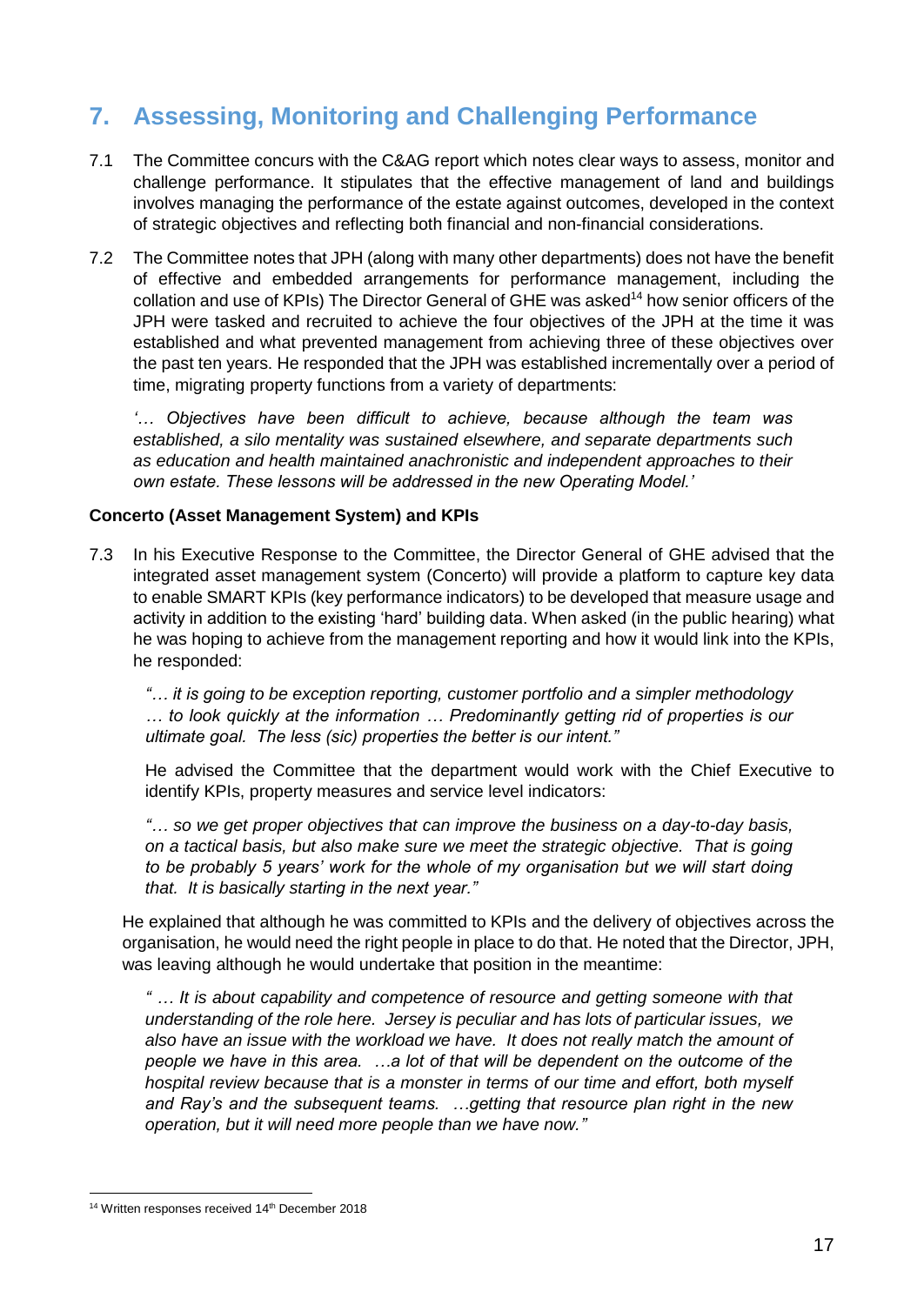# **Financial incentives**

7.4 When JPH was established in 2005, one of the key objectives was to incentivise building occupiers through charging internal rents. JPH has 'income' of approximately £4 million per year, but the application of charges for occupiers of buildings is inconsistent. In the Executive Response to the PAC, the Director General of GHE explained that:

'… *charging for occupation of space can be viewed as a 'wooden dollar' exercise that places an overhead on the organisation. However, comparison of the costs of service delivery with benchmarked organisations on or off Island will be skewed without the inclusion of this key component. A charging mechanism also provides some means of 'rationing' space … in the absence of direct corporate landlord control mechanisms. Such an approach is limited in its effectiveness for [a school], where the physical facility is 'fixed'* 

*…There is some merit in considering applying a charge to more generic space, such as office accommodation, but this is likely to be at odds with … flexible working arrangements where space is provided for all relevant users …*' <sup>15</sup>

# **Building Performance – Energy**

7.5 The Committee noted that JPH's Energy Manager monitors energy consumption and allows the identification of trends and anomalies. Reports are provided to building users and departmental managers but unfortunately the initiative is not a key objective and is not used to drive corporate decisions on investment to improve energy efficiency. The C&AG outlined some possible KPIs for property, which the Committee endorses:

| <b>Accessibility</b>       | % of buildings and floor area accessible to the mobility<br>impaired |
|----------------------------|----------------------------------------------------------------------|
| <b>Maintenance costs</b>   | Costs per m2 by building and over time                               |
| <b>Maintenance backlog</b> | Backlog per m2 by building and over time                             |
| <b>Water use</b>           | Water consumption per m2 by building/over time                       |
| <b>Occupancy</b>           | Percentage of floor area unused over time                            |
| <b>Utilisation</b>         | For office buildings, m2 per head by building/over time              |

# **PAC Findings and Recommendations**

 $\overline{a}$ 

- 7.6 The Committee is of the opinion that a good property management organisation should provide a rational plan/process to demonstrate ongoing improvements in building performance and efficiency. It considers that JPH has failed to do so.
- 7.7 Charges for a building mean that user departments would take into account the full costs of occupying buildings in their decision making and take measures to incorporate efficiency into their usage. The Committee recommends that a joined-up approach and written strategy are developed as soon as possible.
- 7.8 Regarding personnel, the Committee noted the written responses provided by the Director General in December 2018, namely that 'the Target Operating Model (TOM) currently under consideration will shape the GHE department and allow succession planning.' He advised that recruitment for a new Director, Special Projects, would complete in early 2019, but an interim Director had been appointed. However, because 'the new Operating model has yet to be confirmed, objectives and hence KPIs have not yet been set'. He admitted that the post for the Director of Estates and Asset Management has been vacant for at least 3 years because there

<sup>&</sup>lt;sup>15</sup> 2<sup>nd</sup> Executive Response to the C&AG's Report on Operational Land and Buildings 19 October 2018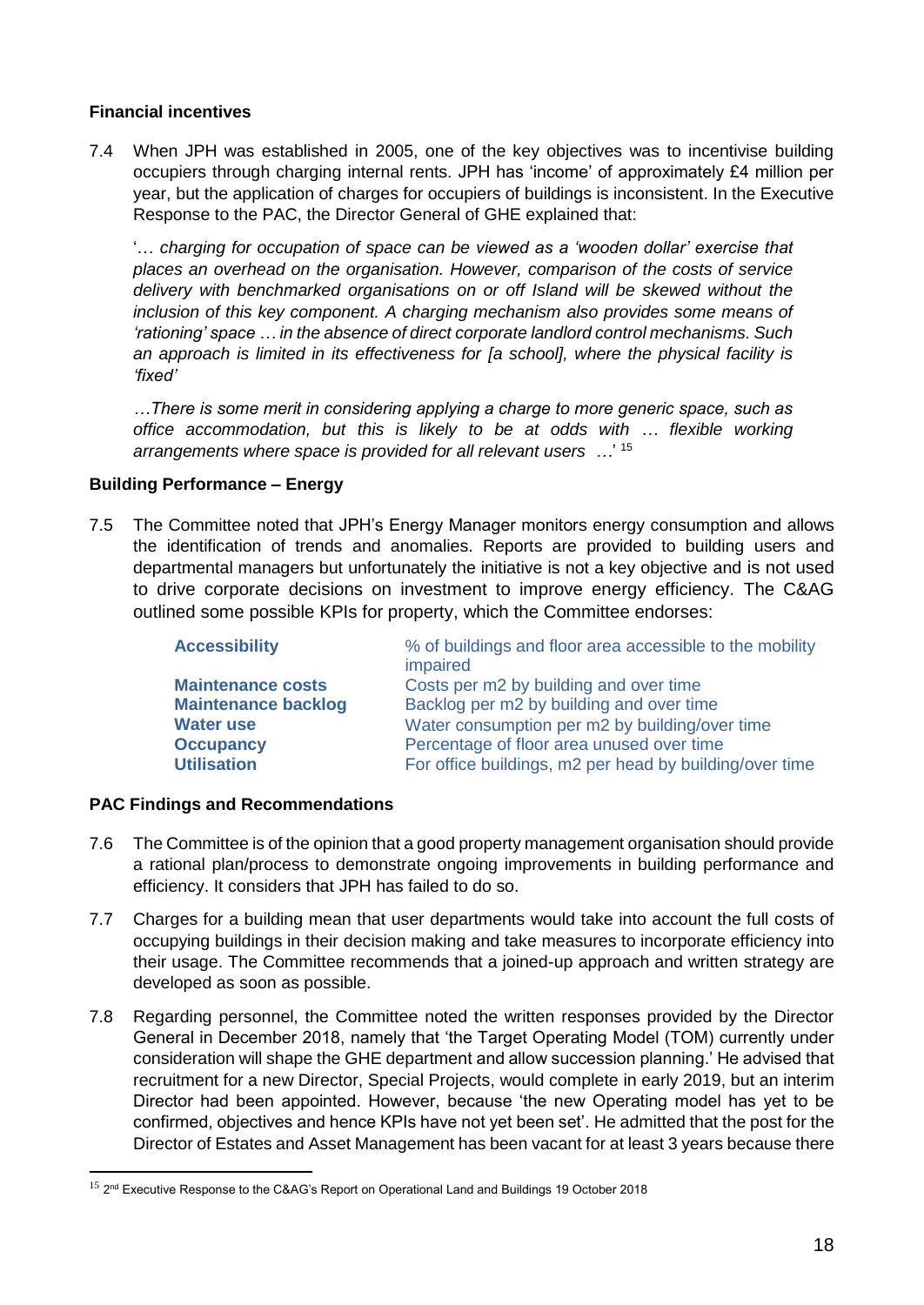have been no suitable applicants for the job, which had increased pressure on the Director of the JPH and the Chief Officer of 'whichever department JPH sat in at the time.' The Committee does not understand why this was not addressed as a matter of urgency, given the value and importance of the States' property portfolio.

- 7.9 When asked to provide the KPIs the department was currently working to, he advised that they were in 'transition and developing in line with the new organisational and operational model'. The Committee understands this to mean that there are no KPIs to demarcate success or failure of any objectives or strategy and no timescale to set them.
- 7.10 The Committee looks forward to a more comprehensive succession planning and structure to be put in place, and the rapid development of departmental KPIs by which to measure progress.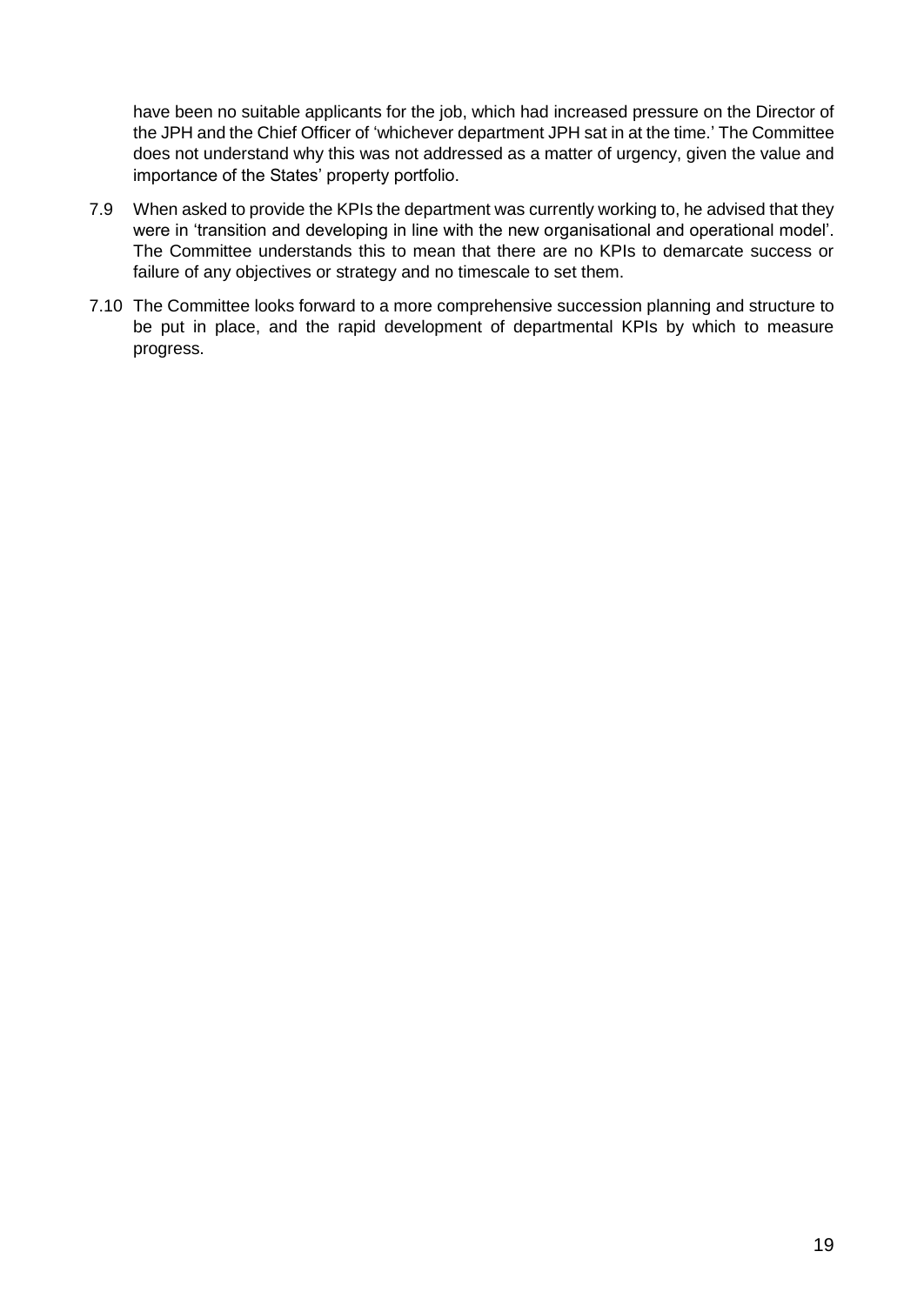# <span id="page-22-0"></span>**8. Consulting and Engaging with Stakeholders**

- 8.1 The Committee was concerned that without a comprehensive strategy, the JPH would struggle to convey Island-wide changes to the property estate. Reviews initiated by individual departments obviously do not take into account competing demands across all departments, they are rightly focussed on their own needs. An absence of a joined up approach means the JPH cannot utilise property more effectively across the States departments. The C&AG, in her report, recommended that the development of a property strategy should take place alongside a proactive collaborative approach with stakeholders. She recommended that there should be clear established consultation channels and processes, and that JPH should be involved at the initial assessment stage of all major property proposals.
- 8.2 The Director, JPH advised that the current way to communicate comprehensive objectives for the management of land and buildings across the States was by way of bilateral conversations with departments which are significant property users.

" *… So, for example, we meet regularly monthly with senior officers and with politicians where appropriate … in the Education Department, for example … That estate by area is about 50 per cent of the States' overall property portfolio, so it is a very important area … there is not a corporate organisational structure that holds property decisions in an arrangement which reports into executive and political corporate structures other than into the Council of Ministers."* 16

8.3 The Executive Response from the Director General of GHE stated that the new asset management system would require data input from occupiers, which requires movement from the existing 'landlord-tenant' relationship to a more structured 'corporate landlord' role for JPH.<sup>17</sup> :

*' … In order to produce measures that challenge efficiency of usage, particularly in the absence of financial incentives to utilise space efficiently, JPH will need to have the authority to require occupying departments to produce timely and accurate information.'*

- 8.4 The Director General advised that JPH already meet regularly with other States arm's length bodies that have active property portfolios, such as Andium Homes, States of Jersey Development Company and Ports of Jersey. He stated that the meetings are 'a valuable means of exchanging information and seeking to co-ordinate deliver of projects so as not to skew the local market.' The meetings were usually held at officer level, together with officers from the Treasury, where proposals have the potential to impact on existing financial planning.
- 8.5 The TOM has identified key stakeholder interaction as a function of the new GHE department, which is an opportunity to extend these arrangements to other arm's length bodies and other public bodies. He reassured the Committee that:

' … *JPH is adept and experienced in working collaboratively with such stakeholders whilst maintaining appropriate relationships that put the public interest alongside commercial business drivers.'*

8.6 The Director General emphasised that JPH had worked hard to develop these relationships in the absence of an overall corporate structure which would have provided an assessment of relative priorities. He cited the consultation regarding the site for the new Les Quennevais school as an example of good communication with stakeholders, but advised that there were additional burdens on staff time:

 $\overline{a}$ 

<sup>16</sup> Director JPH (Ray Foster), PAC public hearing 22 October 2018

 $17$  2<sup>nd</sup> Executive Response to the C&AG's Report on Operational Land and Buildings 19 October 2018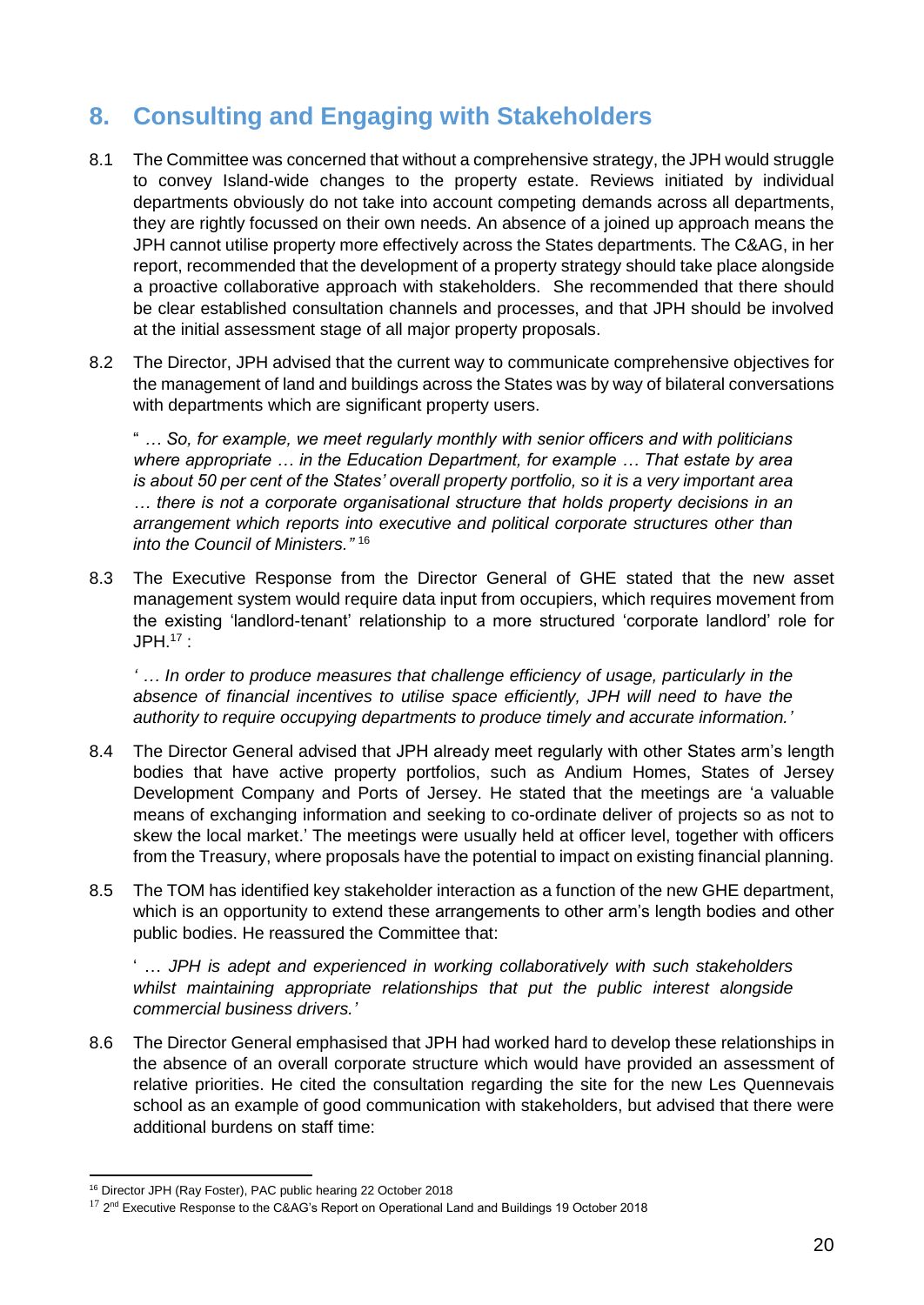*'Demands on the time of core staff … has increased exponentially as a result of a greater opportunities for interaction with government processes. Responding to greater levels of scrutiny, for example thorough the newly created Review Boards, formal inquiry through Freedom of Information and now e-petitions, questioning by the traditional and social media as well as direct communication with key stakeholders, has placed an additional burden on a small core number of staff.'*

# **Specific Projects**

8.7 Given that there was no discernible overall strategy and the Director, JPH had described 'bilateral discussions' with individual department as the main way to progress projects, the Committee was interested to hear about the strategy to deal with major buildings in the JPH portfolio.

# **Fort Regent**



8.8 The Director JPH confirmed that the operational management of Fort Regent sits with GHE, having transferred from the Economic Development Department. JPH worked with the sports division to develop a set of service level agreements to agree who was responsible for each area of the building. Budgets are allocated accordingly to the landlord and the tenant for those areas. He admitted that notwithstanding investing around £750,000 per year on maintenance, Fort Regent was 'a very difficult building', which was degrading due to water penetration and ageing mechanical, electrical and drainage systems. Areas of the Fort had been recently closed off because of health and safety concerns. However, he denied there had been a conscious policy to allow it to deteriorate and that discussion about its future would take place. A recent scheme to improve it had 'fallen away' due to insufficient funds but "as a piece of work I think it still has a lot of merit." He also advised that the demolition of the cable car station was complex and expensive to undertake so long after the system was decommissioned.

# **Future use**

8.9 The Director General of GHE opined that the closing of the swimming pool and the closure of the cable cars marked the end of the Fort's viability as a leisure venue. He advised he was not sure what should happen to it, but:

*"… what was successful in the fort 25 to 30 years ago would not be now …it is now my responsibility to come up with a plan but it is going to cost money. It is going to be a significant investment. Hopefully it will be a public and private partnership where there are alternative uses …"*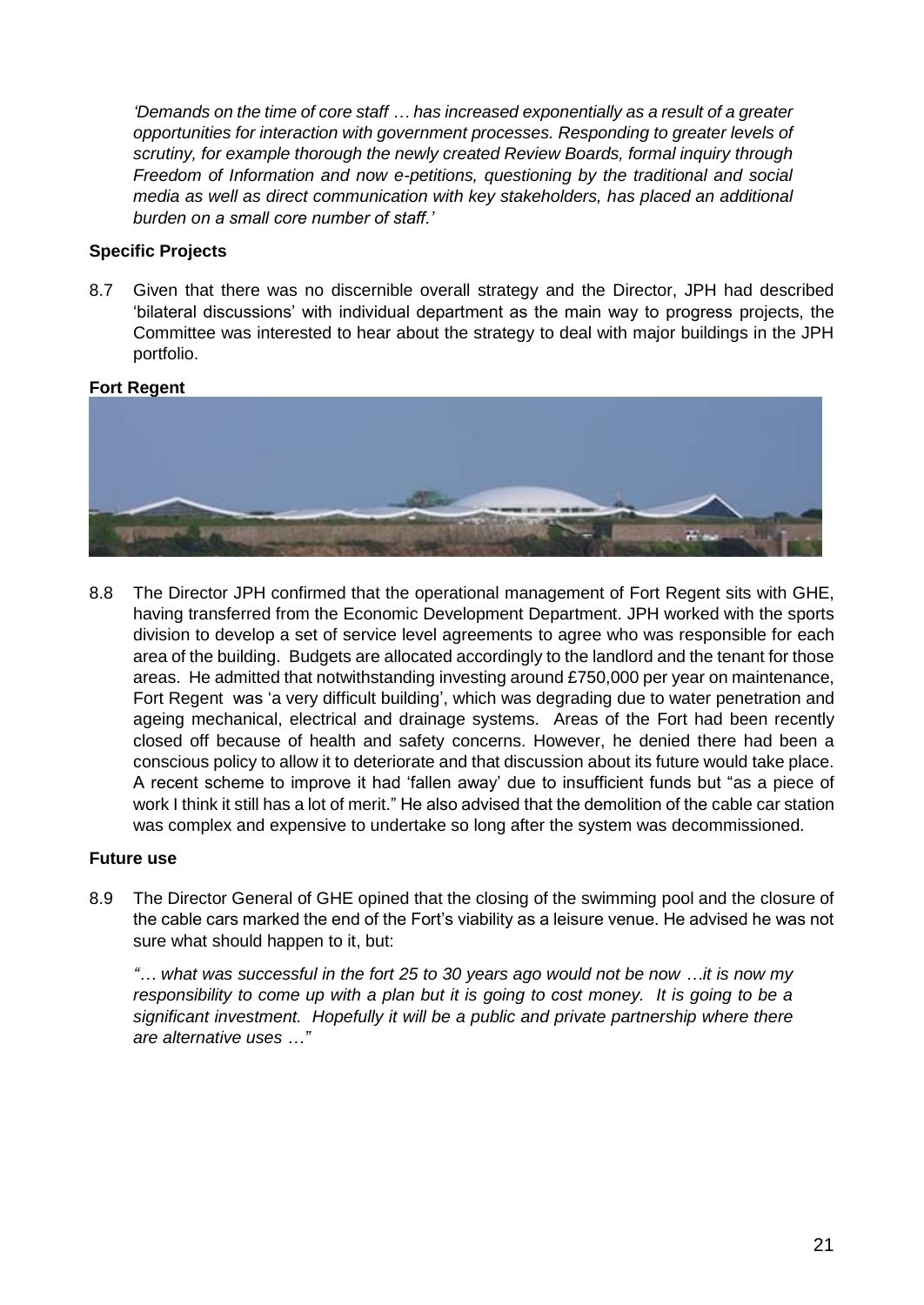

# **Piquet House**

8.10 The former police station situated in the Royal Square had been unused for several years apart from very recent short-term usage e.g. for 'pop-up' art exhibitions. The Director JPH expressed his frustration that he had tried to dispose of the building three times but was unable to. The Director General of GHE told the Committee that it was:

*" a building that is really difficult to get people with any disability in there, a building that was not fit for purpose, a building that had a value to the private sector to do something different on, and we have not been able to get rid of it - we still have to maintain it and look after it and keep it watertight. It becomes very frustrating because you are not getting rid of those issues and you are still carrying on with those while still trying to drive other things forward."*

# **Overdale Hospital**

8.11 The Director General of GHE advised the Committee that he had been shocked when he visited the back of the building and saw the condition of the non-refurbished parts:

*"… there are properties there that are absolutely awful and so there has been a huge legacy; the cost to replace, the cost of stock, you have to have a strategy, you have to have the funding, you have to start making good."*

# **Sea Cadets' building**

8.12 The Director General of GHE called the process for dealing with the building, "a long drawn out, difficult affair where we have come up with plans and strategies which have been knocked back for various reasons". The Director JPH concurred and expressed frustration that the "terrible building" needed to be demolished. He said that there was a need to have discussions with Ports of Jersey (to whom the management of the building had been transferred) to ensure that it could provide a home for the sea cadets until 'something better comes along'. He advised it would be much cheaper to build an alternative building somewhere else than to continue to maintain it.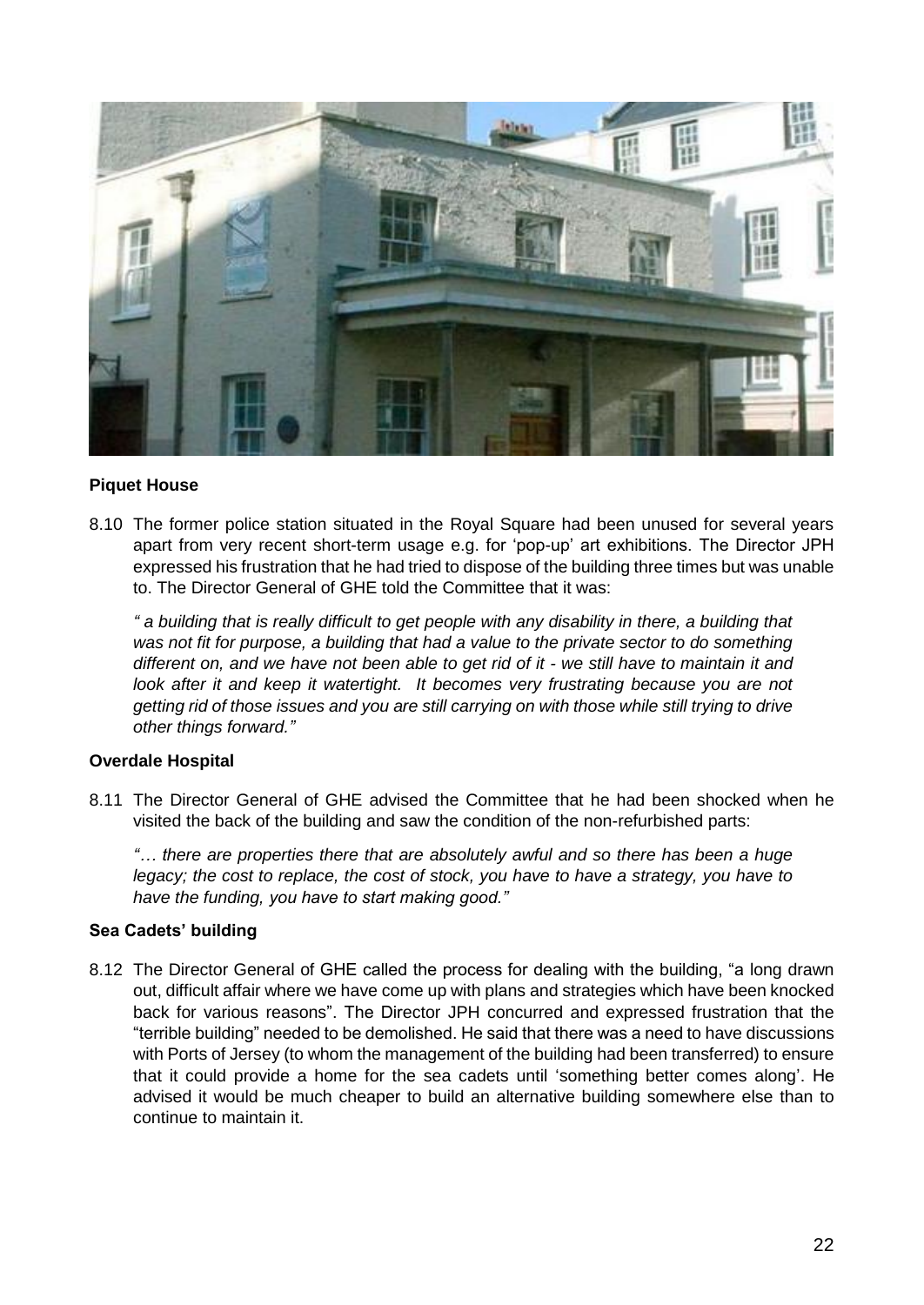# **PAC Findings and Recommendations**

- 8.13 The Committee is of the opinion that 'bilateral discussions' with individual departments are not good substitutes for comprehensive overarching corporate discussions which would consider competing needs and timetables of those departments in relation to their property requirements. It appears that the demise of Fort Regent and the Sea Cadets building, amongst others, had not been a matter of policy, but rather a lack of priority and/or funding. In the case of Fort Regent, the PAC does not understand why such a significant piece of project work was undertaken in the absence of any strategic corporate decision making.
- 8.14 The PAC is concerned that decisions were made on an *ad hoc* basis and in the absence of a coherent strategy. The Committee urges the Director General to engage in a comprehensive thorough discussion with stakeholders at the earliest opportunity to gauge "buy-in" to an informed strategy.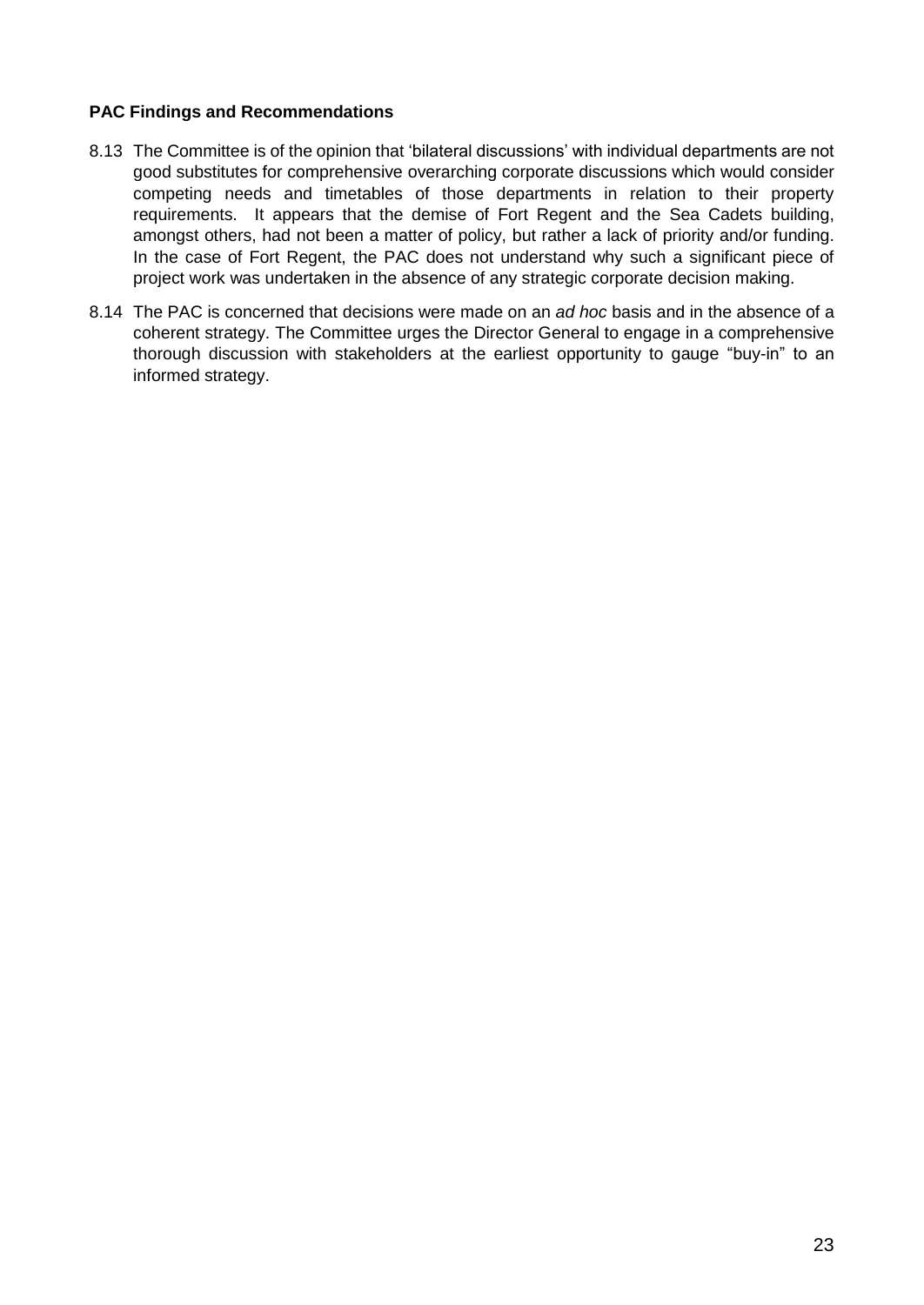# <span id="page-26-0"></span>**9. Conclusion**

- 9.1 The Committee was concerned to note that the strategy for managing the Island's property portfolio had not been developed and there is evidence of a lack of joined up thinking. It does not accept that piecemeal 'bilateral' discussions between individual departments and JPH (wherever that department sits) is a sustainable way forward. The process for identification of property as surplus to requirements is *ad hoc*, relying on potential users volunteering to use the property. There is a lack of human resource and no sophisticated strategy for disposing of unwanted buildings in a timely way or passing on costs of maintenance (for example, by leasing out a building on a temporary basis prior to sale).
- 9.2 As a result, the Committee concludes that the transfer, or retention, of properties has not been thought through and may not always have been the right decision. When decisions are made to dispose of properties, sometimes these appear to be second guessed by other interests and/or sale processes have fallen through. The Committee is concerned that this could result in the States not being seen as a reliable counterparty for transactions.
- 9.3 Notwithstanding that the Committee is sympathetic with the JPH that it has had many management issues and funding problems, it considers that it has had ample time to identify those issues and provide a way forward. The lack of direction and focus are major problems with significant cost implications and the Committee cannot understand why the property portfolio was not treated as an important part of the States' overall investment.
- 9.4 The Director General of GHE seems to be awaiting the implementation of the TOM to solve all the inherent difficulties. The Committee notes that there is not even a plan in place to actively implement the recommendations of the C&AG, and that the Director General does not expect any "fruits of change" for at least one year. This delay appears to be partly due to the resignation of the Director, JPH and a lack of succession planning.
- 9.5 Without a business plan, or comprehensive plans, or strategies, in place, the Committee is concerned that the department will not be equipped to face the challenges ahead. In the 12 years since the Director JPH took charge, a formal or informal corporate asset management group has not been established, despite this being a core requirement of the business plan approved by the Council of Ministers. The Director General accepted the recommendation of the C&AG (in June 2018) to set up the corporate asset management group, and yet at its public hearing of October 2018, advised that it would take at least 6 more months to devise a plan on how to do this. By December 2018, there had still been no progress and the Director General advised in written responses that he was awaiting the implementation of the TOM.
- 9.6 In the absence of a corporate asset management group, there is no mechanism to communicate or manage objectives. The Committee is very concerned that JPH still operates in a silo, dealing with departments' property needs in an unstructured non-methodical way. Its dependence on the new TOM, which was established around June 2018, is indicative of a need to be led rather than be given the responsibility of overarching management of States' property. Despite the ambition of the TOM, in the absence of an overall strategy, or establishment of a corporate asset management group, there could be limited progress or buy-in from stakeholders, i.e. departments and the public.
- 9.7 The Committee has established that annual maintenance of States property is approximately £12 million and yet the projected outstanding maintenance is more than £10 million. The Committee noted that the significant backlog in maintenance expenditure, both within the general work programme and as a result of specific new legislation, could exceed £20 million. It did not hear reassuring evidence that there was a serious attempt to plan for closing this backlog, with realistic timescales and acknowledgement of the impact it will have on spending.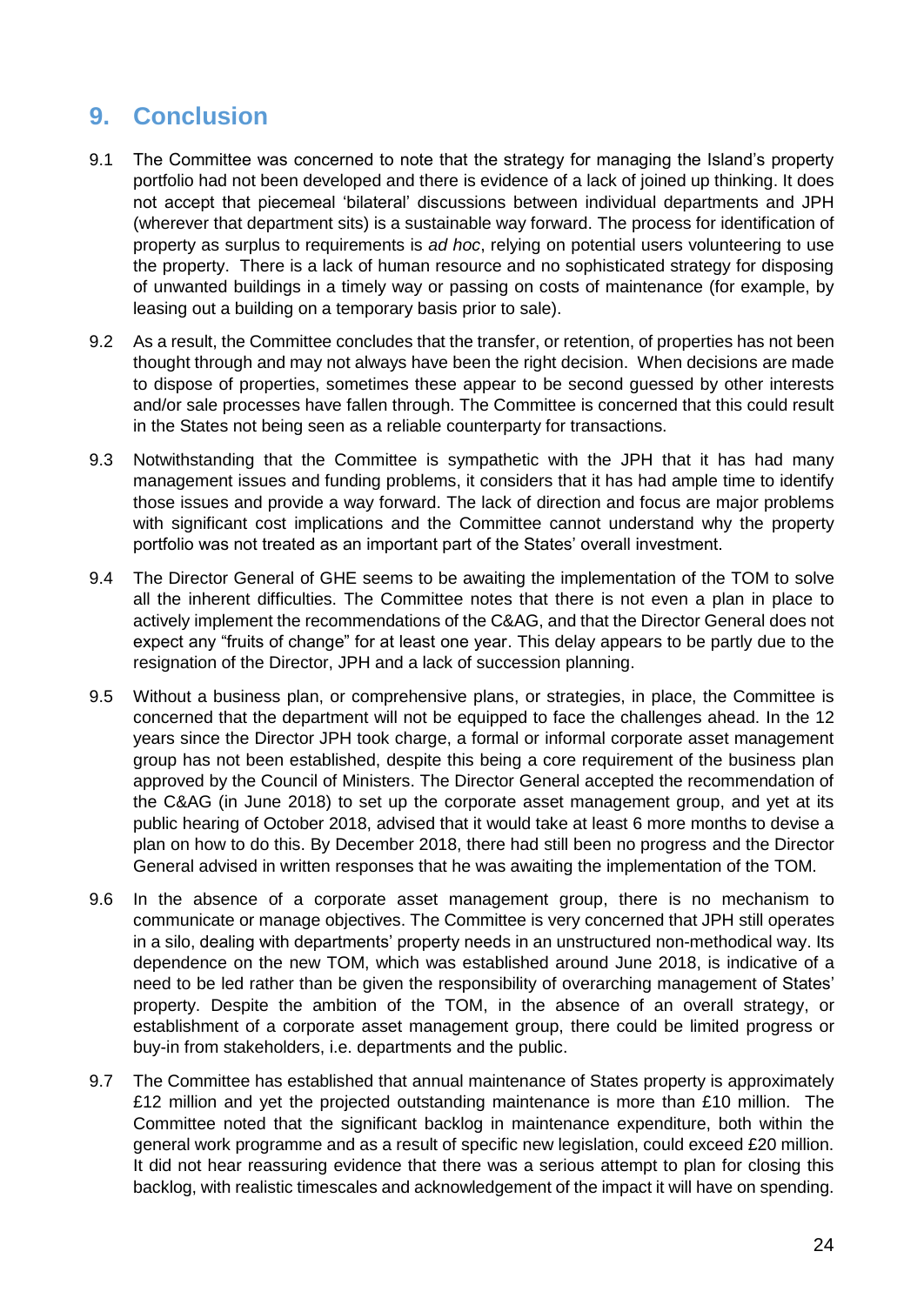The Director General offered no evidence for the mid-term or long-term planning period, nor any rationale for increased risk of health and safety issues, or mitigation against potential litigation against the States.

- 9.8 It is noted that the rolling programme of property reviews (which was supposed to be underway by April – June 2018) will be progressed in 2019, but there is still no firm timetable. Although there has been mention of a bias towards disposing of surplus assets in an effort to reduce maintenance costs, this is not a formed strategy or rationale agreed upon by stakeholders.
- 9.9 The States continues to manage property across a number of silos, with engagement happening on a bilateral basis. There is not yet clarity on the future destination of control of property assets under the TOM. Therefore, it is impossible to assess the benefit achieved from the consolidation of premises currently in progress and how or when this is delivered. The Committee can only reiterate the urgent need for an agreed (with stakeholders) strategy mid-term and long-term.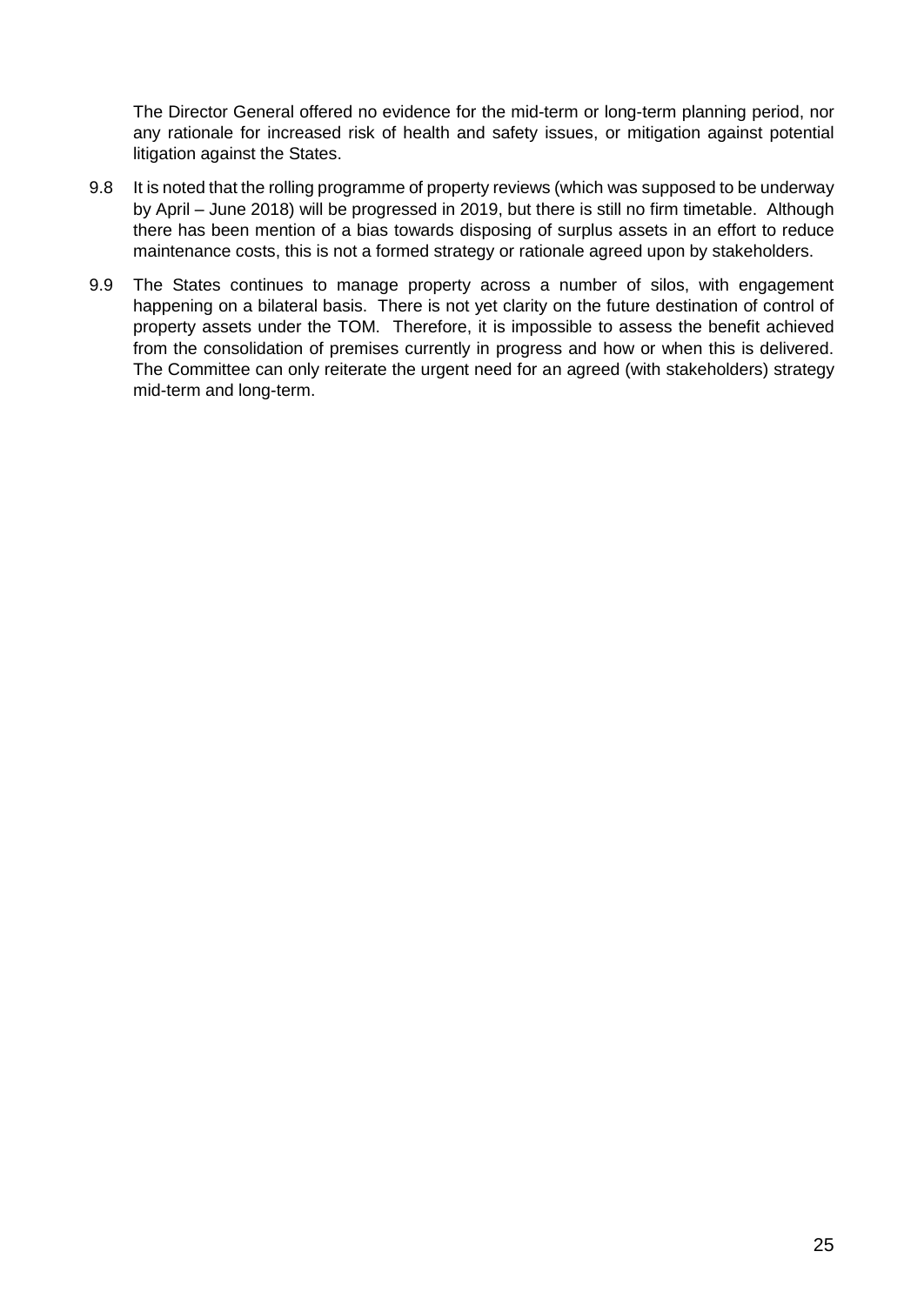# <span id="page-28-0"></span>**Appendix 1 – 1 st Executive Response to C&AG Report**

# **Summary of response**

The report of the Comptroller and Auditor General is welcomed. It has drawn attention to an area where a stronger and more co-ordinated approach is needed and can be delivered within the emerging Target Operating Model.

The review covers a number of areas that include resources, policy and strategic development planning, prioritisation and stakeholder management, information and performance management. The delivery of improvements in the way the States manages its land and property assets requires a sea change in approach at a corporate level and the provision of the necessary support at departmental level, both within Growth, Housing and Environment and through investment in fostering the necessary intelligent client functions within operation departments and property users.

The report rightly considers at its heart the effectiveness of decision making processes within the States and identifies barriers to realisation of effective strategic management. The report provides a valuable set of recommendations that will be incorporated within the organisation change underpinned by the development of the new Target Operating Model. An initial response is set out in the form of an Action Plan under the groupings provided in Appendix 1 of the report 'Summary of Recommendations'.

The target dates will be forwarded in due course after we have redesigned our Target Operating Model and developed our property strategy moving forwards.

|                         |  |  |  |  | A fuller narrative covering the history and content of the report will be presented to the PAC in |  |  |
|-------------------------|--|--|--|--|---------------------------------------------------------------------------------------------------|--|--|
| advance of the meeting. |  |  |  |  |                                                                                                   |  |  |

| <b>Recommendation</b>                                                                                                                                     | <b>Action</b>                                                                                                                                                                                                                                                                                                                    | <b>Target date</b>                  | <b>Responsible Officer</b>                |
|-----------------------------------------------------------------------------------------------------------------------------------------------------------|----------------------------------------------------------------------------------------------------------------------------------------------------------------------------------------------------------------------------------------------------------------------------------------------------------------------------------|-------------------------------------|-------------------------------------------|
| <b>Overall Arrangements</b>                                                                                                                               |                                                                                                                                                                                                                                                                                                                                  |                                     |                                           |
| <b>R1</b> Review the<br>organisation, skills and<br>capacity of the States'<br>strategic property<br>function in light of the<br>findings of this review. | Restructure of Growth,<br>Housing and<br>Environment (GHE)<br>within the new Target<br><b>Operating Model (TOM)</b><br>to include a review of<br>capacity and capability.<br>The creation of the<br><b>Property and Special</b><br>Project Function will be<br>structured to address,<br>inter alia, findings of<br>this review. | Commenced<br>- complete<br>Dec 2018 | <b>Director General GHE</b>               |
| Vision, strategy and<br>organisation                                                                                                                      |                                                                                                                                                                                                                                                                                                                                  |                                     |                                           |
| <b>R2</b> Prioritise<br>development of a<br>comprehensive<br>property strategy linked<br>to corporate objectives<br>and other strategies<br>and plans.    | Develop a Strategic<br><b>Property Plan</b><br>framework for<br>Corporate agreement;<br>Incorporate into<br>framework approved<br><b>Corporate Objectives</b><br>insofar as they relate to<br>property;                                                                                                                          | Commenced                           | Director property and special<br>projects |

# **Action Plan**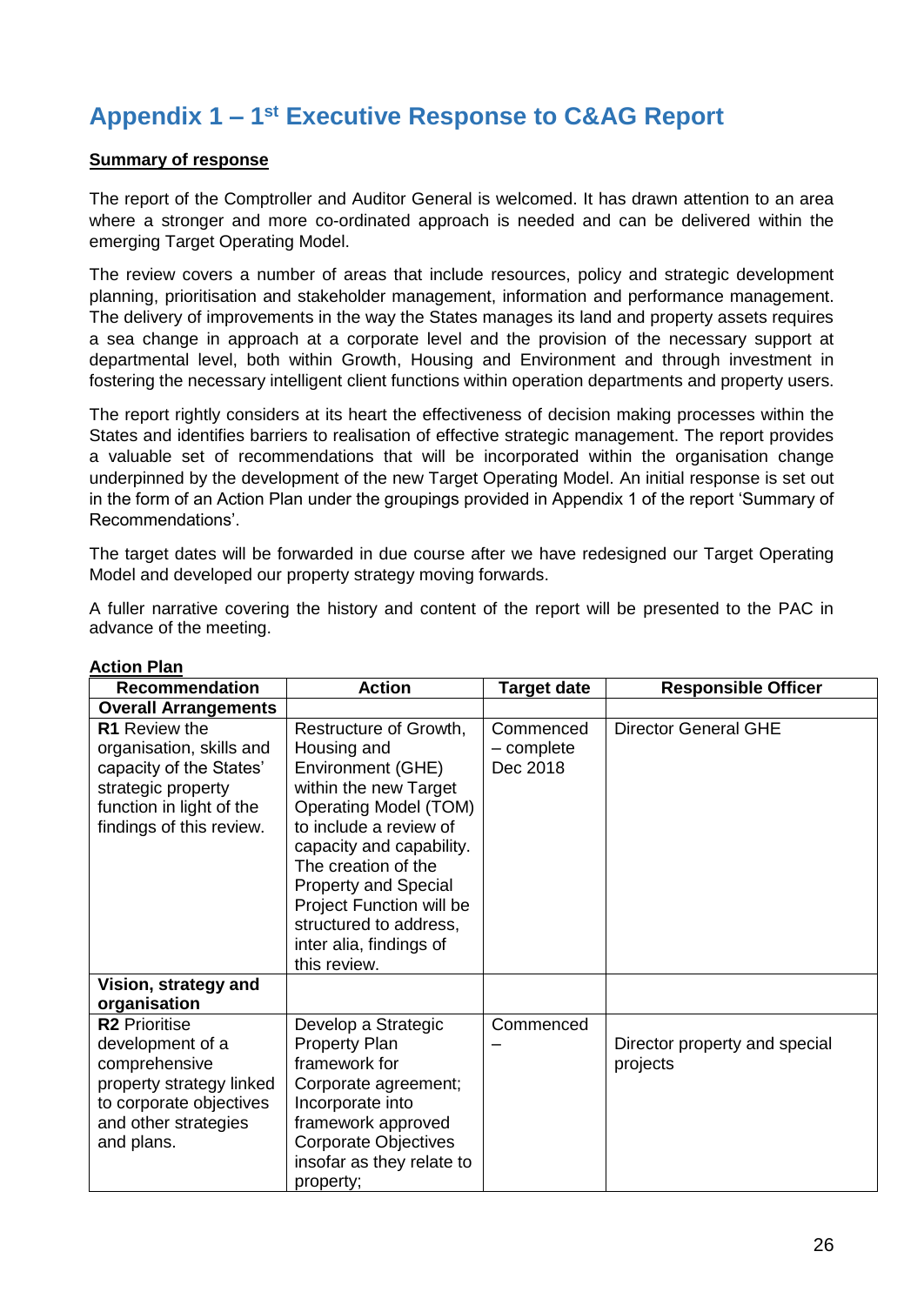|                                                                                                                                                                                                                                                   | <b>Obtain Corporate</b><br>approval to strategy,<br>including relative<br>priorities as<br>determined;<br>Set out strategic<br>delivery plan in<br>conjunction with<br><b>Government Plan</b>                                            |            |                                           |
|---------------------------------------------------------------------------------------------------------------------------------------------------------------------------------------------------------------------------------------------------|------------------------------------------------------------------------------------------------------------------------------------------------------------------------------------------------------------------------------------------|------------|-------------------------------------------|
| R3 Following<br>consultation, develop<br>and communicate<br>comprehensive<br>objectives for the<br>management of all<br>operational land and<br>buildings.                                                                                        | Structure high level<br>cross-departmental<br>property working group;<br>Develop and agree<br>Corporate objectives;<br>Identify and agree any<br>exceptions to<br>Corporate Objectives;<br>Develop<br>communication strategy<br>and plan | Commenced  | Director property and special<br>projects |
| R4 Develop outcome<br>measures to drive<br>attainment of objectives<br>for property.                                                                                                                                                              | Agree outcome based<br><b>Key Performance</b><br>Measures;<br>Develop methodology<br>for capturing and<br>reporting relevant data<br>within Property<br>Management system<br>(Concerto);<br>Align with Corporate<br>reporting cycle.     | <b>TBA</b> | Director property and special<br>projects |
| R5 Focus business<br>management of<br>property around the<br>delivery of priorities,<br>outcomes and outputs<br>taking into account the<br>recommendations<br>made in my Review of<br><b>Financial Management</b><br>- Part 2 (February<br>2016). | Incorporate agreed<br>Corporate priorities<br>within Strategic<br>Property Plan and GHE<br><b>Business Planning</b><br>processes;<br>Agree and align<br>property outcome<br>objectives with financial<br>and other States<br>objectives. | <b>TBA</b> | Director property and special<br>projects |
| <b>R6</b> Establish a<br>corporate asset<br>management group<br>with a clear remit and<br>representation of<br>departments occupying<br>operational property.                                                                                     | Group established with<br>appropriate personnel<br>representing the new<br>TOM structure.                                                                                                                                                | <b>TBA</b> | <b>Director General GHE</b>               |
| R7 Formally document<br>the arrangements for,<br>and recording decisions<br>relating to, the strategic<br>management of<br>property.                                                                                                              | Develop an agreed<br>governance structure<br>for the cross-<br>departmental property<br>working group;<br>Review Ministerial and<br>officer delegated                                                                                    | <b>TBA</b> | <b>Director General GHE</b>               |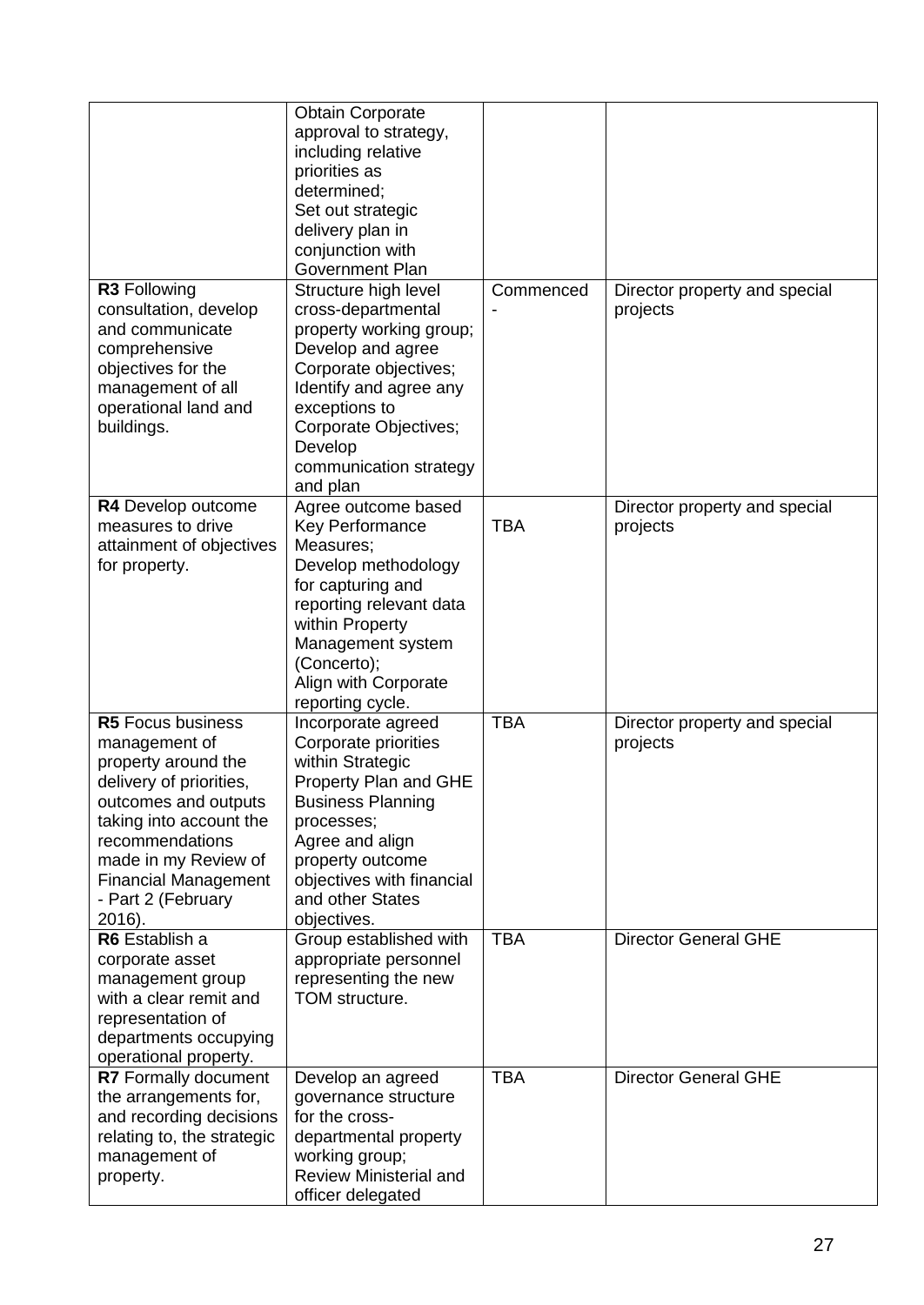|                                                   | approval arrangements<br>in conjunction with |            |                                  |
|---------------------------------------------------|----------------------------------------------|------------|----------------------------------|
|                                                   | revision of Financial                        |            |                                  |
|                                                   | Directions.                                  |            |                                  |
| R8 Develop and roll out                           | Identify 'Persons in                         | <b>TBA</b> | Director property and special    |
| a corporate training                              | Control' and officers                        |            | projects                         |
| programme for building                            | with delegated PIC                           |            |                                  |
| occupiers to equip                                | responsibility for all<br>States owned and   |            |                                  |
| them to discharge their<br>responsibilities.      | occupied properties;                         |            |                                  |
|                                                   | Review and update                            |            |                                  |
|                                                   | (where required) log                         |            |                                  |
|                                                   | book information for all<br>sites;           |            |                                  |
|                                                   | Develop training for                         |            |                                  |
|                                                   | PIC's and their                              |            |                                  |
|                                                   | delegates;                                   |            |                                  |
|                                                   | Develop awareness                            |            |                                  |
|                                                   | training for all<br>staff/occupiers within   |            |                                  |
|                                                   | wider States training                        |            |                                  |
|                                                   | regime.                                      |            |                                  |
| R9 Assess the                                     | Produce assessment of                        | <b>TBA</b> | Director property and special    |
| effectiveness of                                  | soft FM requirements                         |            | projects, Director of operations |
| existing arrangements                             | with occupiers;                              |            | and Transport, Chief Operating   |
| for soft facilities<br>management and             | Review existing<br>contracts and on-Island   |            | Officer                          |
| ensure arrangements                               | providers;                                   |            |                                  |
| are reflected in the                              | Create procurement                           |            |                                  |
| Service Level                                     | strategy;                                    |            |                                  |
| Agreements.                                       | Integrate with review of                     |            |                                  |
|                                                   | internal SLA's.                              |            |                                  |
| R10 Alongside                                     | Incorporate into cross-                      | <b>TBA</b> | Director property and special    |
| development of a                                  | departmental property                        |            | projects                         |
| property strategy,                                | working group                                |            |                                  |
| develop an approach                               | programme of works;                          |            |                                  |
| proactively to propose<br>changes to the property |                                              |            |                                  |
| portfolio, working                                |                                              |            |                                  |
| collaboratively with                              |                                              |            |                                  |
| other stakeholders.                               |                                              |            |                                  |
| <b>Consulting and</b>                             |                                              |            |                                  |
| engaging with                                     |                                              |            |                                  |
| stakeholders<br>R11 Ensure that JPH is            | JPH/GHE inclusion in                         | <b>TBA</b> | <b>Director General GHE</b>      |
| involved at the initial                           | strategic policy                             |            |                                  |
| assessment stage of all                           | formulation to align                         |            |                                  |
| major proposals                                   | <b>Strategic Property Plan</b>               |            |                                  |
| relating to property.                             | with Government Plan;                        |            |                                  |
|                                                   | <b>JPH/GHE</b>                               |            |                                  |
|                                                   | representation at                            |            |                                  |
|                                                   | relevant Corporate<br>strategy and policy    |            |                                  |
|                                                   | development meetings;                        |            |                                  |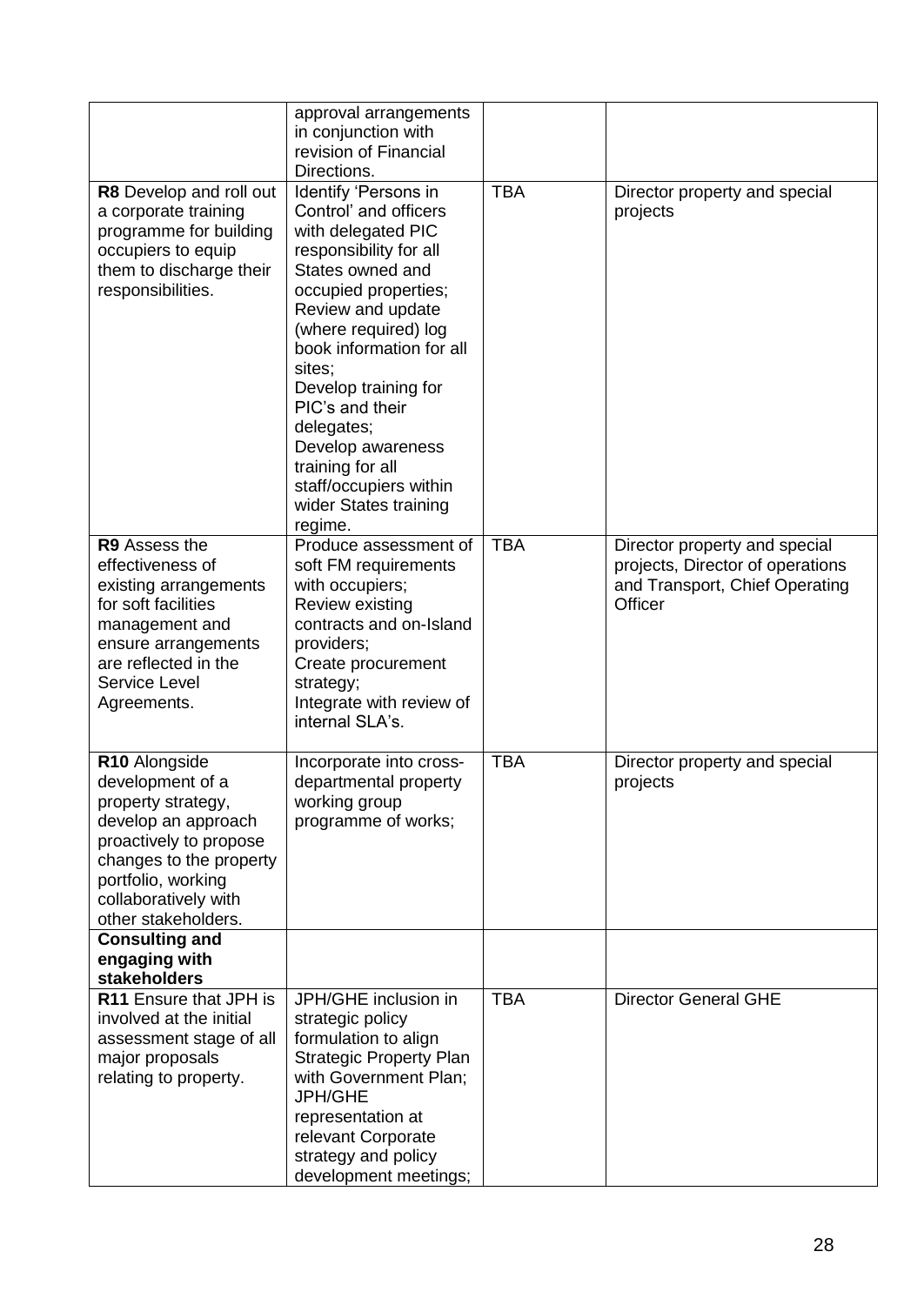| R12 Develop and<br>implement a robust<br>process for consultation<br>with community and<br>stakeholder groups as<br>part of all property<br>proposals.                                     | Provide JPH/GHE with<br>necessary authority<br>and empowerment to<br>act as the 'Corporate<br>Landlord'.<br>Incorporate into cross-<br>departmental property<br>working group<br>programme of works;<br>Develop external<br>stakeholder<br>engagement<br>programme to include:<br>States arm's length<br>bodies<br><b>Other Public</b><br>sector/third sector<br>bodies<br><b>Relevant industry</b><br>representation<br>Umbrella bodies such<br>as IoD and Chamber of | <b>TBA</b> | Director property and special<br>projects |
|--------------------------------------------------------------------------------------------------------------------------------------------------------------------------------------------|------------------------------------------------------------------------------------------------------------------------------------------------------------------------------------------------------------------------------------------------------------------------------------------------------------------------------------------------------------------------------------------------------------------------------------------------------------------------|------------|-------------------------------------------|
| <b>Implementing plans</b><br>and programmes                                                                                                                                                | Commerce                                                                                                                                                                                                                                                                                                                                                                                                                                                               |            |                                           |
|                                                                                                                                                                                            |                                                                                                                                                                                                                                                                                                                                                                                                                                                                        |            |                                           |
| R13 Set out clear<br>criteria against which<br>competing capital<br>investment proposals<br>are compared.                                                                                  | Incorporate capital<br>investment criteria<br>within Treasury review<br>of Business Case<br>process;                                                                                                                                                                                                                                                                                                                                                                   | <b>TBA</b> | <b>Treasury and Exchequer</b>             |
| R <sub>14</sub> Establish a<br>forward programme for<br>property reviews,<br>covering all property<br>assets over an agreed<br>period, and monitor<br>delivery of the agreed<br>programme. | Structure portfolio into<br>coherent segmentation<br>(e.g. primary schools,<br>medical facilities);<br>Determine framework<br>for review based on<br>strategic priorities;<br>Identify cross-cutting<br>issues;<br>Establish and agree<br>success criteria;<br>Produce and agree<br>review programme<br>timetable;<br>Procure resources and<br>implement.                                                                                                              | <b>TBA</b> | Director property and special<br>projects |
| R15 Reflect in Financial<br>Directions the choice<br>between different<br>routes for the disposal<br>of surplus properties.                                                                | Incorporate capital<br>investment criteria<br>within Treasury review<br>of Business Case<br>process;                                                                                                                                                                                                                                                                                                                                                                   | <b>TBA</b> | <b>Treasury and Exchequer</b>             |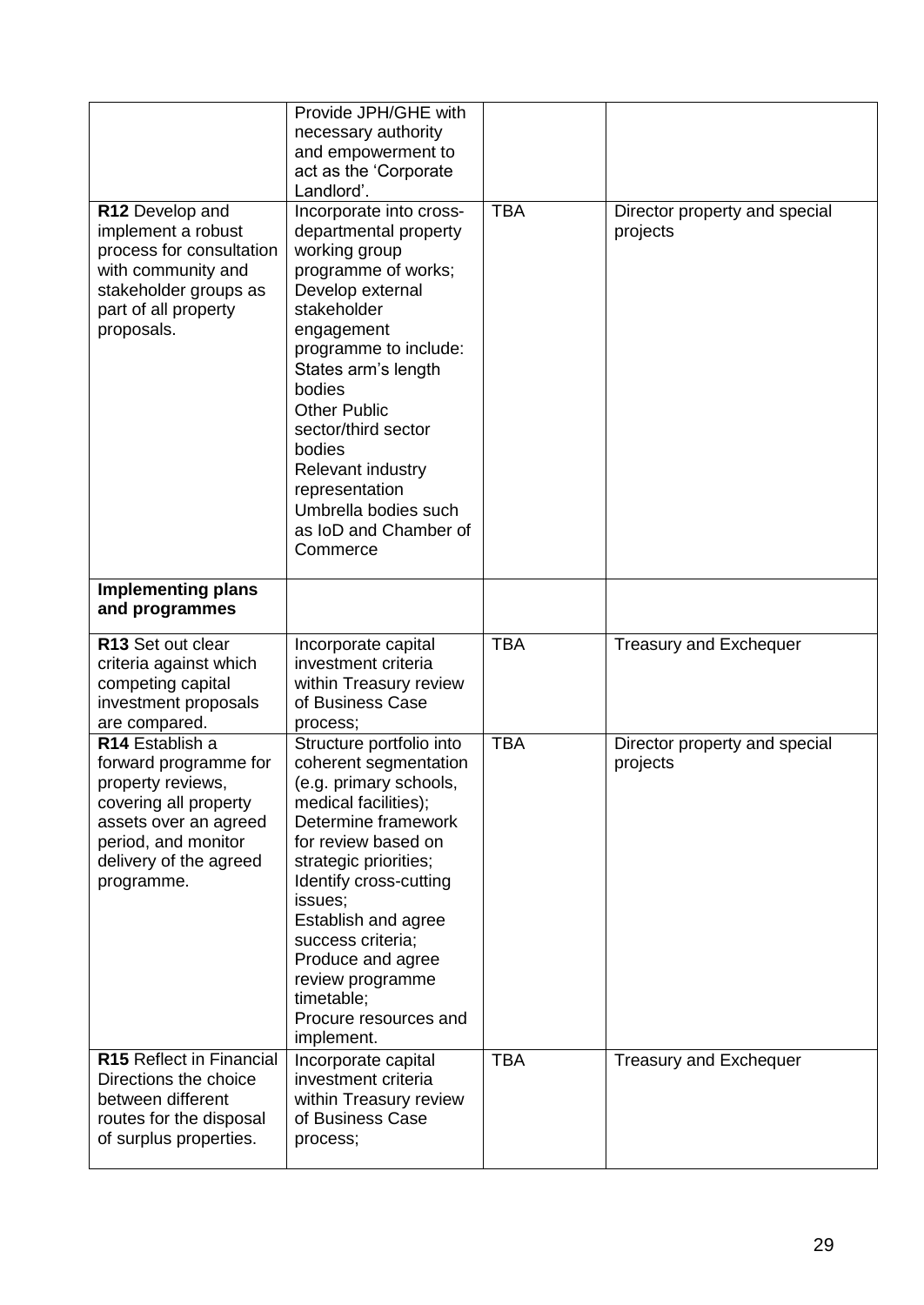| Assessing,<br>monitoring and<br>challenging<br>performance                                                                             |                                                                                                                                                                                                                                                                     |            |                                                                            |
|----------------------------------------------------------------------------------------------------------------------------------------|---------------------------------------------------------------------------------------------------------------------------------------------------------------------------------------------------------------------------------------------------------------------|------------|----------------------------------------------------------------------------|
| R16 Ensure the use of<br>the asset management<br>system for all States<br>property assets<br>whether managed by<br>JPH or not.         | Complete<br>implementation of<br>Concerto property<br>management system;<br>Ensure dataset is<br>accurate and complete;<br>Develop management<br>system to update<br>dataset in a timely<br>manner;                                                                 | <b>TBA</b> | Director property and special<br>projects                                  |
| R17 Add utilisation and<br>occupancy data where<br>available to the asset<br>management system.                                        | Undertake baseline<br>assessment of usage<br>with departments;<br>Ensure dataset is<br>accurate and complete;<br>Develop management<br>system to update<br>dataset in a timely<br>manner;                                                                           | <b>TBA</b> | Director property and special<br>projects                                  |
| R18 Establish<br>arrangements for<br>validating the<br>completeness and<br>accuracy of data held in<br>the asset management<br>system. | Develop verification<br>processes including<br>site visits; occupancy<br>surveys; cross-<br>referencing with other<br>source information<br>(planning, building<br>control etc.);<br>Create and manage<br>'change request'<br>process from occupiers<br>and record. | <b>TBA</b> | Director property and special<br>projects                                  |
| R19 Consider sharing<br>key property<br>information with partner<br>organisations.                                                     | Incorporate into<br>external stakeholder<br>engagement<br>programme (see R12)                                                                                                                                                                                       | TBA        | Director property and special<br>projects and external stakeholder<br>team |
| R20 Adopt a concrete<br>plan for undertaking<br>condition surveys of<br>operational land and<br>buildings on a routine<br>basis.       | A programme for<br>delivering rolling<br>condition surveys of<br>land and buildings to be<br>developed;<br>Implementation of<br>programme                                                                                                                           | <b>TBA</b> | Director property and special<br>projects                                  |
| R21 Review<br>maintenance budgets<br>in light of the results of<br>the condition surveys<br>undertaken.                                | Review outcome of<br>surveys (see R20)                                                                                                                                                                                                                              | <b>TBA</b> | Director of operations ad<br>Transport                                     |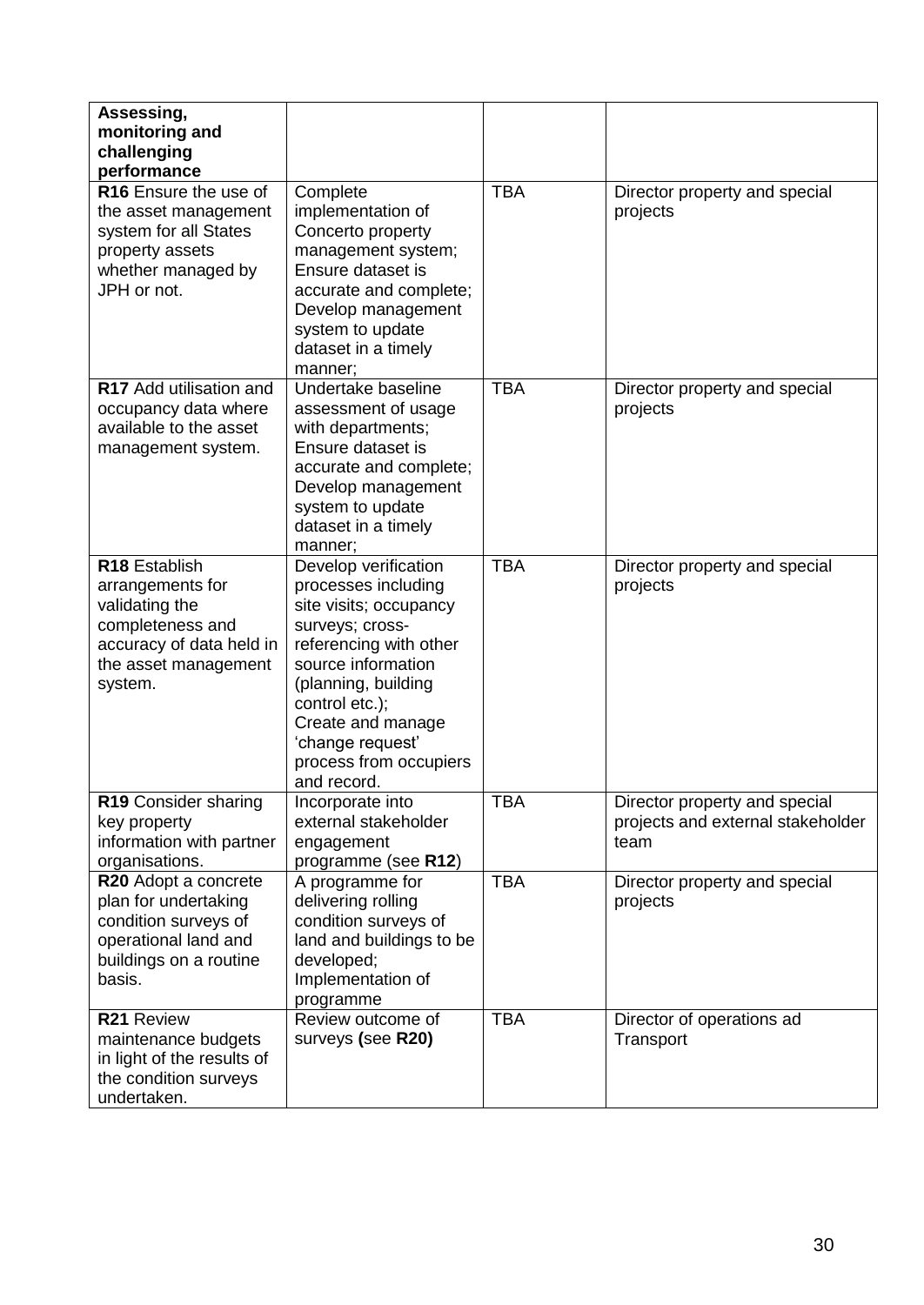| R22 Agree and<br>measure property<br>performance against a<br>suite of KPIs.                                                                                              | Develop KPI structure<br>in accordance with<br>Corporate performance<br>management structure<br>(to be agreed);<br>Collate data within<br>Concerto property<br>management system | <b>TBA</b> | Director property and special<br>projects                            |
|---------------------------------------------------------------------------------------------------------------------------------------------------------------------------|----------------------------------------------------------------------------------------------------------------------------------------------------------------------------------|------------|----------------------------------------------------------------------|
| R23 Identify and<br>participate in<br>arrangements for<br>benchmarking the<br>management of land<br>and buildings.                                                        | Set appropriate<br>benchmarks in<br>accordance with KPI<br>structure (see R24)                                                                                                   | <b>TBA</b> | Director property and special<br>projects                            |
| R24 Set targets for<br>property management<br>activities and report<br>performance against<br>them.                                                                       | Targets set in<br>accordance with KPI<br>structure (see R24)                                                                                                                     | <b>TBA</b> | Director property and special<br>projects                            |
| <b>R25</b> Review the<br>arrangements for<br>charging for the<br>occupation of property<br>and, if an asset rent<br>model is retained, apply<br>it on a consistent basis. | Align charging and<br>cross-charging policy to<br>Corporate policy on<br>internal recharging<br>when developed.                                                                  | <b>TBA</b> | Director property and special<br>projects, Treasury and<br>Exchequer |

# **Recommendations not accepted**

| Recommendation | Reason for rejection |
|----------------|----------------------|
| None           |                      |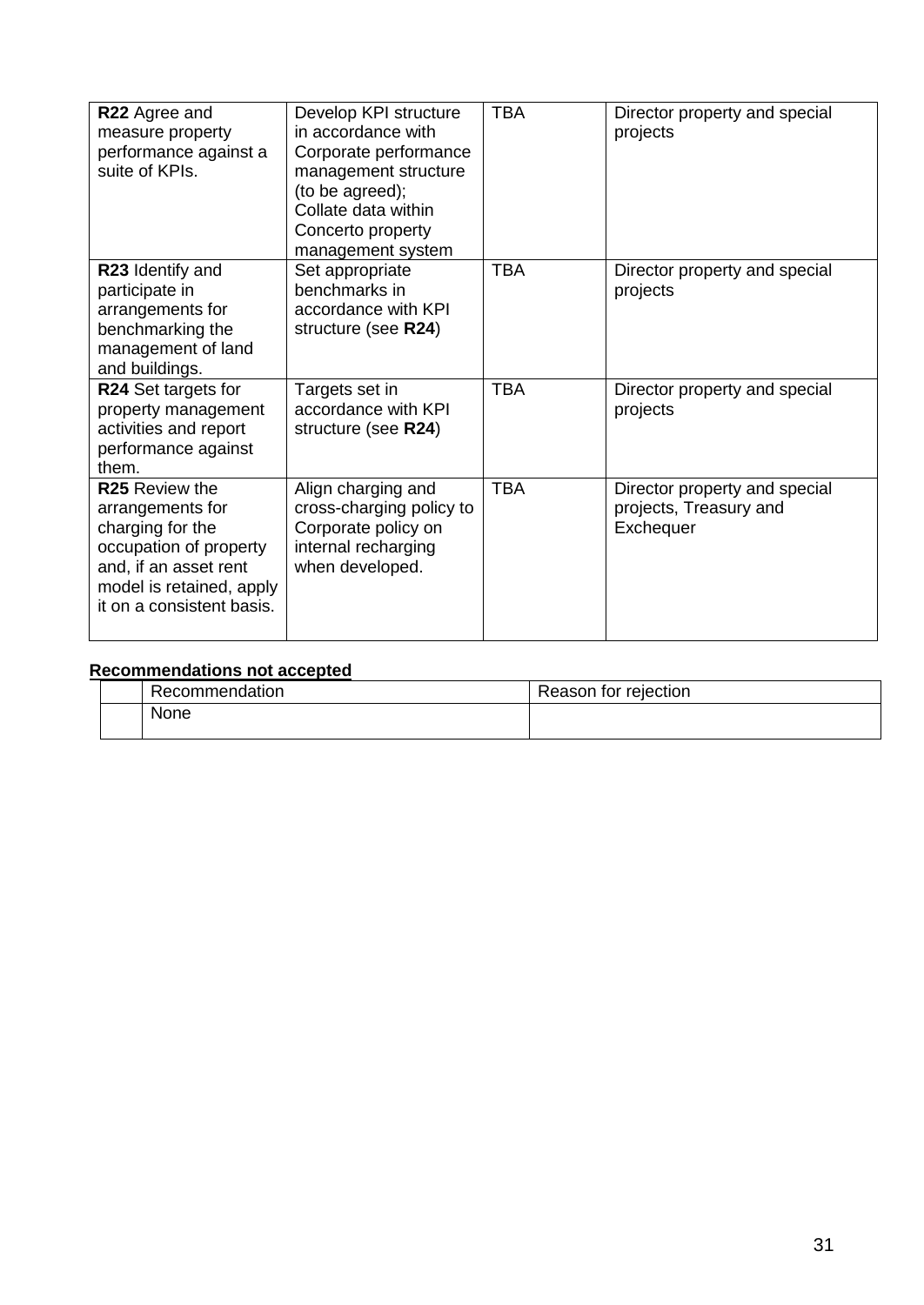# <span id="page-34-0"></span>Appendix 2 – 2<sup>nd</sup> Executive Response to C&AG Report

#### **Summary of response**

The report of the Comptroller and Auditor General is welcomed. It has drawn attention to an area where a stronger and more co-ordinated approach is needed and can be delivered within the emerging Target Operating Model.

The review covers a number of areas that include resources, policy and strategic development planning, prioritisation and stakeholder management, information and performance management. The delivery of improvements in the way the States manages its land and property assets requires a sea change in approach at a corporate level and the provision of the necessary support at departmental level, both within Growth, Housing and Environment and through investment in fostering the necessary intelligent client functions within operational departments and property users.

The report rightly considers at its heart the effectiveness of decision making processes within the States and identifies barriers to realisation of effective strategic management. The report provides a valuable set of recommendations that will be incorporated within the organisation change underpinned by the development of the new Target Operating Model. Initial responses in the form of an outline Action Plan under the groupings provided in Appendix 1 of the report 'Summary of Recommendations' was provided to the Public Accounts Committee. This report provides a developed response in a number of areas.

#### **Overall Arrangements/ Vision, Strategy and Organisation (Recommendation 1-10)**

The restructuring of the States as an entity to produce a new Target Operating Model (TOM) is an involved and complex process, which will see change throughout the organisation both in the way in operates functionally and how it deals with its internal and external customers and stakeholders. The revised structure has been formed at a corporate level and its structure and content is beyond the scope of this review and the response provided, however, it is essential to understand the context of the work that is happening across the organisation.

At the heart of the new TOM is the need to bring together previously disparate business activities that functioned in very different ways. Applying corporate oversight and direction in an organisation that displayed significant 'silo' mentality requires clear vision, direction, a culture of long term planning and support. The report recognises this in paragraph 2.4 *'...the inherent challenges in establishing a corporate property function with a wide remit in a highly departmental organisation cannot be underestimated'*. The report recognises the difficulties of developing successfully a Strategic Property Asset Plan in this environment. The States Property function (JPH) has not been able to achieve this at a corporate level, but has developed and implemented plans at a department level to address failings within the estate inherited from individual departments which neither had the resources nor skill sets.

An example provided to C&AG is the 2012 ESC Property Review. As a result of the review, an investment strategy was produced and implemented that has delivered a primary and secondary school estate that, when concluded, will fully meet the requirements of the service and provide the Island with fit for purpose facilities for the next 50 years. This was only achievable because of the close working relationship developed between the then Education department, JPH and individual Head teachers. This was achieved despite the lack of coherent corporate planning.

JPH has worked with other departments in a similar was to provide improved facilities for Police, Prison, Court Services, Health and Social Care, Sport and Recreation and many other departmental functions. It continues to provide support to departmental initiatives and take the delivery lead with consolidation of the Office Estate, Future Hospital and Mental Health requirement, the development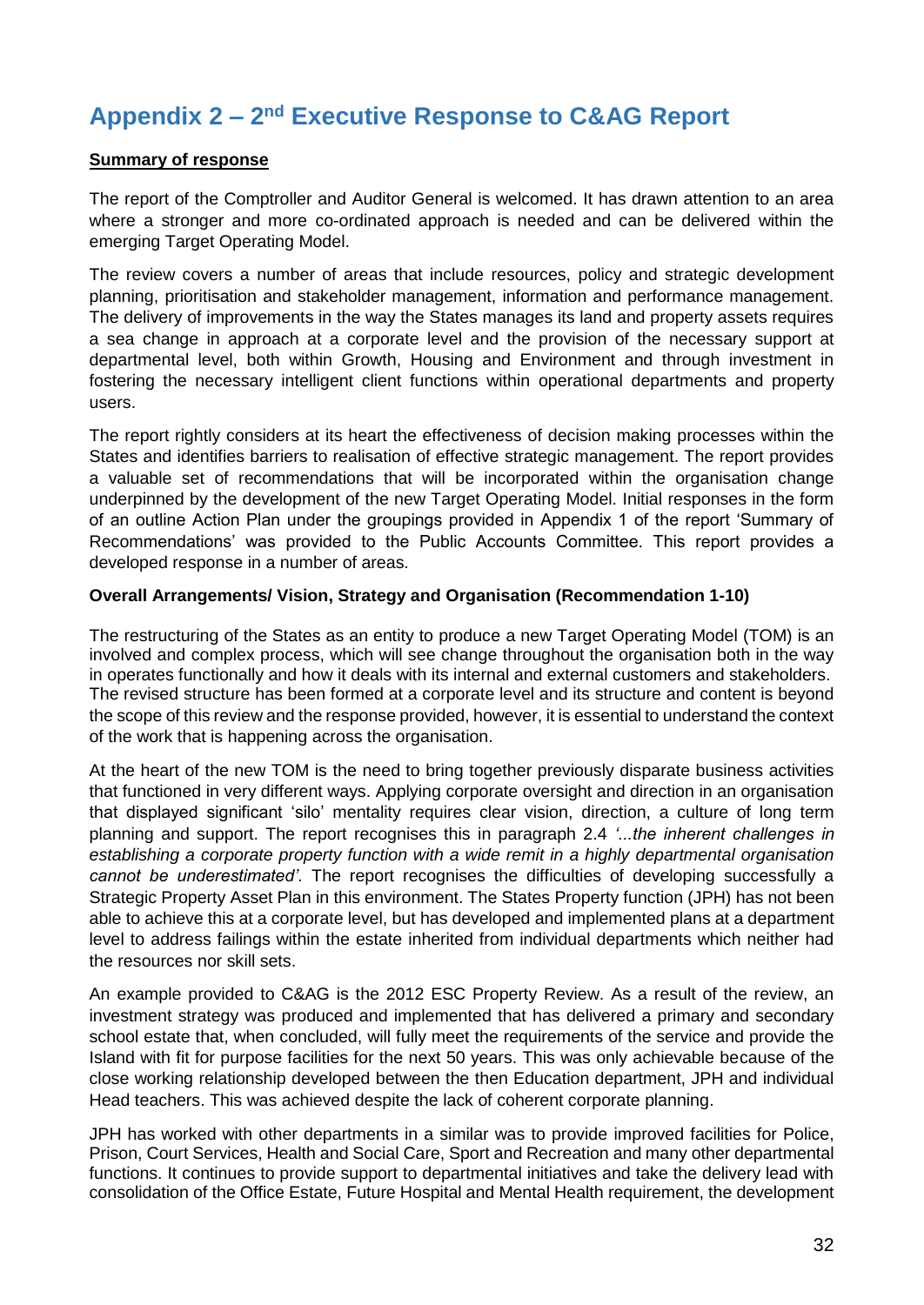of the Further and Higher Education sector as well as the progressing the diverse of heritage buildings and commercial properties within its remit.

The report comments that certain properties still remain outside the portfolio managed by JPH. Indeed, there is a wider issue of developing the role of a Corporate Landlord, which is essential to provide clarity of roles between JPH and the occupying departments. This is an area that will need to be considered within the new TOM so as to ensure the balance between corporate direction over property use – including its acquisition and disposal – is appropriately aligned with the needs of individual departments. These needs flow from strategic decisions that are integral to the delivery of the Government's long term plan. For the incoming government, that process is still in its embryonic stages.

Since its inception, JPH had been within the Treasury Department, then the Department of the Chief Executive, returning to Treasury prior to being incorporated into the Department for Infrastructure. The property function now forms part of Growth Housing and Environment (GHE). This will enable the property function to be delivered alongside the overarching responsibilities of GHE and provide a platform to take a strategic, rather than a departmental, view of responsibilities for managing and delivering the property requirements of the States.

To successfully deliver a long term property plan, that plan needs to be rooted in a wider strategic planning context that is both stable and certain. This requires a long term view not only of the estate itself, but of the property requirement aligned to future business need. Throughout the lifespan of JPH, medium term planning processes have failed to deliver a set of corporate priorities and associated funding streams. Five year plans approved by the States Assembly have inevitably changed on an annual basis; not marginally, but fundamentally, to adapt to new departmental priorities and external pressures. Whilst any good plan must be adaptable to change, planning for the delivery and management of assets that have a life in excess of 50 years needs to be set within a direction of travel that has the necessary mandate to flow from one government to another. The most recent experience of the Future Hospital project is a clear example of the property function being unable to rely on the mandate provided by the States, which compromises the effectiveness of delivery.

With regard to the specific recommendations R1 to R10. These recommendations reflect the structure of a high performing property function and here is no doubt that they form a sensible set of objectives, which need to be embraced and delivered within the restructured TOM. It is also accepted that an Action Plan that contains SMART targets needs to be developed with rigour to ensure that progress is made, decisions implemented and reviewed, and targets set are achieved.

This is something that will absolutely be driven forward as the TOM is embedded across the organisation. The new departmental structure, with additional resources in areas where there are gaps, linking into the clarity of vision provided by the restructured corporate team and the new government, will deliver against these recommendations. To do this is an ordered manner requires those structures to coalesce. The need to deliver an action plan is fully acknowledged and one will be brought forward and shared with the Public Accounts Committee.

# **Consulting and Engaging with Stakeholders (Recommendations 11 & 12)**

The need for the property function to be involved at the earliest stage of any project that has, or may have, property implications is a welcome commentary in the report. JPH has regular meetings with departmental representatives at an officer level to understand the likely future needs of those departments. The meetings are, in the main, between JPH and the relevant department, incorporating officers from the Treasury, to ensure they are 'sighted' with regard to proposals that have the potential to change cost, timescales or other matters that impact on existing financial planning.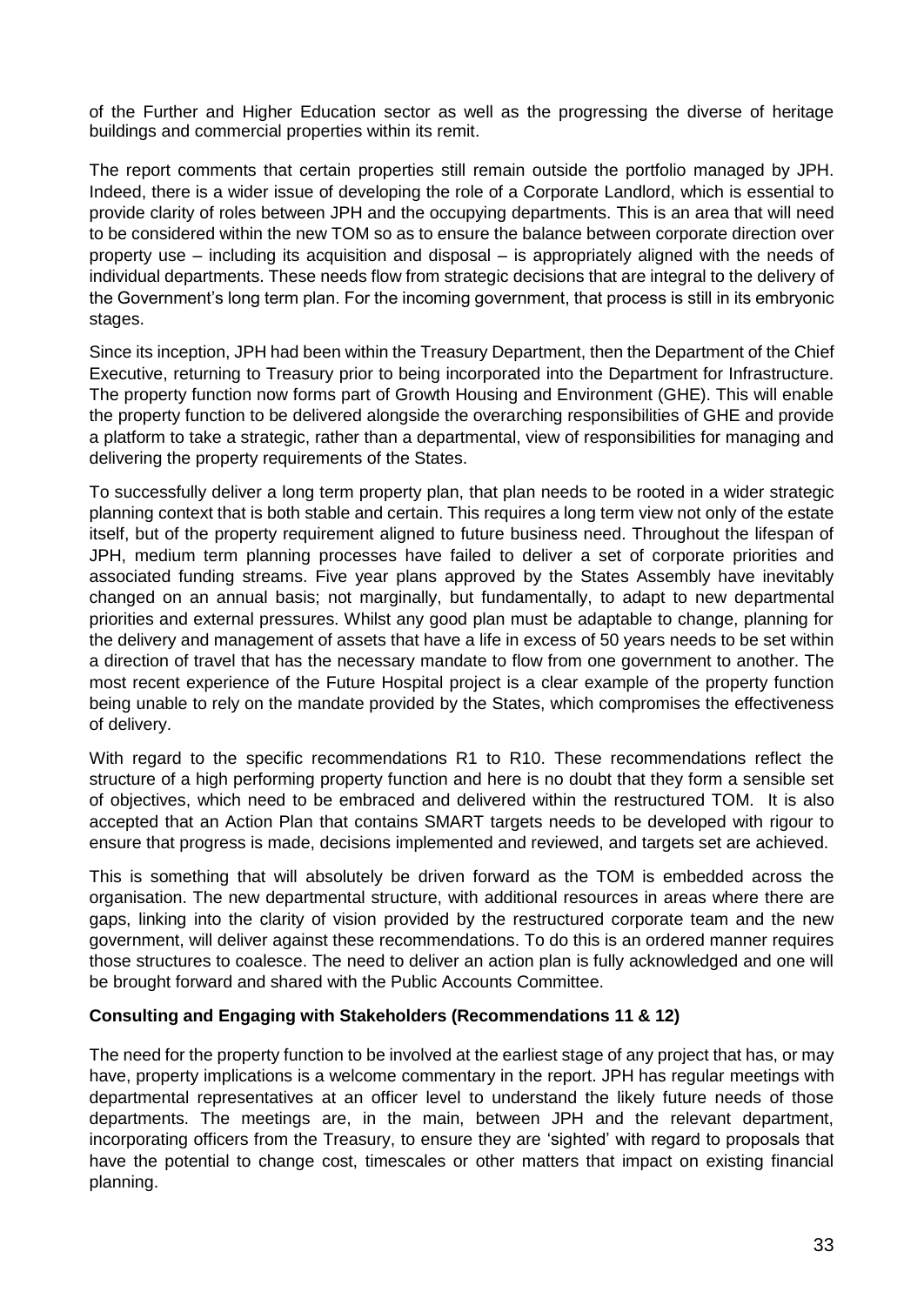JPH have worked hard to develop these relationships in the absence of an overall corporate structure that provides an assessment of relative priorities. Recommendation 11 is too narrow in its context – JPH does need to be involved in early discussions. Moreover, the corporate structure for investment need and appraisal must be a forum for the inclusion of all relevant contributors to ensure a shared understanding of the issue is obtained and parties are able to contribute to consideration of an appropriate way forward. A property solution may not be the only solution; indeed, it may not be the most efficient and effective solution. An ISD or HR based solution, a change in policy or some other means to deliver the service need may be more appropriate. JPH cannot weigh property options against non-property solutions if it does not have the necessary input of others into the right decision making body.

Communicating with wider stakeholders and the wider public is an area the States has recognised as being deficient. There are examples of good communication in respect of property issues; the consultation in respect of the site for the new Les Quennevais school being one. The reorganisation and injection of resources to provide a dynamic communications function will be of great benefit. As with recommendation 11, it is essential that the views and skills of communications professionals are included at the very outset.

Demands on the time of core staff across the States has increased exponentially as a result of a greater opportunities for interaction with government processes. Whilst the movement to a higher level of transparency in government activity is to be applauded, the calls on officer time has increased. Responding to greater levels of scrutiny, for example thorough the newly created Review Boards, formal inquiry through Freedom of Information and now e-petitions, questioning by the traditional and social media as well as direct communication with key stakeholders, has placed an additional burden on a small core number of staff.

# **Implementing Plans and Programmes (Recommendations 13 - 15)**

The absence of a set of prioritised criteria within corporate strategic and business plans is a barrier to producing and, more importantly, evaluating competing bids for capital investment both between property projects and when compared with other non-property capital requirements, such as Information Systems or Equipment.

JPH works with bidding departments to complete the business case forms required by Treasury and Exchequer, and as the report states in paragraph 5.4, *'In my view, they were completed in accordance with the relevant guidance'.* JPH has sought to apply HM Treasury Green Book principles in its business case development, most recently in the delivery of the Future Hospital Outline Business Case, which was independently reviewed by Concerto Partners and rated 'amber/green'. Similar approaches have been taken with respect to the business cases underpinning the Office Modernisation Programme and Mental Health Replacement Facility projects. However, as is recognised in the report, there is scope to improve the business case process. This is an activity in train as part of the Finance Transformation programme and JPH will take a leading role in supporting the delivery of an effective business case process that is appropriately scaled and tailored for the range of projects typically delivered in Jersey. Successful delivery of this programme of work will go a long way to addressing the issues raised in recommendation 15.

Recommendation 14 sets out the need to deliver a forward programme of property reviews. This is accepted and the departmental restructure under GHE will provide sufficient resource to focus on forward planning whilst dealing with the increasing calls on officer time as a result of unplanned and reactive workload.

The disposal of properties has always been a matter of political interest and debate. In its early days, JPH produced a 'Property Plan' alongside the States Strategic Plan, for debate in the States Assembly. The Plan identified properties targeted for disposal and provided a mandate to progress disposal to achieve the best return for the Public. Whilst the final decision on disposal sits with the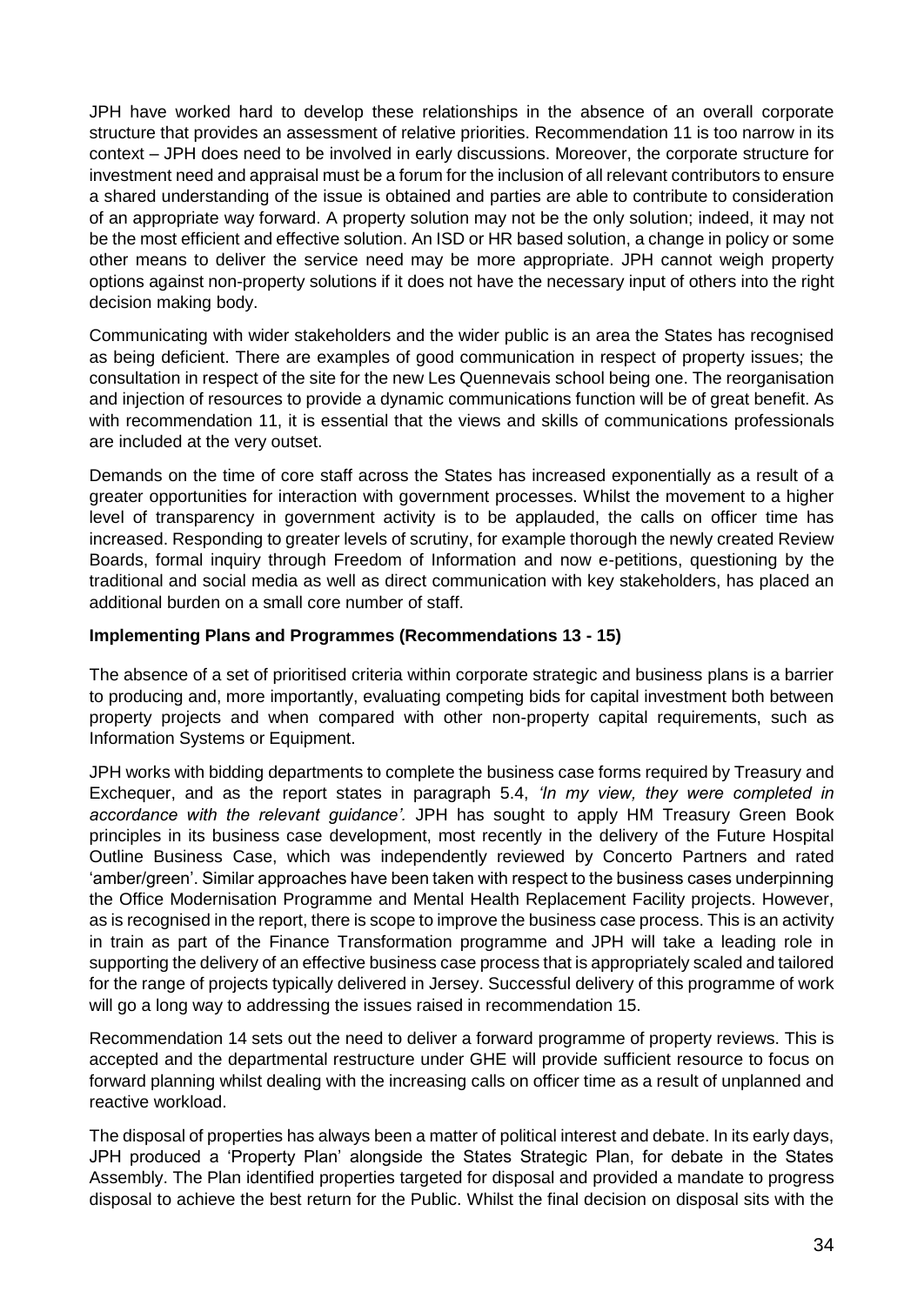respective Minister under Standing Order 168, the inclusion of a delay in effecting the decision until the expiry of 15 working days effectively gave the Assembly the ability to challenge and overturn the decision, despite it being in accordance with the mandate previously given.

# **Assessing, Monitoring and Challenging Performance (Recommendations 16-25)**

JPH has introduced a replacement integrated asset management system called Concerto, which continues to be developed to provide a repository not only for property data, but also to provide a management tool for delivering property and other infrastructure projects. Its adoption as the single system dataset for all property assets, as set out in Recommendation 16, is accepted and Concerto will be rolled out across the organisation. The system will import core data from legacy systems as well as providing a platform to capture other key data to enable SMART KPIs to be developed that measure usage and activity in addition to the existing 'hard' building data. This will require data input from occupiers, which requires movement from the existing 'landlord-tenant' relationship to a more structured 'corporate landlord' role for JPH. In order to produce measures that challenge efficiency of usage, particularly in the absence of financial incentives to utilise space efficiently, JPH will need to have the authority to require occupying departments to produce timely and accurate information.

JPH already meet regularly with other States arm's length bodies that have activity property portfolios, such as Andium Homes, States of Jersey Development Company and Ports of Jersey.

These meeting are a valuable means of exchanging information and seeking to co-ordinate deliver of projects so as not to skew the local market. It is accepted that this information sharing can be extended to other metrics in respect of 'best practice' activities. The TOM has identified key stakeholder interaction as function of the new GHE department, which is an opportunity to extend these arrangements to other arm's length bodies and other public bodies. Exchange of information will need respect the commercial position of these organisations. JPH is adept and experienced in working collaboratively with such stakeholders whilst maintaining appropriate relationships that put the public interest alongside commercial business drivers.

Condition surveys are planned across the portfolio for 2019. These will examine physical condition, compliance with statutory requirements, including preparedness for the implication for public buildings under the Discrimination Law and its subordinate regulations and suitability for delivery of services. The outcome is likely to see a requirement for significant investment in public buildings to bring them into a condition that is 'fit for purpose', reflecting the legacy of decades of structural under investment.

With regard to recommendation 25, charging for occupation is a complex matter that requires a joined up approach across occupying departments and in conjunction with emerging States Treasury and Exchequer policy. At its simplest level, charging for occupation of space can be viewed as a 'wooden dollar' exercise that places an overhead on the organisation. However, comparison of the costs of service delivery with benchmarked organisations on or off Island will be skewed without the inclusion of this key component. A charging mechanism also provides some means of 'rationing' space or providing incentives for using space more efficiently in the absence of direct corporate landlord control mechanisms. Such an approach is limited in its effectiveness for property units, such as a school, where the physical facility is effectively 'fixed' and renatlising provides no incentive to change as the step change (i.e. fewer schools) is in the gift of the Education Department and not individual school budget holders. There is some merit in considering applying a charge to more generic space, such as office accommodation, but this is likely to be at odds with the delivery of flexible working arrangements where space is provided for all relevant users and not compartmentalised. In summary, the review proposed in recommendation 25 is welcomed and will be a necessary component of the way the provision and management of public space is controlled and paid for going forward.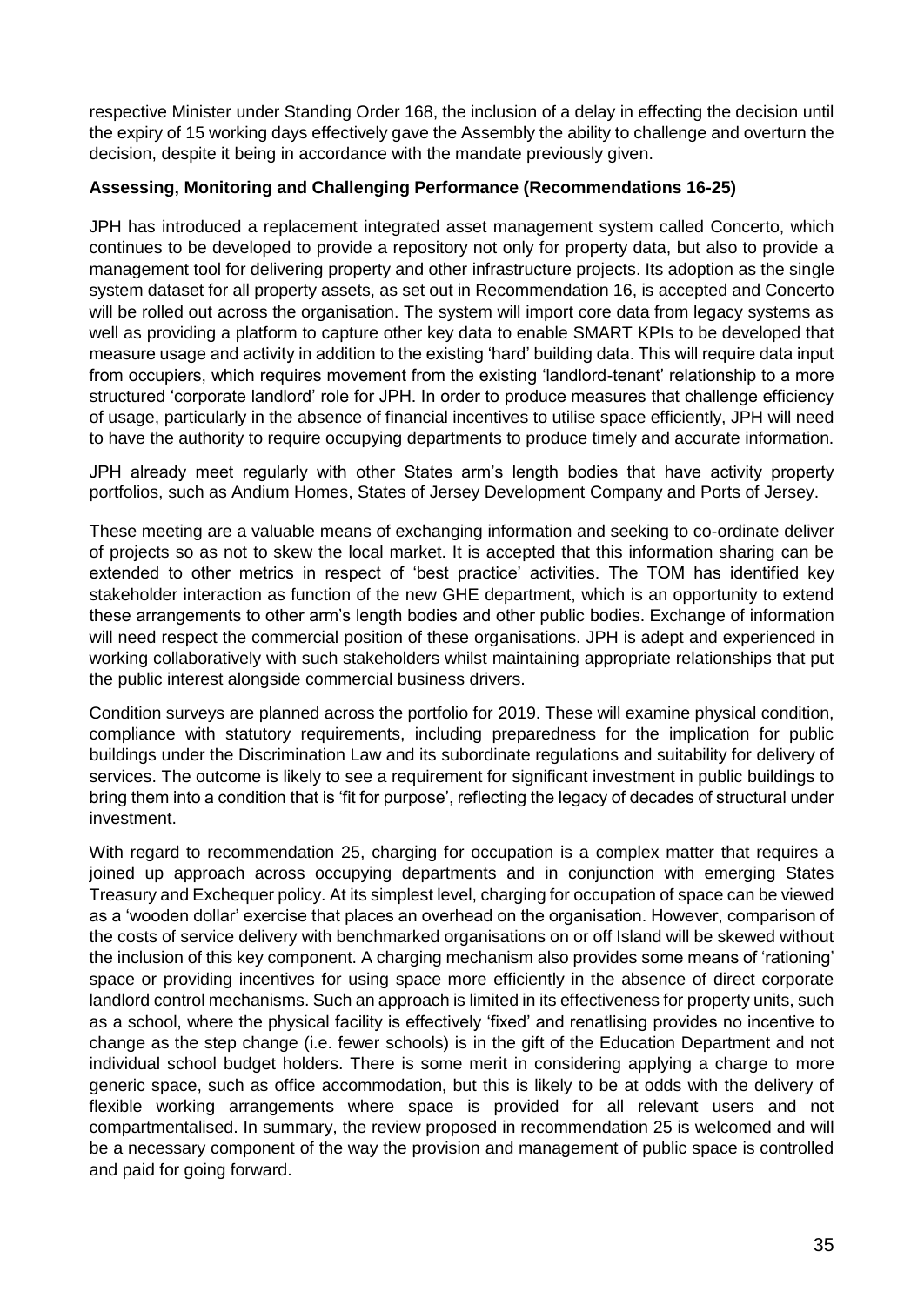# **Summary**

The report raises a number of fundamental areas for review and improvement. These are accepted as valid and necessary. The action plan set out below will need to be developed alongside the changing structure within the States as a whole and in relation to the reorganisation and resourcing requirements of GHE.

A more detailed action plan will be developed in conjunction with this restructuring and shared with the PAC once that process has reached an appropriate juncture.

| <b>Action Plan</b>                                                                                                                                                                                                                             |                                                                                                                                                                                                                                                                                                                                                   |                                           |                                                        |
|------------------------------------------------------------------------------------------------------------------------------------------------------------------------------------------------------------------------------------------------|---------------------------------------------------------------------------------------------------------------------------------------------------------------------------------------------------------------------------------------------------------------------------------------------------------------------------------------------------|-------------------------------------------|--------------------------------------------------------|
| <b>Recommendation</b>                                                                                                                                                                                                                          | <b>Action</b>                                                                                                                                                                                                                                                                                                                                     | <b>Target date</b>                        | <b>Responsible</b><br><b>Officer</b>                   |
| <b>Overall Arrangements</b>                                                                                                                                                                                                                    |                                                                                                                                                                                                                                                                                                                                                   |                                           |                                                        |
| <b>R1</b> Review the<br>organisation, skills and<br>capacity of the States'<br>strategic property<br>function in light of the<br>findings of this review.                                                                                      | Restructure of Growth, Housing and<br>Environment (GHE) within the new Target<br>Operating Model (TOM) to include a<br>review of capacity and capability. The<br>creation of the Property and Special<br>Project Function will be structured to<br>address, inter alia, findings of this review.                                                  | Commence<br>$d -$<br>complete<br>Dec 2018 | <b>Director</b><br><b>General GHE</b>                  |
| Vision, strategy and<br>organisation                                                                                                                                                                                                           |                                                                                                                                                                                                                                                                                                                                                   |                                           |                                                        |
| <b>R2</b> Prioritise<br>development of a<br>comprehensive property<br>strategy linked to<br>corporate objectives and<br>other strategies and<br>plans.                                                                                         | Develop a Strategic Property Plan<br>framework for Corporate agreement;<br>Incorporate into framework approved<br>Corporate Objectives insofar as they<br>relate to property;<br>Obtain Corporate approval to strategy,<br>including relative priorities as determined;<br>Set out strategic delivery plan in<br>conjunction with Government Plan | Commence<br>$d -$                         | <b>Director</b><br>Property and<br>Special<br>Projects |
| R3 Following<br>consultation, develop<br>and communicate<br>comprehensive<br>objectives for the<br>management of all<br>operational land and<br>buildings.                                                                                     | Structure high level cross-departmental<br>property working group;<br>Develop and agree Corporate objectives;<br>Identify and agree any exceptions to<br>Corporate Objectives;<br>Develop communication strategy and plan                                                                                                                         | Commence<br>$d -$                         | <b>Director</b><br>Property and<br>Special<br>Projects |
| R4 Develop outcome<br>measures to drive<br>attainment of objectives<br>for property.                                                                                                                                                           | Agree outcome based Key Performance<br>Measures;<br>Develop methodology for capturing and<br>reporting relevant data within Property<br>Management system (Concerto);<br>Align with Corporate reporting cycle.                                                                                                                                    | <b>TBA</b>                                | <b>Director</b><br>Property and<br>Special<br>Projects |
| <b>R5</b> Focus business<br>management of property<br>around the delivery of<br>priorities, outcomes and<br>outputs taking into<br>account the<br>recommendations made<br>in my Review of<br>Financial Management -<br>Part 2 (February 2016). | Incorporate agreed Corporate priorities<br>within Strategic Property Plan and GHE<br><b>Business Planning processes;</b><br>Agree and align property outcome<br>objectives with financial and other States<br>objectives.                                                                                                                         | <b>TBA</b>                                | <b>Director</b><br>Property and<br>Special<br>Projects |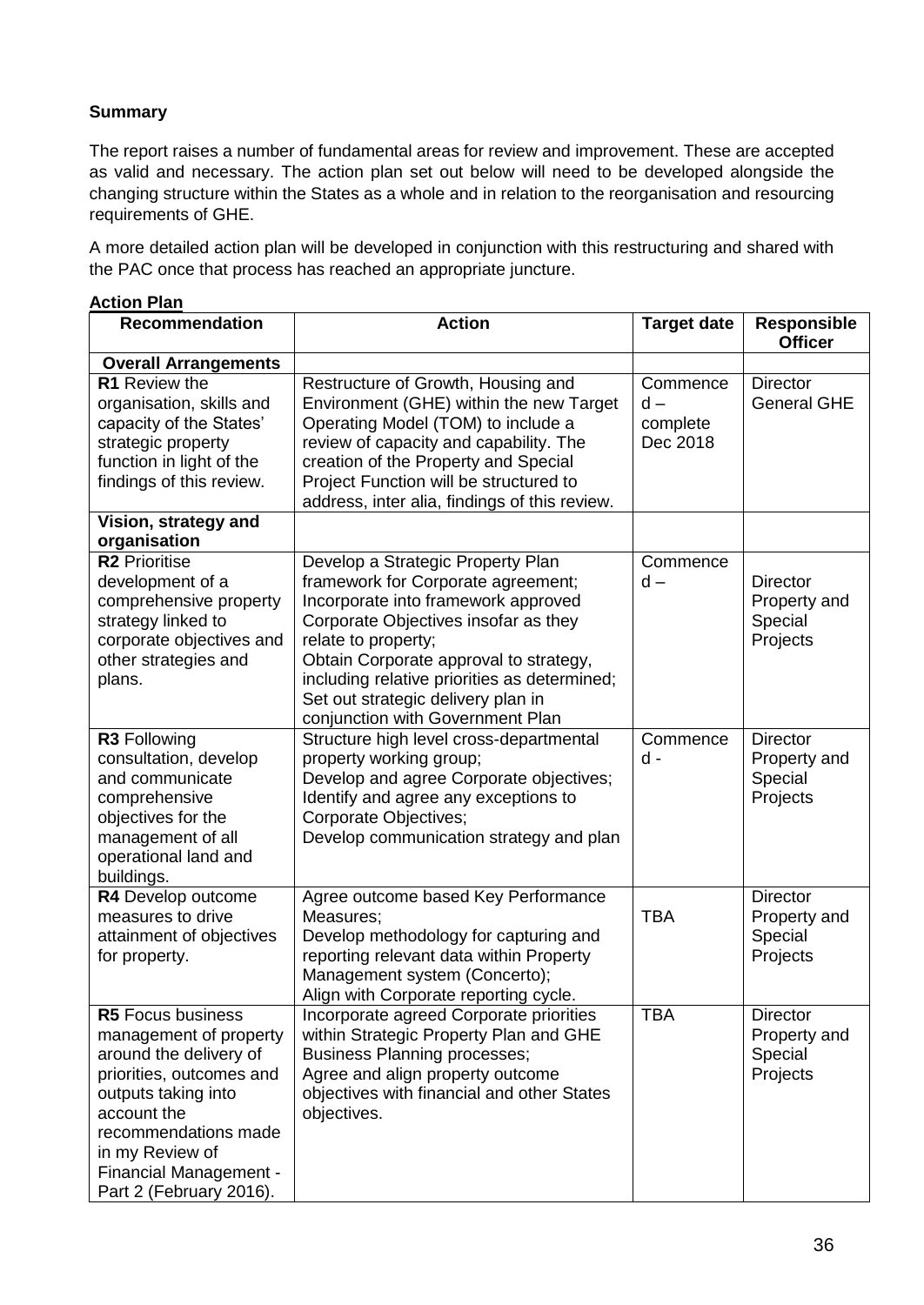| R6 Establish a corporate<br>asset management<br>group with a clear remit<br>and representation of<br>departments occupying<br>operational property.                                                      | Group established with appropriate<br>personnel representing the new TOM<br>structure.                                                                                                                                                                                                                                                                               | <b>TBA</b> | <b>Director</b><br><b>General GHE</b>                                                                                                      |
|----------------------------------------------------------------------------------------------------------------------------------------------------------------------------------------------------------|----------------------------------------------------------------------------------------------------------------------------------------------------------------------------------------------------------------------------------------------------------------------------------------------------------------------------------------------------------------------|------------|--------------------------------------------------------------------------------------------------------------------------------------------|
| R7 Formally document<br>the arrangements for,<br>and recording decisions<br>relating to, the strategic<br>management of<br>property.                                                                     | Develop an agreed governance structure<br>for the cross-departmental property<br>working group;<br>Review Ministerial and officer delegated<br>approval arrangements in conjunction with<br>revision of Financial Directions.                                                                                                                                        | <b>TBA</b> | <b>Director</b><br><b>General GHE</b>                                                                                                      |
| R8 Develop and roll out<br>a corporate training<br>programme for building<br>occupiers to equip them<br>to discharge their<br>responsibilities.                                                          | Identify 'Persons in Control' and officers<br>with delegated PIC responsibility for all<br>States owned and occupied properties;<br>Review and update (where required) log<br>book information for all sites;<br>Develop training for PIC's and their<br>delegates;<br>Develop awareness training for all<br>staff/occupiers within wider States training<br>regime. |            | <b>Director</b><br>Property and<br>Special<br>Projects                                                                                     |
| R9 Assess the<br>effectiveness of existing<br>arrangements for soft<br>facilities management<br>and ensure<br>arrangements are<br>reflected in the Service<br>Level Agreements.                          | Produce assessment of soft FM<br>requirements with occupiers;<br>Review existing contracts and on-Island<br>providers;<br>Create procurement strategy;<br>Integrate with review of internal SLA's.                                                                                                                                                                   | <b>TBA</b> | <b>Director</b><br>Property and<br>Special<br>Projects,<br>Director of<br>Operations<br>and<br>Transport,<br>Chief<br>Operating<br>Officer |
| R10 Alongside<br>development of a<br>property strategy,<br>develop an approach<br>proactively to propose<br>changes to the property<br>portfolio, working<br>collaboratively with other<br>stakeholders. | Incorporate into cross-departmental<br>property working group programme of<br>works;                                                                                                                                                                                                                                                                                 | <b>TBA</b> | <b>Director</b><br>Property and<br>Special<br>Projects                                                                                     |
| <b>Consulting and</b><br>engaging with<br>stakeholders                                                                                                                                                   |                                                                                                                                                                                                                                                                                                                                                                      |            |                                                                                                                                            |
| <b>R11</b> Ensure that JPH is<br>involved at the initial<br>assessment stage of all<br>major proposals relating<br>to property.                                                                          | JPH/GHE inclusion in strategic policy<br>formulation to align Strategic Property<br>Plan with Government Plan;<br>JPH/GHE representation at relevant<br>Corporate strategy and policy<br>development meetings;<br>Provide JPH/GHE with necessary<br>authority and empowerment to act as the<br>'Corporate Landlord'.                                                 | <b>TBA</b> | <b>Director</b><br><b>General GHE</b>                                                                                                      |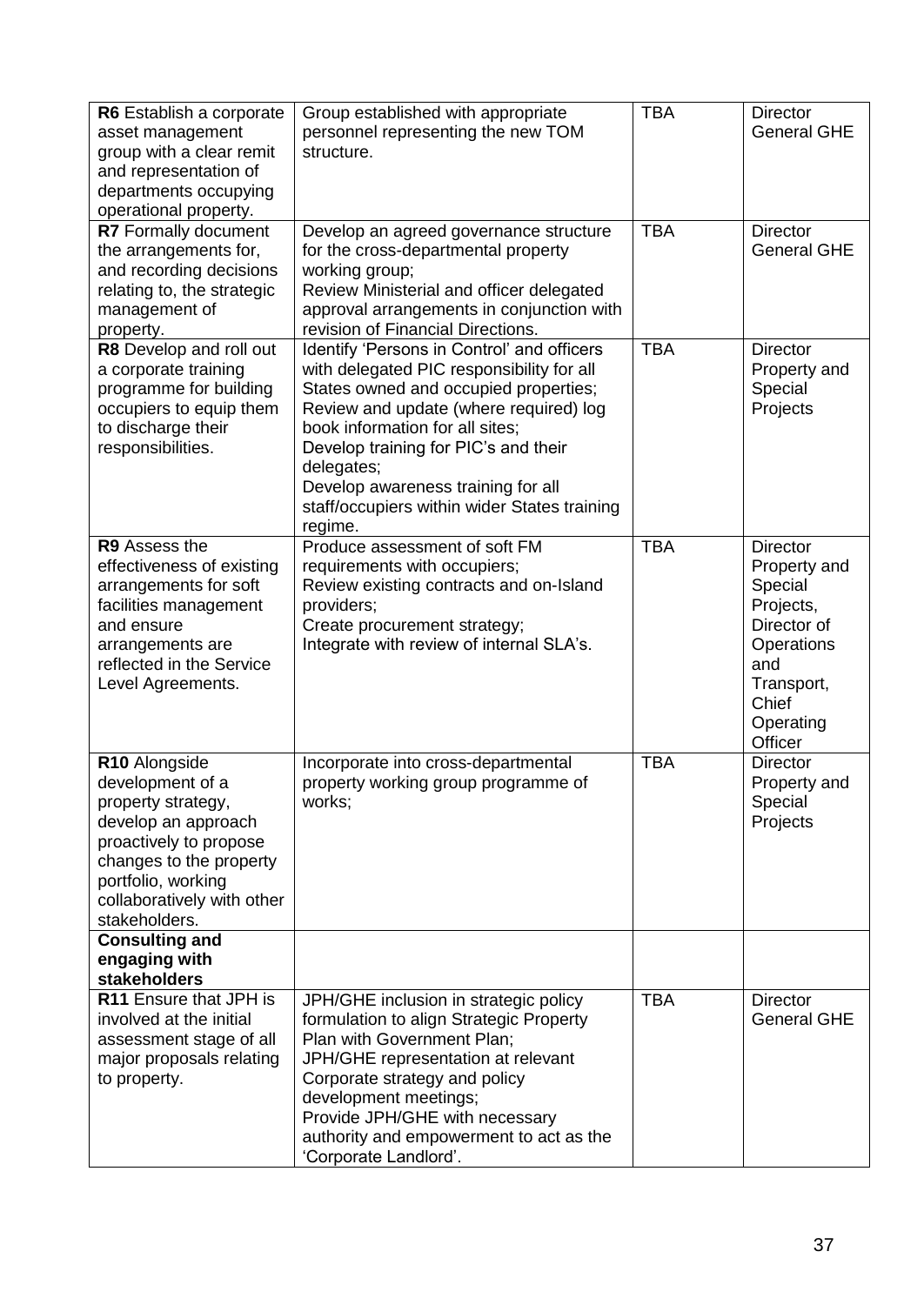| R12 Develop and<br>implement a robust<br>process for consultation<br>with community and<br>stakeholder groups as<br>part of all property<br>proposals.                                                                                                                                                                                                                                                                                                                                                                 | Incorporate into cross-departmental<br>property working group programme of<br>works;<br>Develop external stakeholder engagement<br>programme to include:<br>States arm's length bodies<br>Other Public sector/third sector bodies<br>Relevant industry representation<br>Umbrella bodies such as IoD and<br><b>Chamber of Commerce</b> | <b>TBA</b> | <b>Director</b><br>Property and<br>Special<br>Projects |
|------------------------------------------------------------------------------------------------------------------------------------------------------------------------------------------------------------------------------------------------------------------------------------------------------------------------------------------------------------------------------------------------------------------------------------------------------------------------------------------------------------------------|----------------------------------------------------------------------------------------------------------------------------------------------------------------------------------------------------------------------------------------------------------------------------------------------------------------------------------------|------------|--------------------------------------------------------|
| <b>Implementing plans</b><br>and programmes                                                                                                                                                                                                                                                                                                                                                                                                                                                                            |                                                                                                                                                                                                                                                                                                                                        |            |                                                        |
| R13 Set out clear criteria<br>against which competing<br>capital investment<br>proposals are<br>compared.                                                                                                                                                                                                                                                                                                                                                                                                              | Incorporate capital investment criteria<br>within Treasury review of Business Case<br>process;                                                                                                                                                                                                                                         | <b>TBA</b> | <b>States</b><br>Treasury and<br>Exchequer             |
| R14 Establish a forward<br>Structure portfolio into coherent<br>programme for property<br>segmentation (e.g. primary schools,<br>medical facilities);<br>reviews, covering all<br>Determine framework for review based on<br>property assets over an<br>agreed period, and<br>strategic priorities;<br>monitor delivery of the<br>Identify cross-cutting issues;<br>Establish and agree success criteria;<br>agreed programme.<br>Produce and agree review programme<br>timetable;<br>Procure resources and implement. |                                                                                                                                                                                                                                                                                                                                        | <b>TBA</b> | <b>Director</b><br>Property and<br>Special<br>Projects |
| R15 Reflect in Financial<br>Directions the choice<br>between different routes<br>for the disposal of<br>surplus properties.                                                                                                                                                                                                                                                                                                                                                                                            | Incorporate capital investment criteria<br>within Treasury review of Business Case<br>process;                                                                                                                                                                                                                                         |            | <b>States</b><br>Treasury and<br>Exchequer             |
| <b>Assessing, monitoring</b><br>and challenging<br>performance                                                                                                                                                                                                                                                                                                                                                                                                                                                         |                                                                                                                                                                                                                                                                                                                                        |            |                                                        |
| R16 Ensure the use of<br>the asset management<br>system for all States<br>property assets whether<br>managed by JPH or not.                                                                                                                                                                                                                                                                                                                                                                                            | Complete implementation of Concerto<br>property management system;<br>Ensure dataset is accurate and complete;<br>Develop management system to update<br>dataset in a timely manner;                                                                                                                                                   |            | <b>Director</b><br>Property and<br>Special<br>Projects |
| R17 Add utilisation and<br>occupancy data where<br>available to the asset<br>management system.                                                                                                                                                                                                                                                                                                                                                                                                                        | Undertake baseline assessment of usage<br>with departments;<br>Ensure dataset is accurate and complete;<br>Develop management system to update<br>dataset in a timely manner;                                                                                                                                                          | <b>TBA</b> | <b>Director</b><br>Property and<br>Special<br>Projects |
| R18 Establish<br>Develop verification processes including<br>site visits; occupancy surveys; cross-<br>arrangements for<br>validating the<br>referencing with other source information<br>completeness and<br>(planning, building control etc.);<br>Create and manage 'change request'<br>accuracy of data held in<br>process from occupiers and record.<br>the asset management<br>system.                                                                                                                            |                                                                                                                                                                                                                                                                                                                                        | <b>TBA</b> | <b>Director</b><br>Property and<br>Special<br>Projects |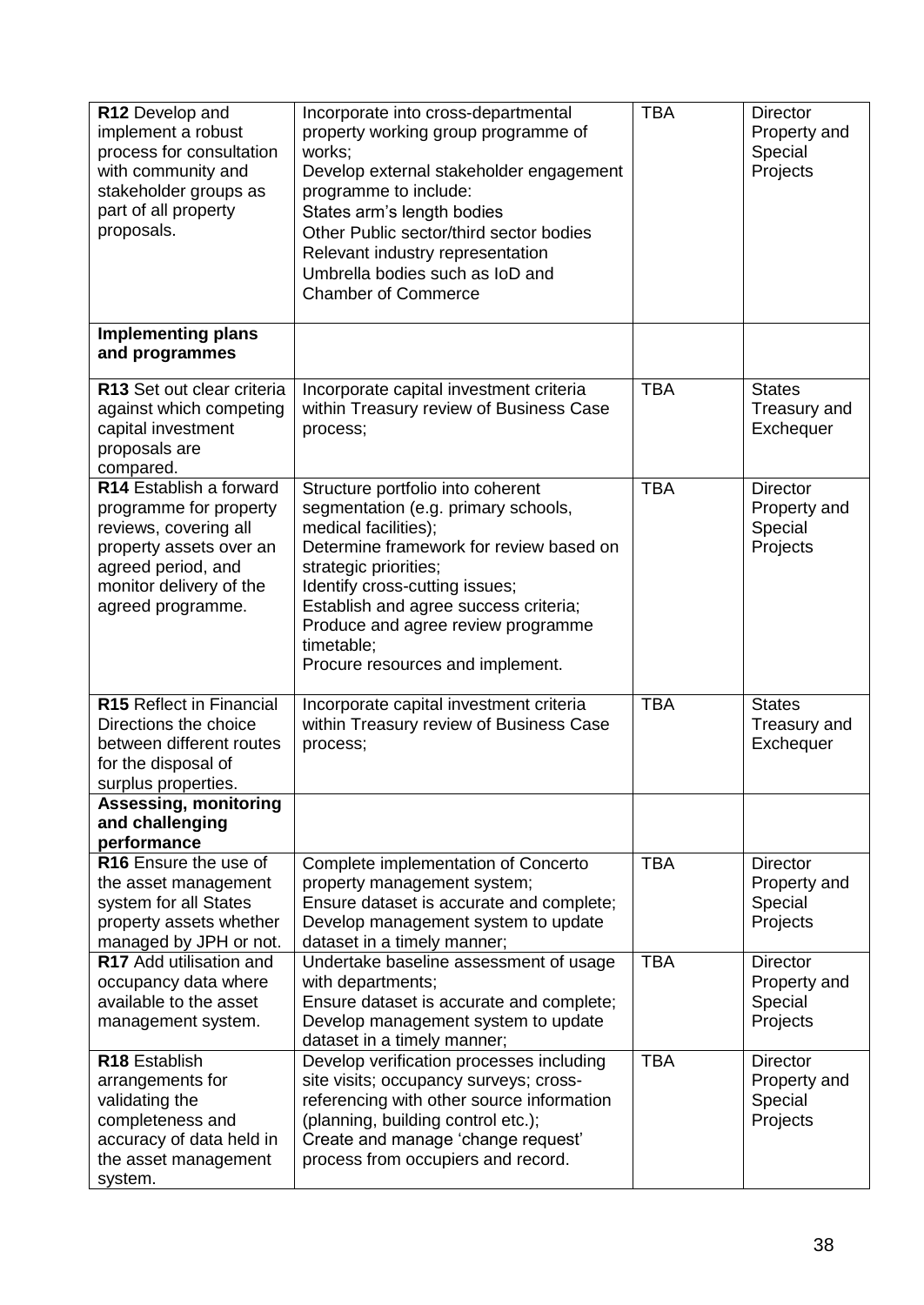| R19 Consider sharing<br>key property information<br>with partner<br>organisations.                                                                                 | Incorporate into external stakeholder<br>engagement programme (see R12)                                                                                                 | <b>TBA</b> | <b>Director</b><br>Property and<br>Special<br>Projects,<br>External<br>Stakeholder<br>team |
|--------------------------------------------------------------------------------------------------------------------------------------------------------------------|-------------------------------------------------------------------------------------------------------------------------------------------------------------------------|------------|--------------------------------------------------------------------------------------------|
| R20 Adopt a concrete<br>plan for undertaking<br>condition surveys of<br>operational land and<br>buildings on a routine<br>basis.                                   | A programme for delivering rolling<br>condition surveys of land and buildings to<br>be developed;<br>Implementation of programme                                        | <b>TBA</b> | <b>Director</b><br>Property and<br>Special<br>Projects                                     |
| R <sub>21</sub> Review<br>maintenance budgets in<br>light of the results of the<br>condition surveys<br>undertaken.                                                | Review outcome of surveys (see R20) and<br>prepare Business Case/Prioritisation<br>Process to prioritise and resource works<br>accordingly                              | <b>TBA</b> | Director of<br>Operations<br>and Transport                                                 |
| R22 Agree and measure<br>property performance<br>against a suite of KPIs.                                                                                          | Develop KPI structure in accordance with<br>Corporate performance management<br>structure (to be agreed);<br>Collate data within Concerto property<br>management system | <b>TBA</b> | <b>Director</b><br>Property and<br>Special<br>Projects                                     |
| R23 Identify and<br>participate in<br>arrangements for<br>benchmarking the<br>management of land<br>and buildings.                                                 | Set appropriate benchmarks in<br>accordance with KPI structure (see R24)                                                                                                | <b>TBA</b> | <b>Director</b><br>Property and<br>Special<br>Projects                                     |
| R24 Set targets for<br>property management<br>activities and report<br>performance against<br>them.                                                                | Targets set in accordance with KPI<br>structure (see R22)                                                                                                               | <b>TBA</b> | <b>Director</b><br>Property and<br>Special<br>Projects                                     |
| R25 Review the<br>arrangements for<br>charging for the<br>occupation of property<br>and, if an asset rent<br>model is retained, apply<br>it on a consistent basis. | Align charging and cross-charging policy<br>to Corporate policy on internal recharging<br>when developed.                                                               | <b>TBA</b> | <b>Director</b><br>Property and<br>Special<br>Projects,<br>Treasury and<br>Exchequer       |

# **Recommendations not accepted**

|  | Recommendation | Reason for rejection |
|--|----------------|----------------------|
|  | None           |                      |
|  |                |                      |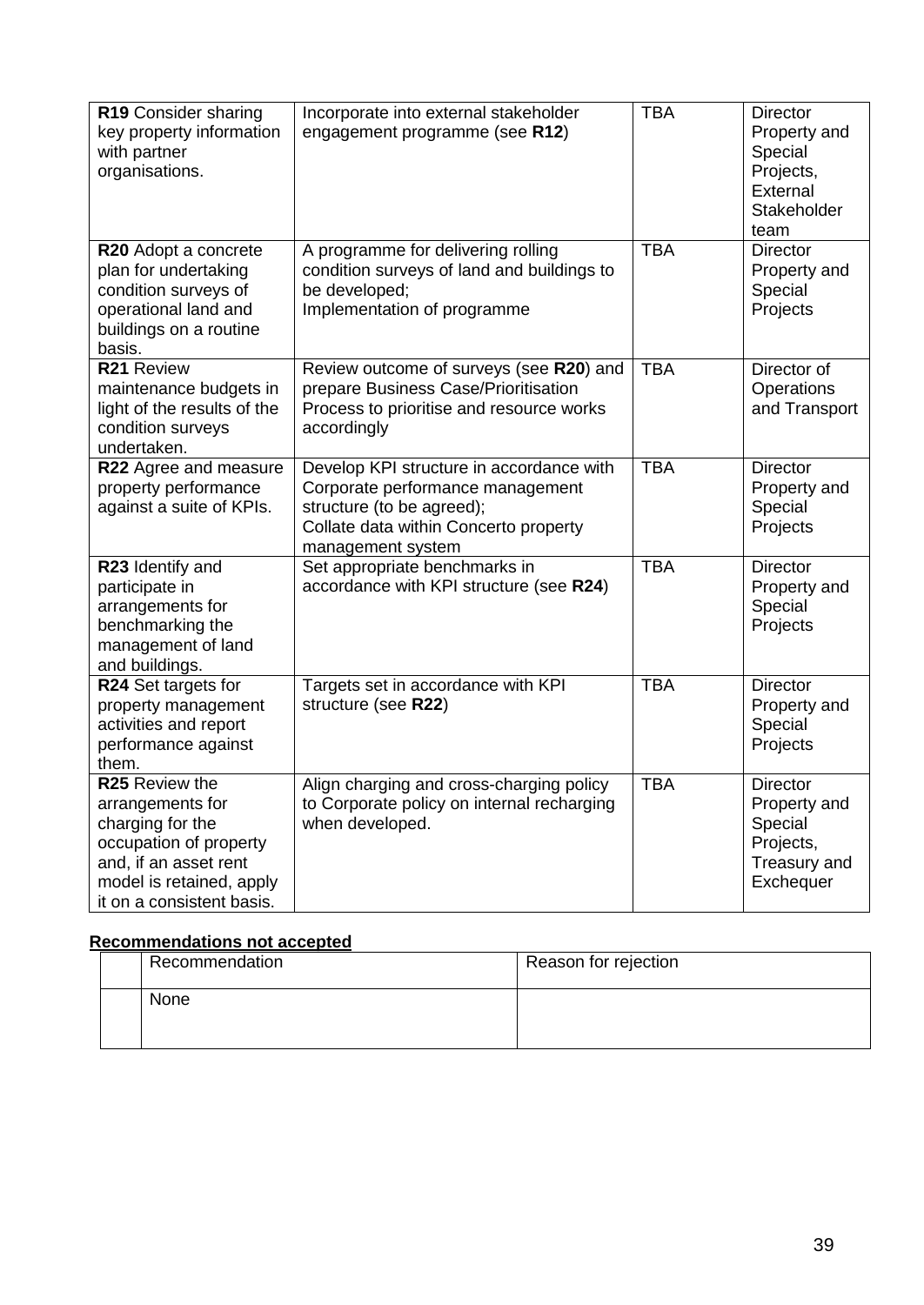# <span id="page-42-0"></span>**Appendix 3 – Response to PAC Written Questions**

# **Following the PAC Public Hearing of 22nd October 2018 (received 14th December 2018)**

#### **Question 1**

1. Do you regard it as satisfactory that JPH currently has no plan for dealing with the findings of the C&AG report, which might take a further six months to prepare? If not, what measures or support will you be seeking to accelerate this process?

A: The C&AG report was drafted during a restructuring of the States to produce a new Target Operating Model (TOM). That work has yet to complete and so is unable to address the shortfalls of the silo mentality identified in the original C&AG report. The new model for operation is a priority for the States and the GHE department follows that priority.

#### **Overall Arrangements**

**Question 2** 

2: Please provide the terms of reference for the project referred to early in the hearing. If these are not yet prepared, when will they be?

A. The terms of reference will be forwarded once they are complete, which will be early in 2019.

# **Vision, Strategy, Organisation**

**Question 3**

3. Please clarify whether the responsibilities for management of property assets are to change under TOM?

A: Bilateral basis means that both the JPH and other states departments can have obligations and liability for the same properties. 'Significant Property users' are Education and Health. To a lesser extent there are a number of agencies such as the Jersey Overseas Aid commission who operate from States Premises. Some responsibilities will change under the TOM.

#### **Question 4**

4. What measures are being taken to ensure that the bilateral discussions do not prejudice the future necessary projects of other Departments?

A: The new departmental structure, with additional resources in areas where there are gaps, driven by clarity of vision provided by the restructured corporate team and the new government, will improve coordination of the management of property assets and reduce the tendency for unilateral action, but it does require those structures to coalesce.

# **Transfers to States of Jersey Development Company**

#### **Question 5**

5. Please provide the list described which outlines all property transfers (and their values) to SoJDC, including dates and bases of valuation.

A: Most of SoJDC's (formally "WEB's") land was transferred by proposition P.156 lodged on 07 Nov 1995, this pre-dated JPH. The Policy and Resources committee was the driver behind the creation of WEB and the land which transferred to it was at no or nominal cost.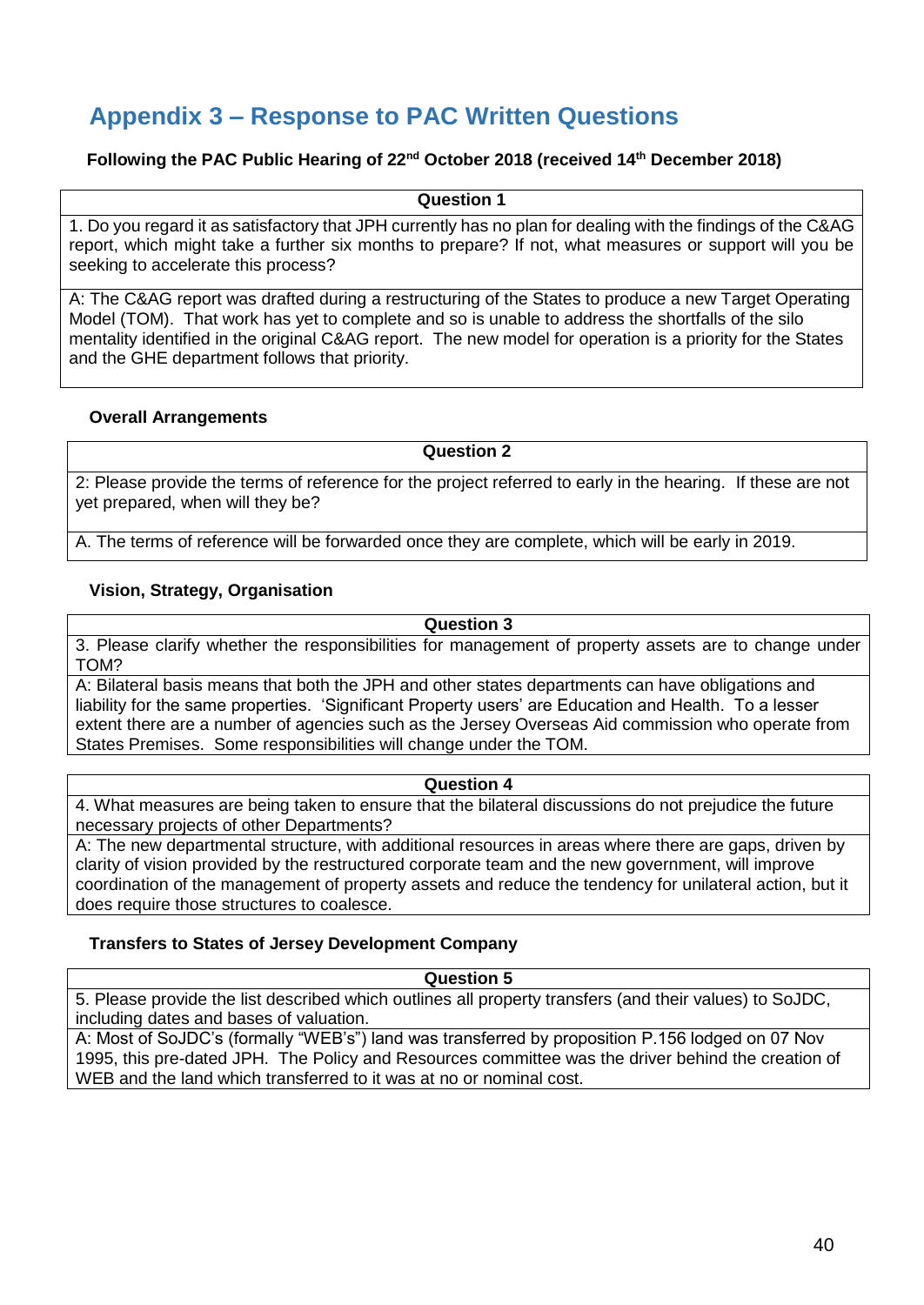# **Question 6**

6. Have any transfers been done at a value other than a professionally confirmed market valuation for the site in question? If so, which ones, and why?

A: The former JCG site was transferred to SoJDC under MD-PH-2014-0215. This was transferred for £1.5m, a figure derived from an independent professional market valuation carried out by BNP Paribas.

#### **Question 7**

7. What planning gain is acceptable to JPH to leave on the table for SOJDC to take?

A: It is generally the case that planning gain is decided by the planning department and the Minister.

# **Question 8**

8. Given your view of a public and private partnership for Fort Regent what are the Pros, Cons and recommendations vis-à-vis a transfer to SoJDC – how does it fit with the adopted proposition about transfers to SoJDC?

A: The scope of the Fort Regent project is considerable and in its nascence. No decisions have yet been made about the role of the SoJDC or any other parties.

# **Condition & Maintenance**

**Question 9**

9. How much funding has gone into JPH for each of the last 3 years, and what is the assessed shortfall against maintenance needs for each year?

A: The maintenance budgets for the past three years are;

2016: £12,924,913 2017: £12,520,834

2018: £12,572,485

Shortfall is difficult to assess because work that hasn't occurred because it isn't prioritised hasn't been costed.

# **Questions 10 & 11**

10. Please provide an estimate of backlog maintenance, organised by significant heads of spend (e.g. Disability Discrimination Act, general expenditure, other Health and Safety compliance costs), and as a value for each property.

11. Please outline current plans to close this backlog. Over what period do you intend to catch up? What impact, annually, will this have on spending on the estate?

A: The maintenance backlog cannot be quantified because the review of properties has not yet been scheduled as it is dependent on the programme for office modernisation which is still being developed.

**Question 12**

12. Are there any other adverse changes anticipated to expenditure over the mid-term planning period? And, for what cause?

A: No.

# **Question 13**

13. As a result of the backlog, do you perceive any increased risk of H&S issues, or litigation against the States?

A: Maintenance is reactive and at the moment we are mitigating such risks as they arise. The risk of increased litigation is not a risk that is easily quantifiable or can be easily valued.

# **Questions 14 & 15**

14. Please provide a list of all properties (their use and their approximate value) that have NOT had a "condition review/survey" in the past 36 months.

15. Please provide a list of all properties [their use and their approximate value] that have had a "condition review/survey" and where the cost of maintenance and reparations (including necessary work for disabled access) is greater than 5% of the asset value.

A: We haven't undertaken comprehensive surveys of any buildings in the last 36 months, partly because we have been waiting for the disability access requirement to be framed. The maintenance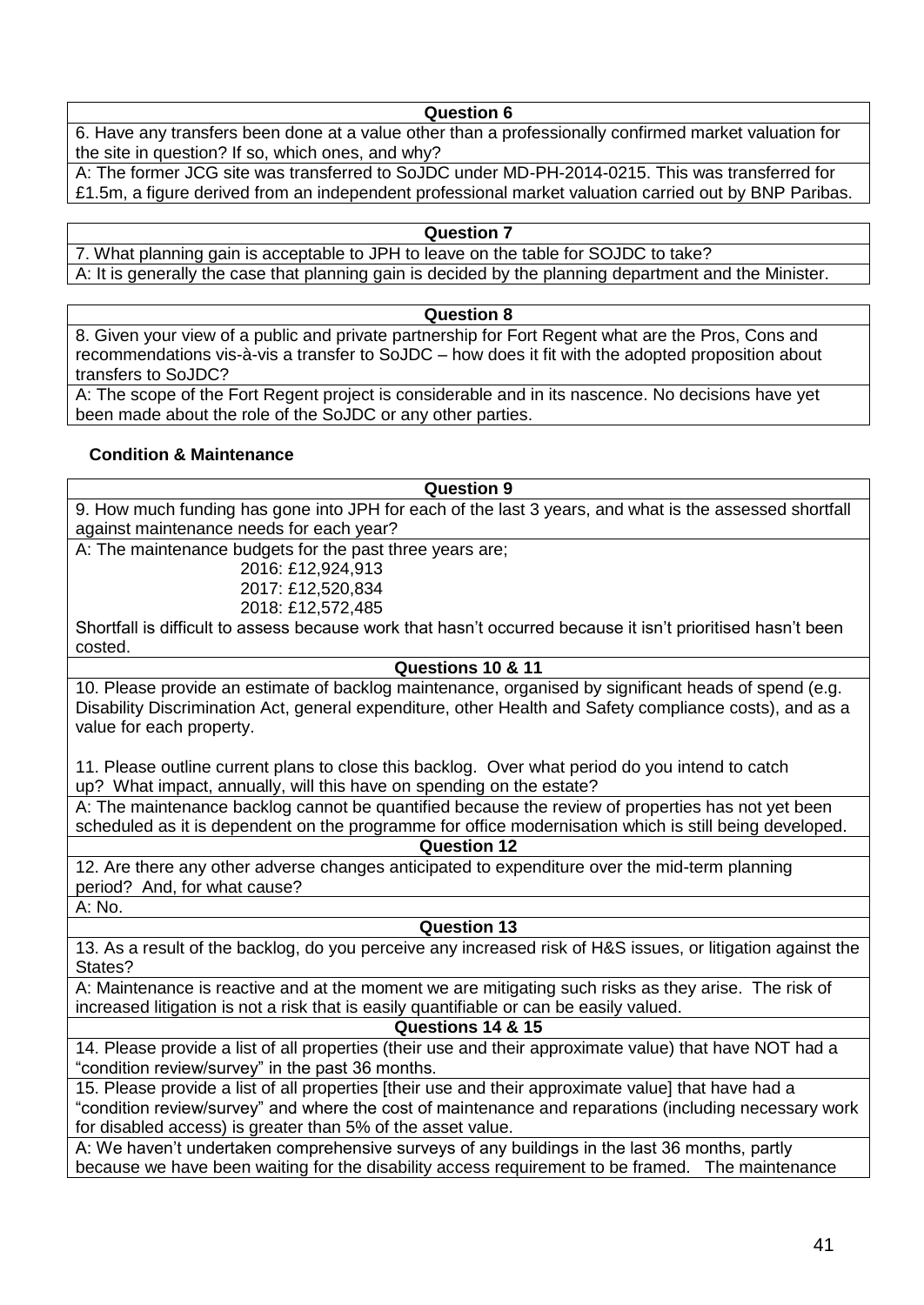programme identifies areas and systems that are due a review and these are looked at in isolation. Similarly we haven't completed up to date valuations of the estate.

# **Empty Buildings**

# **Question 16**

16. It has been reported (BBC radio 13/11/18) that 22 States owned properties have been empty for years. In the public hearing, you described difficulties in selling certain buildings such as Piquet House (the former Police Station on the Royal Square). Could you please:-

- a) specify the buildings in the JPH portfolio that you have attempted to sell and which remain unsold; and
- b) describe the process by which you have attempted to sell buildings in the JPH portfolio that you have attempted to sell and whether you have considered the use of local agents, and
- c) in the case of tender offerings including that of Piquet House, whether you strictly followed the tender process in each case House and if you approached the unsuccessful tenderers after the sale fell through on each occasion?

A: a) Piquet House / 11 Royal Square

b) The property was valued by a local commercial surveying practice/agent and marketed for sale by tender.

c) The tender process was strictly followed, and the retained agent was asked to inform the unsuccessful tenderers.

# **Office Space**

# **Question 17**

17. What is the benefit achieved from the consolidation of office premises currently in progress and how/when does this get delivered? Please provide your business case.

A. The current consolidation will free up premises that will support the generation of capital funds to complete the Office modernisation Programme. The business case is in draft.

#### **Question 18**

18. Please confirm the 150 sq ft per person estimate for corporate/office functions and the proportion of States office accommodation (and total sq ft) used in this way.

A: All states offices will adopt a space allocation based on the quoted 150 Sq Ft per person. In certain circumstances, it may be less as planning consideration will conform to the configuration of the premises and be designed to give most the comfortable, effective, health safety and wellbeing compliant commercial working space.

# **Question 19**

19. Please can you provide a list of all properties [their use and their approximate value] which are likely to be considered surplus within 5 years [when JPH has moved from 236 to 100 sq feet per person (as referenced by Mr Foster)]. How much space will be freed up and what are the financial consequences? A: It is expected that Cyril Le Marquand House, Philip le Feuvre House, and South Hill are likely to be considered surplus. They will be valued early in 2019 which will inform the plan for their disposal or development.

# **Assessing, Monitoring, Challenging Performance**

# **Question 20**

20. Which other areas are using this platform, and for what? When and with what benefits? A: The platform is used to manage the Future Hospital programme, using the projects and financials modules, linked through to the States of Jersey Financial system, JD Edwards. Operational infrastructure areas of GHE are using this in Planned & Reactive Maintenance, including Mobile working using handhelds. In addition asset management, project management, financials and document management are used by the transport team.

# **Question 21**

21. How does it link into other parts of the States Enterprise Resource Planning or reporting systems?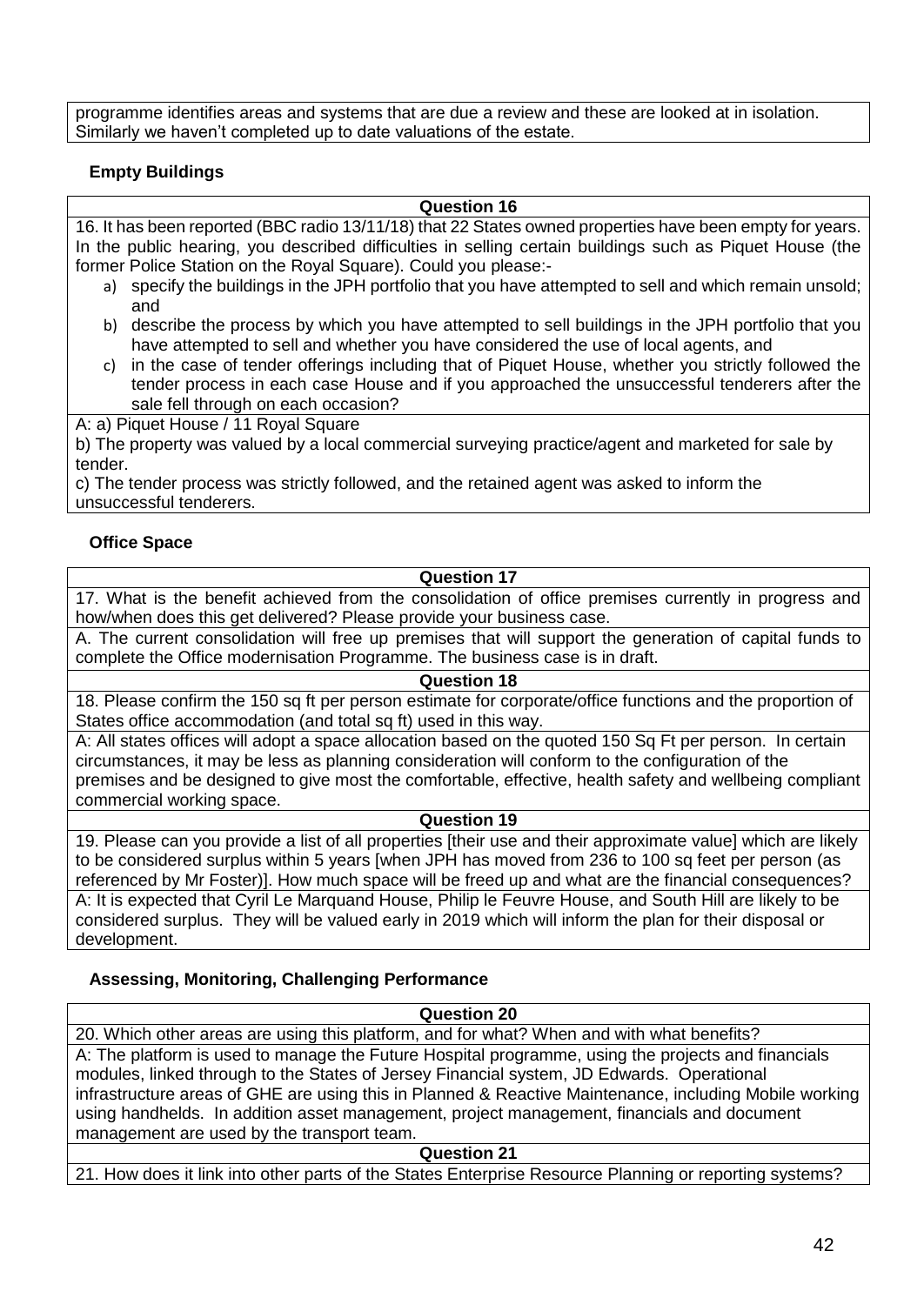A: There is no established live link between the States Enterprise Resource planning or any other reporting systems, although there is a bi-directional daily link with JD Edwards.

# **Question 22**

22. What percentage of JPH's assets ae now on the Concerto property management system? A: All of Property Maintenance's Asset portfolio exists within Concerto at Site & Block (Building) level. Data does not currently exist for all granular fixed assets e.g. Fire Alarms, Fire extinguishers, AHU's, although there is a programme to go to this granular level and upload all area/spaces information e.g. Rooms, from CAD drawings.

#### **Question 23**

23. To what extent does the former system remain in use? When is your target date for it being out of use?

A: The former system, Technology Forge, is still in active use for managing Lease Agreement records by the Estates Team. It is anticipated that this will be migrated across to Concerto by the end of Q2 2019. Some areas within Operations and Transport used to use a system called 'Service Manager' the archiving of this has only recently been completed.

# **Question 24**

24. When is it anticipated that all SOJ assets will be on the Concerto property management system? A: The wider adoption of Concerto to manage assets across all States departments is yet to be approved.

# **Question 25**

25. Are there any difficulties in making the Concerto property management available for use by other **Departments** 

A: Adoption of Concerto by other departments has been proven, however there is limited resource to deliver the project.

#### **Question 27**

27. How do you anticipate addressing the anomalies in categorising properties such as the Energy from Waste Plant, car parks and other physical structure more akin to plant and machinery and bringing them under the same management umbrella?

A: Concerto is a dynamic system that can accommodate different categories. Development work has been completed to accommodate a variety of infrastructure assets.

# **Personnel/Human Resources/Training**

# **Question 28**

28. What succession plans are in place for senior management positions, and what arrangements are being put in place to ensure that succession plans are strengthened?

A: The Target Operating Model currently under consideration will shape the GHE department and allow succession planning.

#### **Question 29**

29. What actions have been taken so far to find a new Director, Special Projects? When will that process conclude?

A: A recruiting campaign is under way and will complete early in 2019.

# **Question 30**

30. What interim arrangements have been put in place to cover any interregnum period?

A: A local interim Director has been appointed to cover the interregnum.

# **Question 31**

31. Please explain why the KPIs of the next Director of Property, Special Projects is to be agreed after his appointment rather than before?

A: As the new Operating model has yet to be confirmed, objectives and hence KPIs have not yet been set.

# **Question 32**

32. How were senior officers of the JPH tasked and recruited to achieve the four objectives of the JPH at the time it was established and what prevented management from achieving three of these objectives over the past ten years? What lessons have been learned from this?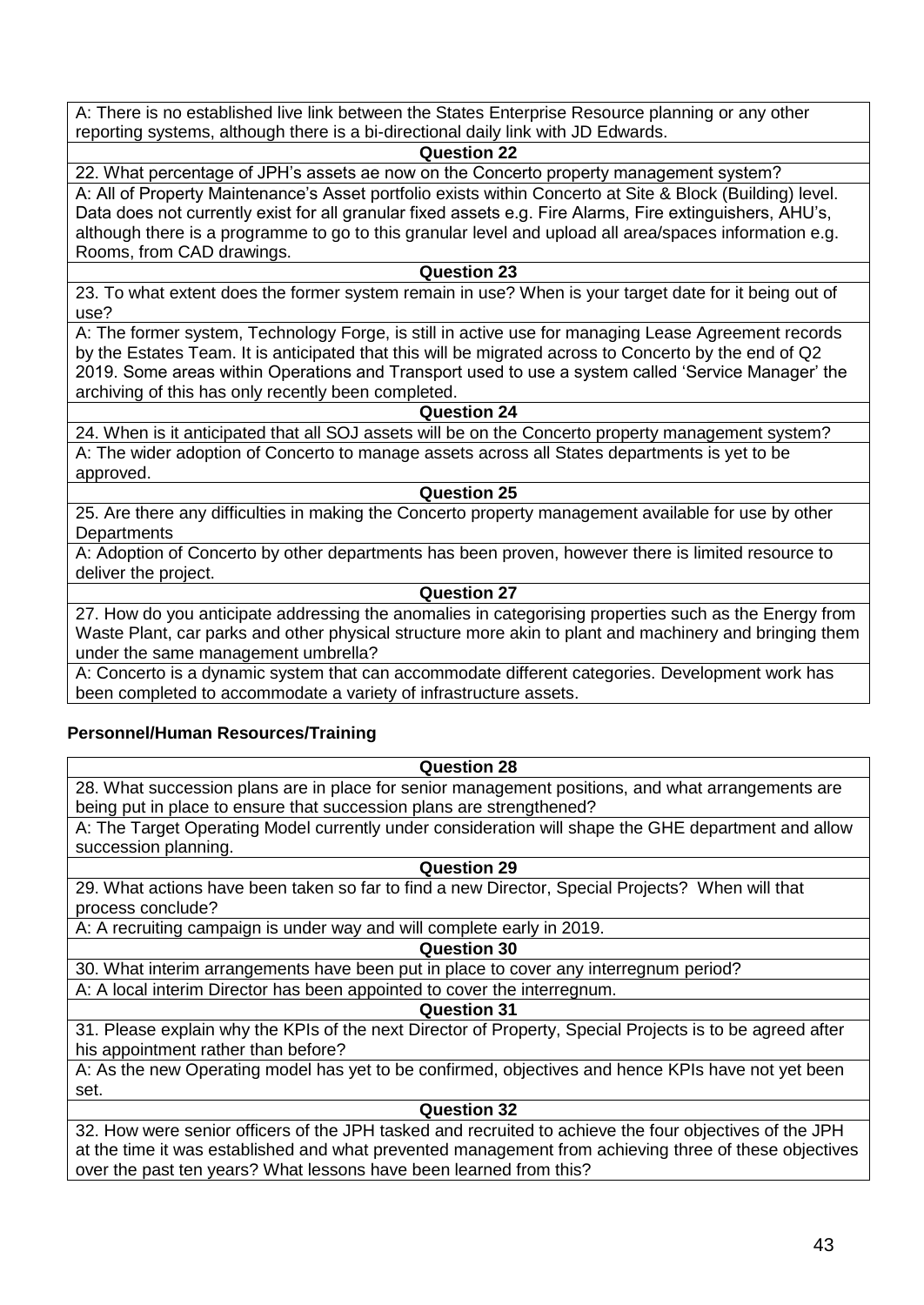A: The JPH was established incrementally over a period of time, migrating property functions from a variety of departments. Objectives have been difficult to achieve, because although the team was established, a silo mentality was sustained elsewhere, and separate departments such as education and health maintained anachronistic and independent approaches to their own estate. These lessons will be addressed in the new Operating Model.

**Question 33**

33. Please provide a list of any positions in JPH which have been vacant for more than 3 months in the past 3 years, with reasons for those vacancies and the impact.

A: The Assistant Director of Estates and Asset Management position has been vacant for at least 3 years because there have been no suitable applicants for the job. This has increased pressure on the Director of the JPH and the Chief Officer of whichever department JPH sat in at the time.

#### **Question 34**

34. Please provide a list of any training or course in planning or strategic management in JPH which have been applied for and rejected in the past 3 years.

A: No courses have been rejected as far as we are aware.

We note Key Performance Indicators (KPIs) are work-in-progress with some in place now and others taking up-to 5 years.

#### **Question 35**

35. Please provide the KPIs you are currently working to, as at October 2018, and their current 'score', and thereafter, on a quarterly basis.

A: KPIs are in transition and developing in line with the new organisational and operational model.